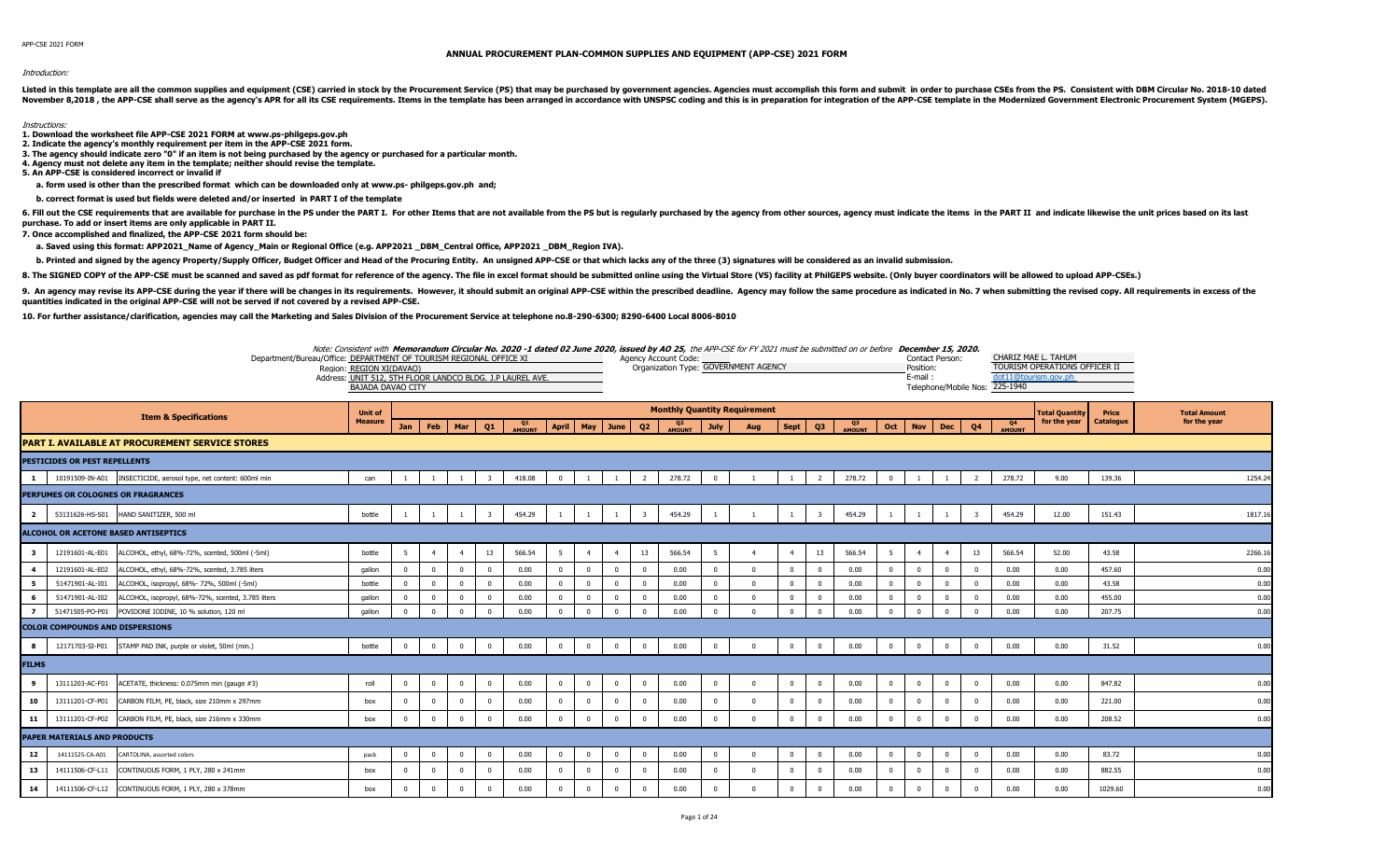| 15<br>14111506-CF-L22<br>CONTINUOUS FORM, 2 ply, 280 x 378mm, carbonless                                                                       | box          | $^{\circ}$        | $\mathbf{0}$                   | $\overline{0}$                 | $\mathbf 0$             | 0.00             | $^{\circ}$                     | $^{\circ}$                       |                                | $\overline{0}$                | 0.00             | $\mathbf 0$                    |                         | $\mathbf{0}$                   | $\overline{0}$                | 0.00             | $^{\circ}$                       | $\Omega$                       | $\mathbf{0}$         | $\mathbf{0}$                  | 0.00             | 0.00           | 1528.80         | 0.00             |
|------------------------------------------------------------------------------------------------------------------------------------------------|--------------|-------------------|--------------------------------|--------------------------------|-------------------------|------------------|--------------------------------|----------------------------------|--------------------------------|-------------------------------|------------------|--------------------------------|-------------------------|--------------------------------|-------------------------------|------------------|----------------------------------|--------------------------------|----------------------|-------------------------------|------------------|----------------|-----------------|------------------|
| 16<br>14111506-CF-L21<br>CONTINUOUS FORM, 2 ply, 280mm x 241mm, carbonless                                                                     | box          | $\Omega$          | $\mathbf{0}$                   | $\overline{0}$                 | $\mathbf{0}$            | 0.00             | $\overline{0}$                 | $\mathbf 0$                      | $\Omega$                       | $\overline{0}$                | 0.00             | $\bf{0}$                       | $\mathbf{0}$            | $\mathbf{0}$                   | $\overline{0}$                | 0.00             | $\overline{0}$                   | $\mathbf{0}$                   | $\mathbf{0}$         | $^{\circ}$                    | 0.00             | 0.00           | 906.36          | 0.00             |
| 17<br>14111506-CF-L31<br>CONTINUOUS FORM, 3 PLY, 280 x 241mm, carbonless                                                                       | box          | $\Omega$          | $\mathbf 0$                    | $\mathbf{0}$                   | $\mathbf 0$             | 0.00             | $\mathbf{0}$                   | $\mathbf{0}$                     |                                | $\overline{\mathbf{0}}$       | 0.00             | $\overline{0}$                 | $\Omega$                | $\mathbf{0}$                   | $\Omega$                      | 0.00             | $\overline{0}$                   | $\Omega$                       | $\mathbf 0$          | $^{\circ}$                    | 0.00             | 0.00           | 884.00          | 0.00             |
| 18<br>14111506-CF-L32<br>CONTINUOUS FORM, 3 PLY, 280 x 378mm, carbonless                                                                       | box          | $\mathbf 0$       | $\overline{0}$                 | $\overline{0}$                 | $\mathbf 0$             | 0.00             | $\overline{\mathbf{0}}$        | $\overline{0}$                   | $\bf{0}$                       | $\overline{\mathbf{0}}$       | 0.00             | $\bf{0}$                       | $\overline{\mathbf{0}}$ | $\overline{0}$                 | $\overline{\mathbf{0}}$       | 0.00             | $\bf{0}$                         | $\mathbf{0}$                   | $\bf{0}$             | $\overline{0}$                | 0.00             | 0.00           | 1508.00         | 0.00             |
| 19<br>14111609-LL-C01<br>LOOSELEAF COVER, made of chipboard, for legal                                                                         | bundle       | $\Omega$          | $\overline{0}$                 | $\mathbf{0}$                   | $\mathbf{0}$            | 0.00             | $\mathbf 0$                    | $\mathbf{0}$                     | $\Omega$                       | $\overline{0}$                | 0.00             | $\overline{0}$                 | $\Omega$                | $\overline{0}$                 | $\Omega$                      | 0.00             | $\overline{0}$                   | $\Omega$                       | $\mathbf{0}$         | $\mathbf{0}$                  | 0.00             | 0.00           | 794.96          | 0.00             |
| 20<br>14111514-NP-S02<br>NOTE PAD, stick on, 50mm x 76mm (2" x 3") min                                                                         | pad          | $\overline{4}$    | $\overline{4}$                 | $\overline{4}$                 | 12                      | 444.72           | 4 <sup>1</sup>                 | $\overline{4}$                   | $\overline{4}$                 | 12                            | 444.72           | $\overline{4}$                 | $\overline{4}$          | $\overline{4}$                 | 12                            | 444.72           | $\overline{4}$                   | $\overline{4}$                 | $\overline{4}$       | 12                            | 444.72           | 48.00          | 37.06           | 1778.8           |
| 21<br>14111514-NP-S04<br>NOTE PAD, stick on, 76mm x 100mm (3" x 4") min                                                                        | pad          | $\overline{4}$    | $\overline{4}$                 | $\overline{4}$                 | 12                      | 711.36           | $\overline{4}$                 | $\overline{4}$                   | $\overline{a}$                 | 12                            | 711.36           | $\overline{4}$                 | $\overline{4}$          | $\overline{4}$                 | 12                            | 711.36           | $\overline{4}$                   | $\overline{4}$                 | $\overline{4}$       | 12                            | 711.36           | 48.00          | 59.28           | 2845.4           |
| 22<br>14111514-NP-S03<br>NOTE PAD, stick on, 76mm x 76mm (3" x 3") min                                                                         | pad          | $\overline{4}$    | $\overline{4}$                 | $\overline{4}$                 | 12                      | 572.76           | 4                              | $\overline{4}$                   | $\overline{4}$                 | 12                            | 572.76           | $\overline{4}$                 | $\overline{4}$          | $\overline{4}$                 | 12                            | 572.76           | $\overline{4}$                   | $\overline{4}$                 | $\overline{4}$       | 12                            | 572.76           | 48.00          | 47.73           | 2291.0           |
| 23<br>14111514-NB-S01<br>NOTEBOOK, STENOGRAPHER, spiral, 40 leaves                                                                             | piece        | $\Omega$          | $\overline{0}$                 | $\overline{0}$                 | $\mathbf{0}$            | 0.00             | $\overline{0}$                 | $\mathbf 0$                      | $\Omega$                       | $\overline{0}$                | 0.00             | $\overline{0}$                 | $\overline{0}$          | $\overline{0}$                 | $\overline{\mathbf{0}}$       | 0.00             | $\mathbf 0$                      | $\mathbf{0}$                   | $\mathbf{0}$         | $\mathbf 0$                   | 0.00             | 0.00           | 12.04           | 0.00             |
| 24<br>14111507-PP-M01<br>PAPER, MULTICOPY, 80gsm, size: 210mm x 297mm                                                                          | reams        | $\mathbf{0}$      | $\mathbf 0$                    | $\mathbf{0}$                   | $\mathbf 0$             | 0.00             | $\mathbf{0}$                   | $\mathbf{0}$                     | $\Omega$                       | $\overline{0}$                | 0.00             | $\overline{0}$                 | $\overline{\mathbf{0}}$ | $\mathbf{0}$                   | $\overline{0}$                | 0.00             | $\mathbf 0$                      | $\Omega$                       | $\mathbf 0$          | $\mathbf{0}$                  | 0.00             | 0.00           | 170.56          | 0.00             |
| 25<br>14111507-PP-M02<br>PAPER, MULTICOPY, 80gsm, size: 216mm x 330mm                                                                          | reams        | $\bf{0}$          | $\overline{0}$                 | $\overline{0}$                 | $\mathbf{0}$            | 0.00             | $\overline{0}$                 | $\overline{0}$                   | $\mathbf{0}$                   | $\overline{\mathbf{0}}$       | 0.00             | $\bf{0}$                       | $\overline{\mathbf{0}}$ | $\overline{0}$                 | $\overline{\mathbf{0}}$       | 0.00             | $\overline{0}$                   | $\Omega$                       | $\overline{0}$       | $\mathbf{0}$                  | 0.00             | 0.00           | 181.42          | 0.00             |
| 26<br>14111507-PP-C01<br>PAPER, Multi-Purpose (COPY) A4, 70 gsm                                                                                | reams        | 20                | 10                             | 10                             | 40                      | 5,324.80         | 20                             | 10                               | 10                             | 40                            | 5,324.80         | 20                             | 10                      | 10                             | 40                            | 5,324.80         | 40                               | 30                             | 30                   | 100                           | 13,312.00        | 220.00         | 133.12          | 29286.4          |
| 27                                                                                                                                             |              |                   | 10                             | 10                             | 40                      |                  | 20                             |                                  |                                | 40                            |                  | 20                             | 10                      | 10                             | 40                            |                  |                                  |                                | 10                   | 40                            |                  |                | 138.97          |                  |
| 14111507-PP-C02<br>PAPER, Multi-Purpose (COPY) Legal, 70 gsm                                                                                   | reams        | 20                |                                |                                |                         | 5,558.80         |                                | 10                               | 10                             |                               | 5,558.80         |                                | $\Omega$                |                                | $\Omega$                      | 5,558.80         | 20                               | 10                             |                      |                               | 5,558.80         | 160.00         |                 | 22235.2          |
| 28<br>14111531-PP-R01<br>PAPER, PAD, ruled, size: 216mm x 330mm (? 2mm)                                                                        | pad          | $\mathbf{0}$      | $\overline{0}$                 | $\mathbf{0}$                   | $\Omega$                | 0.00             | $\overline{\mathbf{0}}$        | $\mathbf 0$                      | $\Omega$                       | $\overline{\mathbf{0}}$       | 0.00             | $\overline{\mathbf{0}}$        |                         | $\mathbf{0}$                   |                               | 0.00             | $\mathbf 0$                      | $\Omega$                       | $\mathbf{0}$         | $\mathbf{0}$                  | 0.00             | 0.00           | 30.68           | 0.00             |
| 29<br>14111503-PA-P01<br>PAPER, PARCHMENT, size: 210 x 297mm, multi-purpose                                                                    | box          | $^{\circ}$        | $\overline{0}$                 | $\mathbf{0}$                   | $\mathbf{0}$            | 0.00             | $\overline{0}$                 | $\bf{0}$                         | $\Omega$                       | $\overline{\mathbf{0}}$       | 0.00             | $\overline{\mathbf{0}}$        | $\overline{0}$          | $\overline{0}$                 | $\overline{0}$                | 0.00             | $\overline{0}$                   | $^{\circ}$                     | $\bf{0}$             | $^{\circ}$                    | 0.00             | 0.00           | 98.05           | 0.00             |
| 30<br>14111818-TH-P02<br>PAPER, THERMAL, 55gsm, size: 216mm?1mm x 30m-0.3m                                                                     | roll         | $\mathbf{1}$      | $\overline{1}$                 | <sup>1</sup>                   | -3                      | 166.92           | $\overline{1}$                 | 1                                | $\overline{1}$                 | $\overline{\mathbf{3}}$       | 166.92           | -1                             | $\overline{1}$          | $\mathbf{1}$                   | $\overline{\mathbf{3}}$       | 166.92           |                                  | $\overline{1}$                 | 1                    | $\overline{\mathbf{3}}$       | 166.92           | 12.00          | 55.64           | 667.6            |
| 31<br>14111531-RE-B01<br>RECORD BOOK, 300 PAGES, size: 214mm x 278mm min                                                                       | book         | $\mathbf{1}$      | <sup>1</sup>                   | $\mathbf{1}$                   | $\overline{\mathbf{3}}$ | 212.16           | $\mathbf{1}$                   | $\mathbf{1}$                     | $\overline{1}$                 | $\overline{\mathbf{3}}$       | 212.16           | <sup>1</sup>                   | <sup>1</sup>            | $\mathbf{1}$                   | $\overline{\mathbf{3}}$       | 212.16           | $\mathbf{1}$                     | $\overline{1}$                 | $\mathbf{1}$         | $\overline{\mathbf{3}}$       | 212.16           | 12.00          | 70.72           | 848.6            |
| 32<br>14111531-RE-B02<br>RECORD BOOK, 500 PAGES, size: 214mm x 278mm min<br>33<br>14111704-TT-P02<br>TOILET TISSUE PAPER, 2-ply, 100% recycled | book<br>pack | $\mathbf{1}$<br>2 | $\mathbf{1}$<br>$\overline{4}$ | $\mathbf{1}$<br>$\overline{4}$ | 3<br>10                 | 305.76<br>874.00 | $\mathbf{1}$<br>$\overline{2}$ | $\overline{1}$<br>$\overline{4}$ | <sup>1</sup><br>$\overline{4}$ | $\overline{\mathbf{3}}$<br>10 | 305.76<br>874.00 | <sup>1</sup><br>$\overline{2}$ | - 1<br>$\overline{4}$   | $\mathbf{1}$<br>$\overline{4}$ | $\overline{\mathbf{3}}$<br>10 | 305.76<br>874.00 | $\overline{1}$<br>$\overline{2}$ | $\mathbf{1}$<br>$\overline{4}$ | -1<br>$\overline{4}$ | $\overline{\mathbf{3}}$<br>10 | 305.76<br>874.00 | 12.00<br>40.00 | 101.92<br>87.40 | 1223.0<br>3496.0 |
| 34<br>14111704-IFPT01<br>TISSUE, interfolded paper towel                                                                                       | pack         | $\mathbf{0}$      | $\overline{0}$                 | $\mathbf{0}$                   | $\bf{0}$                | 0.00             | $\overline{0}$                 | $\overline{0}$                   | $\bf{0}$                       | $\overline{\mathbf{0}}$       | 0.00             | $\bf{0}$                       | $\overline{\mathbf{0}}$ | $\overline{0}$                 | $\overline{0}$                | 0.00             | $\overline{0}$                   | $\overline{0}$                 | $\overline{0}$       | $\overline{0}$                | 0.00             | 0.00           | 34.84           | 0.00             |
| BATTERIES AND CELLS AND ACCESSORIES                                                                                                            |              |                   |                                |                                |                         |                  |                                |                                  |                                |                               |                  |                                |                         |                                |                               |                  |                                  |                                |                      |                               |                  |                |                 |                  |
| 35<br>26111702-BT-A02<br>BATTERY, dry cell, AA, 2 pieces per blister pack                                                                      | pack         | $\overline{2}$    |                                |                                | $\overline{4}$          | 145.20           | $\overline{2}$                 | 1                                |                                | $\overline{4}$                | 145.20           | $\overline{2}$                 | $\overline{1}$          | $\mathbf{1}$                   | $\overline{a}$                | 145.20           | $\overline{2}$                   |                                |                      |                               | 145.20           | 16.00          | 36.30           | 580.8            |
| 36<br>26111702-BT-A01<br>BATTERY, dry cell, AAA, 2 pieces per blister pack                                                                     | pack         | $\overline{2}$    | $\mathbf{1}$                   | 1                              | $\overline{4}$          | 78.92            | $\overline{2}$                 | $\overline{1}$                   | -1                             | $\overline{4}$                | 78.92            | $\overline{2}$                 | <sup>1</sup>            | $\mathbf{1}$                   | $\overline{4}$                | 78.92            | $\overline{2}$                   | -1                             | 1                    | $\overline{4}$                | 78.92            | 16.00          | 19.73           | 315.68           |
| 37<br>26111702-BT-A03<br>BATTERY, dry cell, D, 1.5 volts, alkaline                                                                             | pack         | $\mathbf 0$       | $\bf{0}$                       | $\overline{0}$                 | $\mathbf 0$             | 0.00             | $\bf{0}$                       | $\bf{0}$                         | $\mathbf{0}$                   | $\overline{\mathbf{0}}$       | 0.00             | $\pmb{0}$                      | $\mathbf{0}$            | $\overline{0}$                 | $\bf{0}$                      | 0.00             | $\mathbf 0$                      | $\mathbf 0$                    | $\overline{0}$       | $\mathbf 0$                   | 0.00             | 0.00           | 96.20           | 0.00             |
| <b>MANUFACTURING COMPONENTS AND SUPPLIES</b>                                                                                                   |              |                   |                                |                                |                         |                  |                                |                                  |                                |                               |                  |                                |                         |                                |                               |                  |                                  |                                |                      |                               |                  |                |                 |                  |
| 38<br>31201610-GL-J01<br>GLUE, all purpose, gross weight: 200 grams min                                                                        | jar          | $\mathbf{0}$      | $\overline{0}$                 | $\mathbf 0$                    | $\mathbf{0}$            | 0.00             | $\overline{0}$                 | $\bf{0}$                         | $^{\circ}$                     | $\overline{0}$                | 0.00             | $\overline{0}$                 | $\overline{\mathbf{0}}$ | $\overline{0}$                 | $\overline{0}$                | 0.00             | $\overline{0}$                   | $^{\circ}$                     | $\overline{0}$       | $^{\circ}$                    | 0.00             | 0.00           | 62.10           | 0.00             |
| 39<br>31151804-SW-H01<br>STAPLE WIRE, for heavy duty staplers, (23/13)                                                                         | box          | $\mathbf{0}$      | $\overline{0}$                 | $\overline{0}$                 | $^{\circ}$              | 0.00             | $\overline{0}$                 | $\overline{0}$                   | $^{\circ}$                     | $\overline{0}$                | 0.00             | $\overline{\mathbf{0}}$        | $\overline{\mathbf{0}}$ | $\overline{0}$                 | $\overline{0}$                | 0.00             | $\overline{0}$                   | $\mathbf{0}$                   | $\mathbf 0$          | $\mathbf{0}$                  | 0.00             | 0.00           | 19.76           | 0.00             |
| 40                                                                                                                                             |              |                   |                                | $\overline{2}$                 | - 6                     |                  | $\overline{2}$                 |                                  | 2                              | 6                             |                  |                                | $\overline{2}$          | $\overline{2}$                 | - 6                           |                  |                                  | $\overline{2}$                 | 2                    |                               |                  |                |                 |                  |
| 31151804-SW-S01<br>STAPLE WIRE, STANDARD, (26/6)                                                                                               | box          | $\overline{2}$    | $\overline{2}$                 |                                |                         | 126.54           |                                | $\overline{2}$                   |                                |                               | 126.54           | $\overline{2}$                 |                         |                                |                               | 126.54           | $\overline{2}$                   |                                |                      | 6                             | 126.54           | 24.00          | 21.09           | 506.1            |
| 41<br>31201502-TA-E01<br>TAPE, ELECTRICAL, 18mm x 16M min                                                                                      | roll         | -1                | <sup>1</sup>                   | $\mathbf{0}$                   | $\overline{2}$          | 37.34            | -1                             | -1                               | $^{\circ}$                     | $\overline{2}$                | 37.34            | -1                             | <sup>1</sup>            | $\overline{0}$                 | $\overline{2}$                | 37.34            |                                  | -1                             | $\overline{0}$       | $\overline{2}$                | 37.34            | 8.00           | 18.67           | 149.3            |
| 42<br>31201503-TA-M01<br>TAPE, MASKING, width: 24mm (±1mm)                                                                                     | roll         | 2                 | $\overline{2}$                 | $\overline{2}$                 | - 6                     | 327.60           | $\overline{2}$                 | $\overline{2}$                   | $\overline{2}$                 | 6                             | 327.60           | $\overline{2}$                 | $\overline{2}$          | $\overline{2}$                 | 6                             | 327.60           | $\overline{2}$                   | $\overline{2}$                 | $\overline{2}$       | 6                             | 327.60           | 24.00          | 54.60           | 1310.4           |
| 43<br>31201503-TA-M02<br>TAPE, MASKING, width: 48mm (±1mm)                                                                                     | roll         | $^{\circ}$        | $\mathbf 0$                    | $\overline{0}$                 | $\mathbf{0}$            | 0.00             | $\overline{0}$                 | $\mathbf{0}$                     | $^{\circ}$                     | $\overline{\mathbf{0}}$       | 0.00             | $\overline{0}$                 | $\overline{\mathbf{0}}$ | $\overline{0}$                 | $\overline{\mathbf{0}}$       | 0.00             | $\mathbf 0$                      | $\mathbf{0}$                   | $\mathbf{0}$         | $^{\circ}$                    | 0.00             | 0.00           | 106.60          | 0.00             |
| 44<br>31201517-TA-P01<br>TAPE, PACKAGING, width: 48mm (±1mm)                                                                                   | roll         | $\overline{2}$    | $\overline{2}$                 | $\overline{2}$                 | 6                       | 119.82           | $\overline{2}$                 | $\overline{2}$                   | $\overline{2}$                 | 6                             | 119.82           | $\overline{2}$                 | $\overline{2}$          | $\overline{2}$                 | - 6                           | 119.82           | $\overline{2}$                   | $\overline{2}$                 | $\overline{2}$       | 6                             | 119.82           | 24.00          | 19.97           | 479.28           |
| 45<br>31201512-TA-T01<br>TAPE, TRANSPARENT, width: 24mm (±1mm)                                                                                 | roll         | 2                 | $\overline{2}$                 | $\overline{2}$                 | 6                       | 60.54            | 2                              | $\overline{2}$                   | 2                              | 6                             | 60.54            | $\overline{2}$                 | $\overline{2}$          | $\overline{2}$                 | - 6                           | 60.54            | 2                                | $\overline{2}$                 | $\overline{2}$       | 6                             | 60.54            | 24.00          | 10.09           | 242.1            |
| 46<br>31201512-TA-T02<br>TAPE, TRANSPARENT, width: 48mm (±1mm)                                                                                 | roll         | $^{\circ}$        | <sup>1</sup>                   | $\overline{0}$                 |                         | 19.97            | $\overline{0}$                 | -1                               | $^{\circ}$                     | $\overline{1}$                | 19.97            | $\overline{0}$                 | -1                      | $\mathbf{0}$                   |                               | 19.97            | $^{\circ}$                       | -1                             | $\mathbf 0$          |                               | 19.97            | 4.00           | 19.97           | 79.8             |
| 47<br>31151507-TW-P01<br>TWINE, plastic, one (1) kilo per roll                                                                                 | roll         | $\mathbf 0$       |                                | $\mathbf{0}$                   |                         | 58.24            | $\Omega$                       |                                  |                                |                               | 58.24            | $\overline{0}$                 |                         | $\mathbf{0}$                   |                               | 58.24            | $\mathbf 0$                      |                                | $\Omega$             |                               | 58.24            | 4.00           | 58.24           | 232.9            |
| HEATING AND VENTILATION AND AIR CIRCULATION                                                                                                    |              |                   |                                |                                |                         |                  |                                |                                  |                                |                               |                  |                                |                         |                                |                               |                  |                                  |                                |                      |                               |                  |                |                 |                  |
| 48<br>40101604-EF-G01<br>ELECTRIC FAN, INDUSTRIAL, ground type, metal blade                                                                    | unit         | $^{\circ}$        | $\mathbf 0$                    | $\mathbf{0}$                   | $\mathbf 0$             | 0.00             | $\overline{\mathbf{0}}$        | $\mathbf{0}$                     | $\Omega$                       | $\overline{\mathbf{0}}$       | 0.00             | $\overline{0}$                 | $\Omega$                | $\mathbf{0}$                   | $\mathbf{0}$                  | 0.00             | $\overline{0}$                   | $\Omega$                       | $\mathbf{0}$         | $\mathbf{0}$                  | 0.00             | 0.00           | 1109.68         | 0.00             |
| 49<br>40101604-EF-C01<br>ELECTRIC FAN, ORBIT type, ceiling, metal blade                                                                        | unit         | $\mathbf{0}$      | $\overline{0}$                 | $\overline{0}$                 | $\mathbf{0}$            | 0.00             | $\overline{0}$                 | $\bf{0}$                         | $\bf{0}$                       | $\overline{\mathbf{0}}$       | 0.00             | $\overline{\mathbf{0}}$        | $\overline{0}$          | $\overline{0}$                 | $\overline{\mathbf{0}}$       | 0.00             | $\overline{0}$                   | $\mathbf{0}$                   | $\bf{0}$             | $\overline{0}$                | 0.00             | 0.00           | 1369.68         | 0.00             |
| 50<br>ELECTRIC FAN, STAND type, plastic blade<br>40101604-EF-S01                                                                               | unit         | $\mathbf{0}$      | $\mathbf{0}$                   | $\overline{0}$                 | $\mathbf 0$             | 0.00             | $\overline{0}$                 | $\mathbf{0}$                     | $^{\circ}$                     | $\overline{0}$                | 0.00             | $\overline{0}$                 | $\overline{0}$          | $\overline{0}$                 | $\overline{0}$                | 0.00             | $\overline{0}$                   | $\mathbf{0}$                   | $\mathbf{0}$         | $\mathbf{0}$                  | 0.00             | 0.00           | 856.86          | 0.00             |
| 51<br>40101604-EF-W01 ELECTRIC FAN, WALL type, plastic blade                                                                                   | unit         | $\mathbf{0}$      | $\mathbf 0$                    | $\overline{0}$                 | $\mathbf{0}$            | 0.00             | $\overline{\mathbf{0}}$        | $\overline{0}$                   | $\mathbf{0}$                   | $\overline{\mathbf{0}}$       | 0.00             | $\overline{0}$                 | $\Omega$                | $\mathbf{0}$                   | $\overline{\mathbf{0}}$       | 0.00             | $\overline{0}$                   | $\mathbf 0$                    | $\mathbf{0}$         | $\mathbf{0}$                  | 0.00             | 0.00           | 674.96          | 0.00             |
| MEDICAL THERMOMETERS AND ACCESSORIES                                                                                                           |              |                   |                                |                                |                         |                  |                                |                                  |                                |                               |                  |                                |                         |                                |                               |                  |                                  |                                |                      |                               |                  |                |                 |                  |
| 41112224-TG-T01<br>52<br><b>THERMOGUN</b>                                                                                                      | piece        | $\bf{0}$          | $\overline{0}$                 | $\overline{0}$                 | $\mathbf{0}$            | 0.00             | $\overline{\mathbf{0}}$        | $\overline{0}$                   | $\mathbf{0}$                   | $\overline{\mathbf{0}}$       | 0.00             | $\bf{0}$                       | $\Omega$                | $\mathbf{0}$                   | $\bf{0}$                      | 0.00             | $\overline{0}$                   | $\mathbf 0$                    | $\mathbf{0}$         | $\mathbf{0}$                  | 0.00             | 0.00           | 3068.00         | 0.00             |
| LIGHTING AND FIXTURES AND ACCESSORIES                                                                                                          |              |                   |                                |                                |                         |                  |                                |                                  |                                |                               |                  |                                |                         |                                |                               |                  |                                  |                                |                      |                               |                  |                |                 |                  |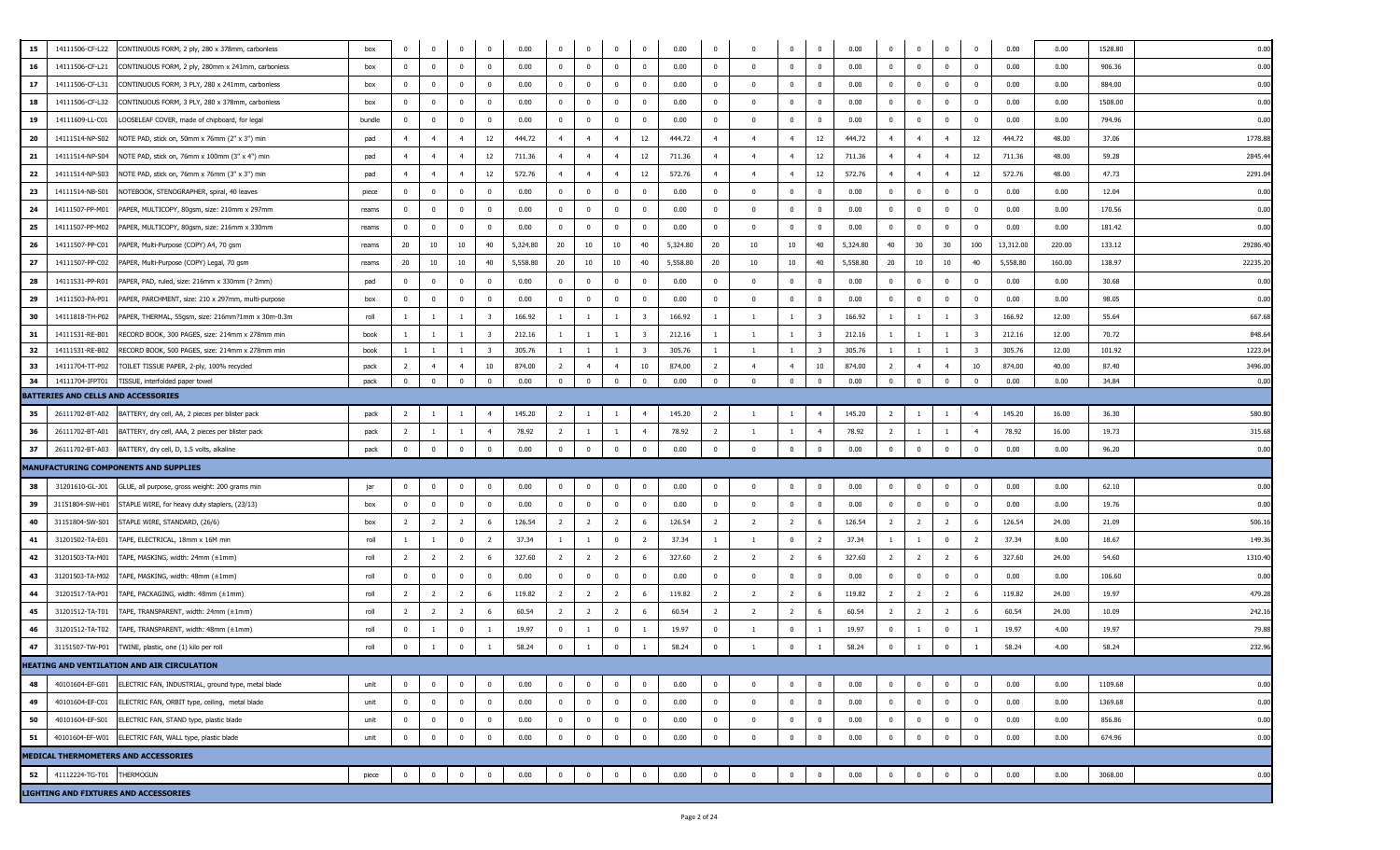| 53 | LED LINEAR TUBE, 18 WATTS FRO SERIES<br>39101628-LT-L01                              | piece  | $\overline{\mathbf{3}}$ | $\overline{\mathbf{3}}$ | $\overline{2}$ | 8                       | 1,646.56 | $\overline{\mathbf{3}}$ | $\overline{\mathbf{3}}$ | $\overline{2}$ | 8                       | 1,646.56 | $\overline{\mathbf{3}}$ | - 3                     | 2              | - 8                     | 1,646.56 | $\overline{\mathbf{3}}$ | $\overline{\mathbf{3}}$ | $\overline{2}$          | 8                       | 1,646.56 | 32.00  | 205.82    | 6586.2   |
|----|--------------------------------------------------------------------------------------|--------|-------------------------|-------------------------|----------------|-------------------------|----------|-------------------------|-------------------------|----------------|-------------------------|----------|-------------------------|-------------------------|----------------|-------------------------|----------|-------------------------|-------------------------|-------------------------|-------------------------|----------|--------|-----------|----------|
| 54 | 39101628-LB-L01<br>LIGHT BULB, Light Emitting Diode (LED), 6W                        | piece  | $\overline{0}$          | $\mathbf 0$             | $\Omega$       | $\overline{0}$          | 0.00     | $\overline{\mathbf{0}}$ | $\mathbf 0$             | $\mathbf 0$    | $\overline{\mathbf{0}}$ | 0.00     | $\mathbf 0$             | $\overline{\mathbf{0}}$ | $\overline{0}$ | $\overline{0}$          | 0.00     | $\mathbf 0$             | $^{\circ}$              | $\overline{\mathbf{0}}$ | $\overline{\mathbf{0}}$ | 0.00     | 0.00   | 82.16     | 0.00     |
|    | MEASURING AND OBSERVING AND TESTING EQUIPMENT                                        |        |                         |                         |                |                         |          |                         |                         |                |                         |          |                         |                         |                |                         |          |                         |                         |                         |                         |          |        |           |          |
| 55 | 41111604-RU-P02 RULER, plastic, 450mm (18"), width: 38mm min                         | piece  | $\bf{0}$                | $\overline{0}$          | $\bf{0}$       | $\overline{\mathbf{0}}$ | 0.00     | $\overline{0}$          | $\bf{0}$                | $\mathbf{0}$   | $\overline{\mathbf{0}}$ | 0.00     | $\bf{0}$                | $\bf{0}$                | $\overline{0}$ | $\overline{\mathbf{0}}$ | 0.00     | $\bf{0}$                | $\mathbf 0$             | $\overline{\mathbf{0}}$ | $\overline{\mathbf{0}}$ | 0.00     | 0.00   | 17.68     | 0.00     |
|    | <b>CLEANING EQUIPMENT AND SUPPLIES</b>                                               |        |                         |                         |                |                         |          |                         |                         |                |                         |          |                         |                         |                |                         |          |                         |                         |                         |                         |          |        |           |          |
| 56 | 47131812-AF-A01<br>AIR FRESHENER, aerosol, 280ml/150g min                            | can    | $\overline{2}$          | $\overline{2}$          | $\overline{2}$ | 6                       | 541.32   | $\overline{2}$          | $\overline{2}$          | $\overline{2}$ | 6                       | 541.32   | $\overline{2}$          | $\overline{2}$          | $\overline{2}$ | 6                       | 541.32   | $\overline{2}$          | $\overline{2}$          | $\overline{2}$          | 6                       | 541.32   | 24.00  | 90.22     | 2165.2   |
| 57 | 47131604-BR-S01<br>BROOM, soft (tambo)                                               | piece  | $\mathbf{0}$            | <sup>1</sup>            | $\overline{0}$ | 1                       | 136.24   | $\mathbf{0}$            | $\bf{0}$                | $\mathbf{0}$   | $\mathbf{0}$            | 0.00     | $\bf{0}$                | - 1                     | $\mathbf{0}$   | -1                      | 136.24   | $\mathbf 0$             | $^{\circ}$              | $\overline{0}$          | $\overline{0}$          | 0.00     | 2.00   | 136.24    | 272.4    |
| 58 | 47131604-BR-T01<br>BROOM, STICK (TING-TING), usable length: 760mm min                | piece  | $\mathbf{0}$            | $\overline{0}$          | $\overline{0}$ | $\mathbf 0$             | 0.00     | $\mathbf{0}$            | $\mathbf 0$             | $\mathbf 0$    | $\mathbf{0}$            | 0.00     | $\bf{0}$                | $\overline{\mathbf{0}}$ | $\overline{0}$ | $\overline{\mathbf{0}}$ | 0.00     | $\mathbf 0$             | $\Omega$                | $\bf{0}$                | $\bf{0}$                | 0.00     | 0.00   | 18.20     | 0.00     |
| 59 | 47131829-TB-C01<br>CLEANER, TOILET BOWL AND URINAL, 900ml-1000ml cap                 | bottle | -1                      | 1                       | -1             | $\overline{\mathbf{3}}$ | 124.80   | $\mathbf{1}$            | -1                      |                | $\overline{\mathbf{3}}$ | 124.80   | <sup>1</sup>            | $\overline{1}$          | $\mathbf{1}$   | $\overline{3}$          | 124.80   | 1                       |                         | 1                       | 3                       | 124.80   | 12.00  | 41.60     | 499.20   |
| 60 | 47131805-CL-P01<br>CLEANSER, SCOURING POWDER, 350g min./can                          | can    | $\mathbf 0$             | $\overline{0}$          | $\mathbf{0}$   | $\overline{0}$          | 0.00     | $\mathbf{0}$            | $\bf{0}$                | $\mathbf{0}$   | $\overline{\mathbf{0}}$ | 0.00     | $\overline{\mathbf{0}}$ | $\bf{0}$                | $\mathbf 0$    | $\overline{\mathbf{0}}$ | 0.00     | $\mathbf 0$             | $\Omega$                | $\overline{\mathbf{0}}$ | $\bf{0}$                | 0.00     | 0.00   | 23.92     | 0.00     |
| 61 | 47131811-DE-B02<br>DETERGENT BAR, 140 grams as packed                                | piece  | $\mathbf{0}$            | $\mathbf 0$             | $\mathbf{0}$   | $\overline{\mathbf{0}}$ | 0.00     | $\overline{0}$          | $\bf{0}$                | $\mathbf{0}$   | $\mathbf{0}$            | 0.00     | $\overline{0}$          | $\overline{\mathbf{0}}$ | $\mathbf{0}$   | $\overline{\mathbf{0}}$ | 0.00     | $\overline{0}$          | $\Omega$                | $\bf{0}$                | $\overline{0}$          | 0.00     | 0.00   | 9.03      | 0.00     |
| 62 | 47131811-DE-P02<br>DETERGENT POWDER, all purpose, 1kg                                | pack   | $\mathbf 0$             | $\mathbf 0$             | $\mathbf{0}$   | $^{\circ}$              | 0.00     | $\overline{0}$          |                         | $\overline{0}$ | $\mathbf{1}$            | 37.43    | $\overline{\mathbf{0}}$ | $\overline{\mathbf{0}}$ | $\mathbf{0}$   | $\overline{\mathbf{0}}$ | 0.00     | $\overline{0}$          |                         | $\overline{0}$          |                         | 37.43    | 2.00   | 37.43     | 74.8     |
| 63 | 47131803-DS-A01<br>DISINFECTANT SPRAY, aerosol type, 400-550 grams                   | can    | $\overline{2}$          | $\overline{2}$          | $\overline{2}$ | 6                       | 773.76   | $\overline{2}$          | $\overline{2}$          | $\overline{2}$ | 6                       | 773.76   | $\overline{2}$          | $\overline{2}$          | $\overline{2}$ | 6                       | 773.76   | $\overline{2}$          | $\overline{2}$          | $\overline{2}$          | 6                       | 773.76   | 24.00  | 128.96    | 3095.0   |
| 64 | 47131601-DU-P01<br>DUST PAN, non-rigid plastic, w/ detachable handle                 | piece  | $\mathbf{0}$            | $\mathbf{1}$            | $\mathbf{0}$   | 1                       | 24.83    | $\overline{0}$          | $\bf{0}$                | $\mathbf{0}$   | $\overline{0}$          | 0.00     | $\mathbf{0}$            | $\overline{\mathbf{0}}$ | $\mathbf{0}$   | $\overline{0}$          | 0.00     | $\mathbf{0}$            | $\Omega$                | $\overline{0}$          | $\mathbf{0}$            | 0.00     | 1.00   | 24.83     | 24.8     |
| 65 | 51241552-SH-S01<br>SODIUM HYPOCHLORITE, 3.785 liters                                 | gallon | $\mathbf{0}$            | $\mathbf 0$             | $\overline{0}$ | $\overline{\mathbf{0}}$ | 0.00     | $\mathbf{0}$            | $\bf{0}$                | $^{\circ}$     | $\overline{0}$          | 0.00     | $\bf{0}$                | $\overline{\mathbf{0}}$ | $\mathbf{0}$   | $\overline{\mathbf{0}}$ | 0.00     | $\mathbf{0}$            | $\Omega$                | $\overline{\mathbf{0}}$ | $\overline{0}$          | 0.00     | 0.00   | 131.25    | 0.00     |
| 66 | 73101612-HS-L01<br>HAND SOAP, Liquid, 500ml                                          | bottle | 2                       | $\overline{2}$          | 2              | 6                       | 617.76   | $\overline{2}$          | $\overline{2}$          | $\overline{2}$ | 6                       | 617.76   | $\overline{2}$          | $\overline{2}$          | $\overline{2}$ | 6                       | 617.76   | $\overline{2}$          | 2                       | $\overline{2}$          | 6                       | 617.76   | 24.00  | 102.96    | 2471.0   |
| 67 | 47131802-FW-P02<br>FLOOR WAX, PASTE, RED                                             | can    | $\overline{0}$          | $\overline{0}$          | $\overline{0}$ | $\overline{\mathbf{0}}$ | 0.00     | $\overline{0}$          | $\bf{0}$                | $\overline{0}$ | $\overline{\mathbf{0}}$ | 0.00     | $\overline{\mathbf{0}}$ | $\bf{0}$                | $\overline{0}$ | $\overline{\mathbf{0}}$ | 0.00     | $\bf{0}$                | $^{\circ}$              | $\overline{\mathbf{0}}$ | $\bf{0}$                | 0.00     | 0.00   | 309.76    | 0.00     |
| 68 | 47131830-FC-A01<br>FURNITURE CLEANER, aerosol type, 300ml min per can                | can    | -1                      | $\mathbf 0$             | $\overline{1}$ | $\overline{2}$          | 231.06   | $\overline{0}$          | -1                      |                | $\overline{2}$          | 231.06   | $\overline{\mathbf{0}}$ | - 1                     | $\mathbf{1}$   | $\overline{2}$          | 231.06   | $\overline{0}$          |                         | 1                       | $\overline{2}$          | 231.06   | 8.00   | 115.53    | 924.2    |
| 69 | 47121804-MP-B01<br>MOP BUCKET, heavy duty, hard plastic                              | unit   | $\mathbf 0$             | $\mathbf 0$             | $\overline{0}$ | $^{\circ}$              | 0.00     | $\overline{0}$          | $\bf{0}$                | $^{\circ}$     | $\overline{0}$          | 0.00     | $\overline{\mathbf{0}}$ | $\overline{\mathbf{0}}$ | $^{\circ}$     | $\overline{0}$          | 0.00     | $\overline{0}$          | $\Omega$                | $\bf{0}$                | $\overline{0}$          | 0.00     | 0.00   | 2288.00   | 0.00     |
| 70 | 47131613-MP-H02<br>MOPHANDLE, heavy duty, aluminum, screw type                       | piece  | $\mathbf 0$             | $\mathbf 0$             | $\mathbf{0}$   | $\mathbf 0$             | 0.00     | $\mathbf{0}$            | $\bf{0}$                | $\mathbf 0$    | $\overline{\mathbf{0}}$ | 0.00     | $\bf{0}$                | $\overline{0}$          | $^{\circ}$     | $\overline{\mathbf{0}}$ | 0.00     | $\mathbf 0$             | $\Omega$                | $\overline{0}$          | $\mathbf 0$             | 0.00     | 0.00   | 145.60    | 0.00     |
| 71 | 47131619-MP-R01<br>MOPHEAD, made of rayon, weight: 400 grams min                     | piece  | $\mathbf 0$             | 1                       | $\mathbf{0}$   | 1                       | 123.76   | $\mathbf{0}$            | $\bf{0}$                | $\mathbf{0}$   | $\overline{0}$          | 0.00     | $\bf{0}$                | -1                      | $\overline{0}$ |                         | 123.76   | $\overline{0}$          | $^{\circ}$              | $\overline{\mathbf{0}}$ | $\bf{0}$                | 0.00     | 2.00   | 123.76    | 247.5    |
| 72 | 47131501-RG-C01<br>RAGS, all cotton, 32 pieces per kilogram min                      | bundle | $\overline{1}$          | $\mathbf 0$             | $\mathbf 0$    | -1                      | 53.82    | $\mathbf{1}$            | $\bf{0}$                | $\mathbf{0}$   | 1                       | 53.82    | <sup>1</sup>            | $\overline{\mathbf{0}}$ | $\mathbf{0}$   | $\overline{1}$          | 53.82    | -1                      | $\Omega$                | $\pmb{0}$               | -1                      | 53.82    | 4.00   | 53.82     | 215.28   |
| 73 | 47131602-SC-N01<br>SCOURING PAD, 5 pieces per pack                                   | pack   | $\mathbf{0}$            | $\overline{1}$          | $\overline{0}$ | $\overline{1}$          | 107.12   | $\mathbf{0}$            | $\mathbf 0$             | $\mathbf{0}$   | $\overline{0}$          | 0.00     | $\bf{0}$                | - 1                     | $\mathbf{0}$   |                         | 107.12   | $\overline{0}$          | $\Omega$                | $\overline{0}$          | $\mathbf{0}$            | 0.00     | 2.00   | 107.12    | 214.24   |
| 74 | 47121701-TB-P04<br>TRASHBAG, GPP specs, black, 940mmx1016mm                          | pack   | $\overline{4}$          | $\overline{4}$          | $\overline{4}$ | 12                      | 1,616.16 | $\overline{4}$          | $\overline{4}$          | $\overline{4}$ | 12                      | 1,616.16 | $\overline{4}$          | $\overline{4}$          | $\overline{4}$ | 12                      | 1,616.16 | $\overline{4}$          | $\overline{4}$          | $\overline{4}$          | 12                      | 1,616.16 | 48.00  | 134.68    | 6464.6   |
| 75 | 47121702-WB-P01<br>WASTEBASKET, non-rigid plastic                                    | piece  | $\mathbf 0$             | $\mathbf{0}$            | $\Omega$       | $\mathbf 0$             | 0.00     | $\mathbf 0$             | $\mathbf 0$             | $\mathbf 0$    | $\overline{0}$          | 0.00     | $\overline{\mathbf{0}}$ | $\overline{\mathbf{0}}$ | $\mathbf{0}$   | $\mathbf{0}$            | 0.00     | $\mathbf 0$             |                         | $\mathbf{0}$            | $\overline{0}$          | 0.00     | 0.00   | 27.96     | 0.00     |
|    | PERSONAL PROTECTIVE EQUIPMENT                                                        |        |                         |                         |                |                         |          |                         |                         |                |                         |          |                         |                         |                |                         |          |                         |                         |                         |                         |          |        |           |          |
| 76 | 46181503-CA-C01<br>COVERALL, non-sterile, protective, medical grade                  | piece  | $\mathbf{0}$            | $\mathbf 0$             | $^{\circ}$     | $\mathbf 0$             | 0.00     | $\mathbf{0}$            | $\mathbf{0}$            | $\mathbf{0}$   | $\overline{0}$          | 0.00     | $\mathbf 0$             | $\overline{\mathbf{0}}$ | $\mathbf{0}$   | $\overline{0}$          | 0.00     | $\mathbf{0}$            | $\Omega$                | $\overline{0}$          | $\overline{0}$          | 0.00     | 0.00   | 1144.00   | 0.00     |
| 77 | 46181702-FSH01<br>FACE SHIELD, direct splash protection                              | piece  | $\mathbf{0}$            | $\mathbf 0$             | $\mathbf 0$    | $\mathbf 0$             | 0.00     | $\overline{0}$          | $\mathbf 0$             | $^{\circ}$     | $\mathbf{0}$            | 0.00     | $\bf{0}$                | $\overline{\mathbf{0}}$ | $\mathbf{0}$   | $\overline{0}$          | 0.00     | $\mathbf{0}$            |                         | $\pmb{0}$               | $\mathbf 0$             | 0.00     | 0.00   | 124.80    | 0.00     |
| 78 | 46181804-GG-G01<br>PROTECTIVE SAFETY GOGGLES                                         | piece  | $\mathbf 0$             | $\mathbf{0}$            | $\mathbf{0}$   | $\overline{\mathbf{0}}$ | 0.00     | $\overline{0}$          | $\mathbf{0}$            | $\overline{0}$ | $\overline{0}$          | 0.00     | $\overline{0}$          | $\overline{\mathbf{0}}$ | $\mathbf{0}$   | $\Omega$                | 0.00     | $\mathbf 0$             |                         | $\overline{0}$          | $\overline{0}$          | 0.00     | 0.00   | 156.00    | 0.00     |
| 79 | 42131601-PA-A01<br>Polyethylene Apron (50g)                                          | piece  | $\overline{0}$          | $\overline{0}$          | $\overline{0}$ | $\overline{\mathbf{0}}$ | 0.00     | $\mathbf{0}$            | $\bf{0}$                | $\overline{0}$ | $\overline{\mathbf{0}}$ | 0.00     | $\overline{\mathbf{0}}$ | $\bf{0}$                | $\overline{0}$ | $\overline{\mathbf{0}}$ | 0.00     | $\overline{0}$          | $^{\circ}$              | $\overline{\mathbf{0}}$ | $\bf{0}$                | 0.00     | 0.00   | 15.08     | 0.00     |
| 80 | SURGICAL GOWN<br>42131702-SG-01                                                      | piece  | $^{\circ}$              | $\mathbf 0$             | $\overline{0}$ | $^{\circ}$              | 0.00     | $\overline{0}$          | $\bf{0}$                | $\Omega$       | $\mathbf{0}$            | 0.00     | $\overline{0}$          | $\overline{\mathbf{0}}$ | $^{\circ}$     | $\overline{0}$          | 0.00     | $\overline{0}$          |                         | $\overline{0}$          | $\overline{0}$          | 0.00     | 0.00   | 299.52    | 0.00     |
| 81 | 42131711-HC-H01<br>HEAD COVER, disposable                                            | piece  | $^{\circ}$              | $\mathbf 0$             | $\mathbf{0}$   | $^{\circ}$              | 0.00     | $\mathbf{0}$            | $\bf{0}$                | $^{\circ}$     | $\overline{0}$          | 0.00     | $\overline{0}$          | $\overline{\mathbf{0}}$ | $^{\circ}$     | $\overline{\mathbf{0}}$ | 0.00     | $\overline{0}$          |                         | $\overline{0}$          | $\mathbf{0}$            | 0.00     | 0.00   | 2.60      | 0.00     |
| 82 | 42131609-SC-S01<br>SHOE COVER, disposable                                            | pair   | $\overline{0}$          | $\mathbf 0$             | $\mathbf{0}$   | $\mathbf 0$             | 0.00     | $\mathbf 0$             | $\bf{0}$                | $\Omega$       | $\overline{0}$          | 0.00     | $\overline{\mathbf{0}}$ | $\overline{\mathbf{0}}$ | $^{\circ}$     | $\overline{0}$          | 0.00     | $\mathbf 0$             | $\Omega$                | $\overline{0}$          | $\mathbf 0$             | 0.00     | 0.00   | 8.32      | 0.00     |
| 83 | 42132203-MG-G01<br>NITRILE GLOVES                                                    | piece  | $\mathbf 0$             | $\overline{0}$          | $\mathbf{0}$   | $\overline{0}$          | 0.00     | $\overline{0}$          | $\bf{0}$                | $\mathbf 0$    | $\overline{0}$          | 0.00     | $\bf{0}$                | $\overline{\mathbf{0}}$ | $\mathbf{0}$   | $\overline{0}$          | 0.00     | $\overline{0}$          | $^{\circ}$              | $\overline{\mathbf{0}}$ | $\overline{0}$          | 0.00     | 0.00   | 3.07      | 0.00     |
| 84 | 42132203-MG-G02 PREMIUM LATEX GLOVES                                                 | piece  | $\Omega$                | $\Omega$                |                | $\Omega$                | 0.00     | $\Omega$                | $\Omega$                |                | $\Omega$                | 0.00     | $\Omega$                | $\Omega$                | $\Omega$       | $\Omega$                | 0.00     | $\Omega$                |                         | $\Omega$                |                         | 0.00     | 0.00   | 5.02      | 0.00     |
| 85 | 42131713-SM-M01 SURGICAL MASK, 3-ply                                                 | piece  | 70                      | 60                      | 70             | 200                     | 2,808.00 | 70                      | 60                      | 70             | 200                     | 2,808.00 | 70                      | 60                      | 70             | 200                     | 2,808.00 | 70                      | 60                      | 70                      | 200                     | 2,808.00 | 800.00 | 14.04     | 11232.00 |
| 86 | KN95 FACE MASK<br>46182008-KN-M01                                                    | piece  | $\mathbf{0}$            | $\mathbf 0$             | $\overline{0}$ | $\overline{0}$          | 0.00     | $\mathbf 0$             | $\mathbf 0$             | $\mathbf 0$    | $\overline{\mathbf{0}}$ | 0.00     | $\overline{0}$          | $\overline{\mathbf{0}}$ | $\overline{0}$ | $\overline{\mathbf{0}}$ | 0.00     | $\overline{0}$          | $\mathbf{0}$            | $\overline{\mathbf{0}}$ | $\overline{0}$          | 0.00     | 0.00   | 104.00    | 0.00     |
|    | INFORMATION AND COMMUNICATION TECHNOLOGY (ICT) EQUIPMENT AND DEVICES AND ACCESSORIES |        |                         |                         |                |                         |          |                         |                         |                |                         |          |                         |                         |                |                         |          |                         |                         |                         |                         |          |        |           |          |
| 87 | 43211507-DSK001<br>MITHI DESKTOP, basic                                              | unit   | $\overline{0}$          | $\overline{0}$          | $\overline{0}$ | $\overline{\mathbf{0}}$ | 0.00     | $\overline{0}$          | $\bf{0}$                | $\mathbf{0}$   | $\overline{\mathbf{0}}$ | 0.00     | $\bf{0}$                | $\overline{\mathbf{0}}$ | $\overline{0}$ | $\overline{\mathbf{0}}$ | 0.00     | $\mathbf{0}$            | $\bf{0}$                | $\overline{\mathbf{0}}$ | $\mathbf 0$             | 0.00     | 0.00   | 24,793.60 | 0.00     |
| 88 | 43211507-DSK002<br>MITHI DESKTOP, mid-range                                          | unit   | $\mathbf 0$             | $\mathbf 0$             | $\mathbf{0}$   | $\overline{0}$          | 0.00     | $\mathbf{0}$            | $\mathbf 0$             | $\mathbf 0$    | $\overline{0}$          | 0.00     | $\mathbf 0$             | $\overline{\mathbf{0}}$ | $\mathbf{0}$   | $\overline{\mathbf{0}}$ | 0.00     | $\mathbf{0}$            | $\Omega$                | $\overline{0}$          | $\mathbf{0}$            | 0.00     | 0.00   | 42,390.40 | 0.00     |
| 89 | MITHI LAPTOP, mid-range<br>43211503-LAP001                                           | unit   | $\overline{0}$          | $\overline{0}$          | $\overline{0}$ | $\overline{0}$          | 0.00     | $\mathbf{0}$            | $\bf{0}$                | $\mathbf 0$    | $\overline{\mathbf{0}}$ | 0.00     | $\mathbf 0$             | $\overline{\mathbf{0}}$ | $\pmb{0}$      | $\overline{\mathbf{0}}$ | 0.00     | $\overline{0}$          | $^{\circ}$              | $\overline{\mathbf{0}}$ | $\mathbf 0$             | 0.00     | 0.00   | 41,392.00 | 0.00     |
| 90 | EXTERNAL HARD DRIVE, 1TB, 2.5"HDD, USB 3.0<br>43201827-HD-X02                        | piece  | $\overline{0}$          | $\bf{0}$                | $\mathbf{0}$   | $\overline{0}$          | 0.00     | $\overline{0}$          | $\bf{0}$                | $\overline{0}$ | $\overline{\mathbf{0}}$ | 0.00     | $\bf{0}$                | $\overline{\mathbf{0}}$ | $\overline{0}$ | $\overline{0}$          | 0.00     | $\mathbf{0}$            | $\overline{0}$          | $\overline{0}$          | $\bf{0}$                | 0.00     | 0.00   | 2650.83   | 0.00     |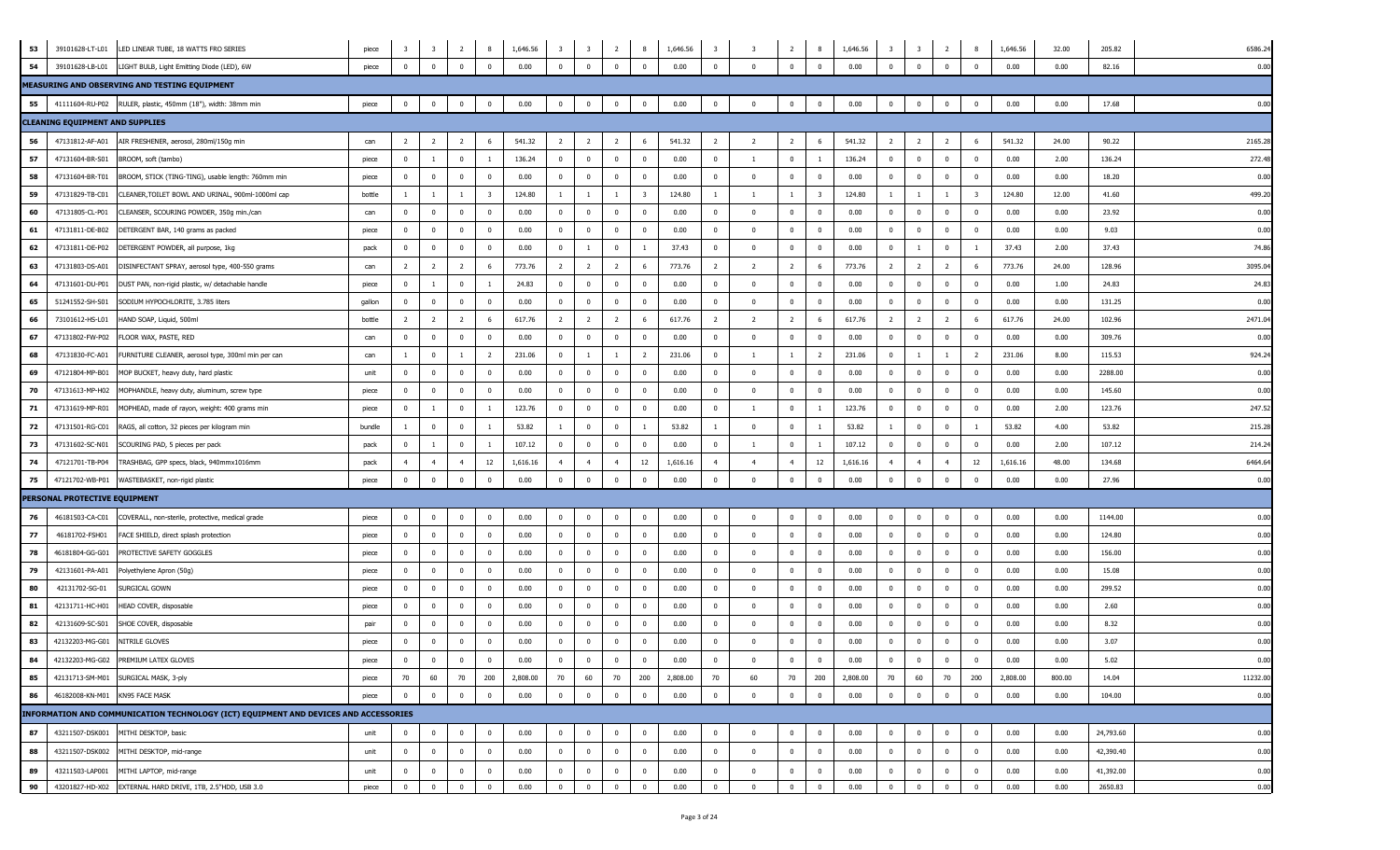| 91  | 43202010-FD-U01 | FLASH DRIVE, 16 GB capacity                                      | piece  |                | -1             |                |                         | 502.32 | $\mathbf{1}$   |                | -1                      |                         | 502.32 |                |                         | <sup>1</sup>            |                         | 502.32 |                |                         |                |                         | 502.32 | 12.00 | 167.44   | 2009.28 |
|-----|-----------------|------------------------------------------------------------------|--------|----------------|----------------|----------------|-------------------------|--------|----------------|----------------|-------------------------|-------------------------|--------|----------------|-------------------------|-------------------------|-------------------------|--------|----------------|-------------------------|----------------|-------------------------|--------|-------|----------|---------|
| 92  | 43211708-MO-O01 | MOUSE, OPTICAL, USB CONNECTION TYPE, 1 unit in ind               | unit   | $\overline{0}$ | $\overline{1}$ | $\mathbf 0$    | $\overline{1}$          | 111.30 | $\overline{0}$ | $\Omega$       | $\overline{0}$          | $\overline{0}$          | 0.00   | $\mathbf{0}$   | $\overline{1}$          | $\mathbf{0}$            | $\overline{1}$          | 111.30 | $\mathbf{0}$   | $\overline{0}$          | $\bf{0}$       | $\overline{0}$          | 0.00   | 2.00  | 111.30   | 222.60  |
| 93  | 43211708-MO-O02 | MOUSE, WIRELESS, USB                                             | unit   | $\mathbf 0$    | $^{\circ}$     | $^{\circ}$     | $\overline{0}$          | 0.00   | $\overline{0}$ | $\Omega$       | $\overline{0}$          | $\mathbf{0}$            | 0.00   | $\mathbf{0}$   | $\overline{\mathbf{0}}$ | $\mathbf{0}$            | $\Omega$                | 0.00   | $\overline{0}$ | $\overline{\mathbf{0}}$ | $\bf{0}$       | $\mathbf 0$             | 0.00   | 0.00  | 154.00   | 0.00    |
| 94  | 43212102-PR-D02 | PRINTER, IMPACT DOT MATRIX, 24 pins, 136 column                  | unit   | $\mathbf 0$    | $\mathbf 0$    | $\mathbf 0$    | $\overline{\mathbf{0}}$ | 0.00   | $\bf{0}$       | $^{\circ}$     | $\overline{\mathbf{0}}$ | $\bf{0}$                | 0.00   | $\bf{0}$       | $\overline{0}$          | $\overline{0}$          | $^{\circ}$              | 0.00   | $\overline{0}$ | $\overline{\mathbf{0}}$ | $\bf{0}$       | $\mathbf 0$             | 0.00   | 0.00  | 38100.97 | 0.00    |
| 95  | 43212102-PR-D01 | PRINTER, IMPACT DOT MATRIX, 9 pins, 80 columns                   | unit   | $\overline{0}$ | $^{\circ}$     | $^{\circ}$     | $\overline{0}$          | 0.00   | $\bf{0}$       | $^{\circ}$     | $\overline{0}$          | $\bf{0}$                | 0.00   | $\mathbf 0$    | $\overline{0}$          | $\overline{0}$          | $^{\circ}$              | 0.00   | $\overline{0}$ | $\overline{0}$          | $\bf{0}$       | $\mathbf 0$             | 0.00   | 0.00  | 9191.52  | 0.00    |
| 96  | 43212105-PR-L01 | PRINTER, laser, monochrome                                       | unit   | $\mathbf 0$    | $\mathbf{0}$   | $^{\circ}$     | $\overline{0}$          | 0.00   | $\overline{0}$ | $\Omega$       | $\overline{0}$          | $\bf{0}$                | 0.00   | $\mathbf 0$    | $\overline{0}$          | $\bf{0}$                | $^{\circ}$              | 0.00   | $\mathbf{0}$   | $\overline{\mathbf{0}}$ | $\bf{0}$       | $\mathbf{0}$            | 0.00   | 0.00  | 724.88   | 0.00    |
| 97  | 43212105-PR-L02 | PRINTER, laser, colored                                          | unit   | $\mathbf 0$    | $\mathbf 0$    | $\overline{0}$ | $\overline{0}$          | 0.00   | $\mathbf 0$    | $\Omega$       | $\overline{0}$          | $\mathbf 0$             | 0.00   | $\mathbf{0}$   | $\Omega$                | $\mathbf 0$             | $\mathbf{0}$            | 0.00   | $\overline{0}$ | $\overline{\mathbf{0}}$ | $\mathbf 0$    | $\Omega$                | 0.00   | 0.00  | 7899.00  | 0.00    |
|     |                 | OFFICE EQUIPMENT AND ACCESSORIES AND SUPPLIES                    |        |                |                |                |                         |        |                |                |                         |                         |        |                |                         |                         |                         |        |                |                         |                |                         |        |       |          |         |
| 98  | 44121710-CH-W01 | CHALK, molded, white, dustless, length: 78mm min                 | box    | $\overline{0}$ | $^{\circ}$     | $^{\circ}$     | $\overline{0}$          | 0.00   | $\overline{0}$ | $^{\circ}$     | $\overline{0}$          | $\overline{0}$          | 0.00   | $\mathbf 0$    | $\overline{0}$          | $\overline{0}$          | $\overline{\mathbf{0}}$ | 0.00   | $\mathbf{0}$   | $\overline{\mathbf{0}}$ | $\bf{0}$       | $\mathbf 0$             | 0.00   | 0.00  | 29.64    | 0.00    |
| 99  | 44122105-BF-C01 | CLIP, BACKFOLD, all metal, clamping: 19mm (-1mm)                 | box    | $\overline{0}$ | $\mathbf 0$    | $\mathbf 0$    | $\overline{\mathbf{0}}$ | 0.00   | $\overline{0}$ | $\mathbf 0$    | $\overline{\mathbf{0}}$ | $\bf{0}$                | 0.00   | $\mathbf{0}$   | $\overline{0}$          | $\overline{0}$          | $\mathbf 0$             | 0.00   | $\mathbf{0}$   | $\overline{\mathbf{0}}$ | $\bf{0}$       | $\mathbf 0$             | 0.00   | 0.00  | 9.05     | 0.00    |
| 100 | 44122105-BF-C02 | CLIP, BACKFOLD, all metal, clamping: 25mm (-1mm)                 | box    | $\mathbf{0}$   | $^{\circ}$     | $^{\circ}$     | $\overline{0}$          | 0.00   | $\overline{0}$ | $\mathbf{0}$   | $\overline{0}$          | $\overline{0}$          | 0.00   | $\mathbf 0$    | $\mathbf{0}$            | $\mathbf{0}$            | $^{\circ}$              | 0.00   | $\overline{0}$ | $\overline{0}$          | $\bf{0}$       | $\mathbf 0$             | 0.00   | 0.00  | 15.27    | 0.00    |
| 101 | 44122105-BF-C03 | CLIP, BACKFOLD, all metal, clamping: 32mm (-1mm)                 | box    | $\overline{1}$ | -1             | $\overline{2}$ | $\overline{4}$          | 83.20  | $\overline{1}$ | $\overline{1}$ | $\overline{2}$          | $\overline{4}$          | 83.20  | $\overline{1}$ | $\overline{1}$          | $\overline{2}$          | $\overline{4}$          | 83.20  | $\overline{1}$ | <sup>1</sup>            | $\overline{2}$ | $\overline{4}$          | 83.20  | 16.00 | 20.80    | 332.80  |
| 102 | 44122105-BF-C04 | CLIP, BACKFOLD, all metal, clamping: 50mm (-1mm)                 | box    |                | -1             | 2              | $\overline{4}$          | 191.36 | $\overline{1}$ |                | $\overline{2}$          | $\overline{4}$          | 191.36 |                | $\overline{1}$          | $\overline{2}$          | $\overline{4}$          | 191.36 |                | <sup>1</sup>            | $\overline{2}$ | $\overline{4}$          | 191.36 | 16.00 | 47.84    | 765.44  |
| 103 | 44121801-CT-R01 | CORRECTION TAPE, film base type, UL 6m min                       | piece  | $\overline{4}$ | $\overline{4}$ | $\overline{4}$ | 12                      | 168.24 | $\overline{4}$ | $\overline{4}$ | $\overline{4}$          | 12                      | 168.24 | $\overline{4}$ | $\overline{4}$          | $\overline{4}$          | 12                      | 168.24 | $\overline{4}$ | $\overline{4}$          | $\overline{4}$ | 12                      | 168.24 | 48.00 | 14.02    | 672.96  |
| 104 | 44111515-DF-B01 | DATA FILE BOX, made of chipboard, with closed ends               | piece  | $\overline{1}$ | $\overline{1}$ | $\mathbf{1}$   | $\overline{\mathbf{3}}$ | 231.60 | $\overline{1}$ | $\overline{1}$ | -1                      | $\overline{\mathbf{3}}$ | 231.60 | $\overline{1}$ | $\overline{1}$          | $\mathbf{1}$            | $\overline{\mathbf{3}}$ | 231.60 | $\overline{1}$ | <sup>1</sup>            | <sup>1</sup>   | $\overline{\mathbf{3}}$ | 231.60 | 12.00 | 77.20    | 926.4   |
| 105 | 44122011-DF-F01 | DATA FOLDER, made of chipboard, taglia lock                      | piece  | $\overline{1}$ | $\overline{1}$ | 2              | $\overline{4}$          | 274.56 | $\overline{1}$ | $\overline{1}$ | $\overline{2}$          | $\overline{4}$          | 274.56 |                |                         | $\overline{2}$          | $\overline{4}$          | 274.56 | $\overline{1}$ | <sup>1</sup>            | $\overline{2}$ | $\overline{4}$          | 274.56 | 16.00 | 68.64    | 1098.24 |
| 106 | 44121506-EN-D01 | ENVELOPE, DOCUMENTARY, for A4 size document                      | box    | $\mathbf 0$    | $\mathbf 0$    | $\mathbf 0$    | $\overline{\mathbf{0}}$ | 0.00   | $\bf{0}$       | $\mathbf{0}$   | $\overline{\mathbf{0}}$ | $\bf{0}$                | 0.00   | $\bf{0}$       | $\overline{0}$          | $\overline{0}$          | $\mathbf 0$             | 0.00   | $\overline{0}$ | $\overline{\mathbf{0}}$ | $\bf{0}$       | $\mathbf 0$             | 0.00   | 0.00  | 673.09   | 0.00    |
| 107 | 44121506-EN-D02 | ENVELOPE, DOCUMENTARY, for legal size document                   | box    | $\overline{0}$ | $^{\circ}$     | $^{\circ}$     | $\overline{0}$          | 0.00   | $\overline{0}$ | $^{\circ}$     | $\overline{0}$          | $\bf{0}$                | 0.00   | $\mathbf{0}$   | $\overline{0}$          | $\overline{0}$          | $^{\circ}$              | 0.00   | $\overline{0}$ | $\overline{0}$          | $\bf{0}$       | $\mathbf 0$             | 0.00   | 0.00  | 927.16   | 0.00    |
| 108 | 44121506-EN-X01 | ENVELOPE, EXPANDING, KRAFTBOARD, for legal size doc              | box    | $\mathbf{0}$   | $^{\circ}$     | $^{\circ}$     | $\overline{0}$          | 0.00   | $\mathbf{0}$   | $\Omega$       | $\overline{0}$          | $\bf{0}$                | 0.00   | $\mathbf{0}$   | $\overline{0}$          | $\mathbf{0}$            | $\overline{\mathbf{0}}$ | 0.00   | $\overline{0}$ | $\overline{\mathbf{0}}$ | $\bf{0}$       | $\mathbf{0}$            | 0.00   | 0.00  | 738.40   | 0.00    |
| 109 | 44121506-EN-X02 | ENVELOPE, EXPANDING, PLASTIC, 0.50mm thickness min               | piece  | $\mathbf{0}$   | $\mathbf{0}$   | $^{\circ}$     | $\overline{\mathbf{0}}$ | 0.00   | $\mathbf{0}$   | $\Omega$       | $\overline{\mathbf{0}}$ | $\overline{0}$          | 0.00   | $\mathbf 0$    | $\mathbf{0}$            | $\overline{\mathbf{0}}$ | $^{\circ}$              | 0.00   | $\mathbf{0}$   | $\overline{\mathbf{0}}$ | $\mathbf 0$    | $\mathbf 0$             | 0.00   | 0.00  | 30.49    | 0.00    |
| 110 | 44121506-EN-M02 | ENVELOPE, mailing, white, 70gsm                                  | box    | $\mathbf 0$    | -1             | $\overline{0}$ | $\overline{1}$          | 378.20 | $\mathbf{0}$   | $\overline{1}$ | $\overline{\mathbf{0}}$ | $\overline{1}$          | 378.20 | $\mathbf 0$    | $\mathbf{1}$            | $\bf{0}$                | $\mathbf{1}$            | 378.20 | $\mathbf{0}$   | <sup>1</sup>            | $\bf{0}$       |                         | 378.20 | 4.00  | 378.20   | 1512.80 |
| 111 | 44121504-EN-W02 | ENVELOPE, mailing, white, with window                            | box    | $\overline{0}$ | $^{\circ}$     | $\overline{0}$ | $\overline{0}$          | 0.00   | $\overline{0}$ | $\mathbf 0$    | $\overline{0}$          | $\bf{0}$                | 0.00   | $\mathbf 0$    | $\overline{\mathbf{0}}$ | $\bf{0}$                | $\overline{\mathbf{0}}$ | 0.00   | $\mathbf{0}$   | $\overline{0}$          | $\bf{0}$       | $\mathbf 0$             | 0.00   | 0.00  | 433.68   | 0.00    |
| 112 | 44111912-ER-B01 | ERASER, FELT, for blackboard/whiteboard                          | piece  | $\mathbf 0$    | $^{\circ}$     | $\mathbf 0$    | $\overline{0}$          | 0.00   | $\overline{0}$ | $\Omega$       | $\mathbf 0$             | $\bf{0}$                | 0.00   | $\mathbf 0$    | $\overline{0}$          | $\bf{0}$                | $^{\circ}$              | 0.00   | $\overline{0}$ | $\mathbf 0$             | $\bf{0}$       | $\mathbf 0$             | 0.00   | 0.00  | 10.30    | 0.00    |
| 113 | 44122118-FA-P01 | FASTENER, METAL, 70mm between prongs                             | box    |                | -1             | $\overline{1}$ | $\overline{\mathbf{3}}$ | 250.23 | $\overline{1}$ |                | $\overline{1}$          | $\overline{\mathbf{3}}$ | 250.23 |                | $\overline{1}$          | <sup>1</sup>            | -3                      | 250.23 |                | <sup>1</sup>            | <sup>1</sup>   | $\overline{\mathbf{3}}$ | 250.23 | 12.00 | 83.41    | 1000.92 |
| 114 | 44111515-FO-X01 | FILE ORGANIZER, expanding, plastic, 12 pockets                   | piece  | $\overline{0}$ | $^{\circ}$     | $^{\circ}$     | $\overline{0}$          | 0.00   | $\bf{0}$       | $\Omega$       | $\overline{\mathbf{0}}$ | $\overline{0}$          | 0.00   | $\mathbf 0$    | $\overline{0}$          | $\overline{0}$          | $\Omega$                | 0.00   | $\overline{0}$ | $\overline{\mathbf{0}}$ | $\bf{0}$       | $\mathbf{0}$            | 0.00   | 0.00  | 86.04    | 0.00    |
| 115 | 44122018-FT-D01 | FILE TAB DIVIDER, bristol board, for A4                          | set    | $\overline{0}$ | $^{\circ}$     | $^{\circ}$     | $\overline{0}$          | 0.00   | $\bf{0}$       | $\mathbf{0}$   | $\overline{0}$          | $\overline{0}$          | 0.00   | $\mathbf 0$    | $\mathbf{0}$            | $\mathbf{0}$            | $^{\circ}$              | 0.00   | $\overline{0}$ | $\overline{\mathbf{0}}$ | $\bf{0}$       | $\mathbf{0}$            | 0.00   | 0.00  | 11.13    | 0.00    |
| 116 | 44122018-FT-D02 | FILE TAB DIVIDER, bristol board, for legal                       | set    | $\mathbf{0}$   | $\Omega$       | $^{\circ}$     | $\overline{0}$          | 0.00   | $\overline{0}$ | $\Omega$       | $\mathbf{0}$            | $\overline{0}$          | 0.00   | $\mathbf{0}$   | $\Omega$                | $\overline{0}$          | $\Omega$                | 0.00   | $\mathbf{0}$   | $\overline{0}$          | $\bf{0}$       | $\mathbf{0}$            | 0.00   | 0.00  | 14.23    | 0.00    |
| 117 | 44122011-FO-F01 | FOLDER, FANCY, for A4 size documents                             | bundle | $\mathbf 0$    | $\mathbf{0}$   | $\mathbf{0}$   | $\overline{0}$          | 0.00   | $\mathbf{0}$   | $\Omega$       | $\overline{0}$          | $\overline{0}$          | 0.00   | $\overline{0}$ | $\overline{0}$          | $\overline{\mathbf{0}}$ | $\overline{\mathbf{0}}$ | 0.00   | $\overline{0}$ | $\overline{\mathbf{0}}$ | $\mathbf 0$    | $\mathbf{0}$            | 0.00   | 0.00  | 270.40   | 0.00    |
| 118 | 44122011-FO-F02 | FOLDER, FANCY, for legal size documents                          | bundle | $\overline{0}$ | $\overline{0}$ | $\overline{0}$ | $\overline{\mathbf{0}}$ | 0.00   | $\overline{0}$ | $\mathbf 0$    | $\overline{\mathbf{0}}$ | $\bf{0}$                | 0.00   | $\mathbf 0$    | $\overline{0}$          | $\bf{0}$                | $\overline{0}$          | 0.00   | $\mathbf{0}$   | $\overline{\mathbf{0}}$ | $\bf{0}$       | $\mathbf 0$             | 0.00   | 0.00  | 311.88   | 0.00    |
| 119 | 44122011-FO-L01 | FOLDER, L-TYPE, PLASTIC, for A4 size documents                   | pack   | $\mathbf{1}$   | <sup>1</sup>   | $\overline{0}$ | $\overline{2}$          | 342.86 | $\mathbf{1}$   | $\overline{1}$ | $\overline{\mathbf{0}}$ | $\overline{2}$          | 342.86 | -1             | $\mathbf{1}$            | $\overline{0}$          | $\overline{2}$          | 342.86 | $\mathbf{1}$   | -1                      | $\bf{0}$       | $\overline{2}$          | 342.86 | 8.00  | 171.43   | 1371.44 |
| 120 | 44122011-FO-L02 | FOLDER, L-TYPE, PLASTIC, for legal size documents                | pack   | $\overline{1}$ | -1             | $\mathbf 0$    | $\overline{2}$          | 486.48 | $\overline{1}$ | $\overline{1}$ | $\overline{0}$          | $\overline{2}$          | 486.48 |                | $\overline{1}$          | $\bf{0}$                | $\overline{2}$          | 486.48 | $\overline{1}$ | $\overline{1}$          | $\bf{0}$       | 2                       | 486.48 | 8.00  | 243.24   | 1945.92 |
| 121 | 44122027-FO-P01 | FOLDER, PRESSBOARD, size: 240mm x 370mm (-5mm)                   | box    | $\mathbf{0}$   | -1             | $^{\circ}$     |                         | 952.64 | $\mathbf 0$    |                | $\overline{0}$          | 1                       | 952.64 | $\overline{0}$ | $\overline{1}$          | $\overline{0}$          | $\overline{1}$          | 952.64 | $\overline{0}$ | <sup>1</sup>            | $\bf{0}$       |                         | 952.64 | 4.00  | 952.64   | 3810.56 |
| 122 | 44122011-FO-T03 | FOLDER, TAGBOARD, for A4 size documents                          | pack   | $\overline{0}$ | $^{\circ}$     | $\mathbf 0$    | $\overline{\mathbf{0}}$ | 0.00   | $\bf{0}$       | $\mathbf 0$    | $\overline{\mathbf{0}}$ | $\bf{0}$                | 0.00   | $\bf{0}$       | $\overline{\mathbf{0}}$ | $\bf{0}$                | $^{\circ}$              | 0.00   | $\overline{0}$ | $\overline{\mathbf{0}}$ | $\bf{0}$       | $\mathbf 0$             | 0.00   | 0.00  | 279.00   | 0.00    |
| 123 | 44122011-FO-T04 | FOLDER, TAGBOARD, for legal size documents                       | pack   | $\mathbf{0}$   | $^{\circ}$     | $^{\circ}$     | $\overline{0}$          | 0.00   | $\overline{0}$ | $\mathbf{0}$   | $\overline{0}$          | $\mathbf{0}$            | 0.00   | $\mathbf 0$    | $\mathbf{0}$            | $\overline{0}$          | $^{\circ}$              | 0.00   | $\overline{0}$ | $\overline{0}$          | $\bf{0}$       | $\mathbf 0$             | 0.00   | 0.00  | 321.36   | 0.00    |
| 124 | 44122008-IT-T01 | INDEX TAB, self-adhesive, transparent                            | box    | <sup>n</sup>   | $\mathbf 0$    | $\mathbf 0$    | $\Omega$                | 0.00   | $\mathbf 0$    |                | $\mathbf 0$             | $\mathbf 0$             | 0.00   |                |                         | $\Omega$                |                         | 0.00   |                | $\mathbf{0}$            | $\Omega$       |                         | 0.00   | 0.00  | 56.68    | 0.00    |
| 125 |                 | 44111515-MF-B02 MAGAZINE FILE BOX, LARGE size, made of chipboard | piece  | $\bf{0}$       | $\overline{0}$ | $\overline{0}$ | $\overline{0}$          | 0.00   | $\overline{0}$ | $\mathbf 0$    | $\overline{\mathbf{0}}$ | $\bf{0}$                | 0.00   | $\mathbf 0$    | $\overline{0}$          | $\overline{0}$          | $\bf{0}$                | 0.00   | $\mathbf{0}$   | $\overline{\mathbf{0}}$ | $\bf{0}$       | $\mathbf{0}$            | 0.00   | 0.00  | 41.60    | 0.00    |
| 126 |                 | 44121716-MA-F01 MARKER, FLUORESCENT, 3 assorted colors per set   | set    | $\overline{1}$ | $\mathbf{1}$   | $\mathbf{1}$   | $\overline{\mathbf{3}}$ | 140.04 | $\mathbf{1}$   | $\overline{1}$ | $\overline{1}$          | $\overline{\mathbf{3}}$ | 140.04 | -1             | $\mathbf{1}$            | $\mathbf{1}$            | $\overline{\mathbf{3}}$ | 140.04 | $\mathbf{1}$   | <sup>1</sup>            | $\mathbf{1}$   | $\overline{\mathbf{3}}$ | 140.04 | 12.00 | 46.68    | 560.16  |
| 127 |                 | 44121708-MW-B01 MARKER, whiteboard, black, felt tip, bullet type | piece  | $\overline{0}$ | $\overline{0}$ | $\overline{0}$ | $\bf{0}$                | 0.00   | $\overline{2}$ | $\overline{2}$ | $\overline{2}$          | 6                       | 80.28  | $\mathbf 0$    | $\overline{0}$          | $\overline{0}$          | $\overline{0}$          | 0.00   | $\overline{2}$ | $\overline{2}$          | $\overline{2}$ | 6                       | 80.28  | 12.00 | 13.38    | 160.56  |
| 128 |                 | 44121708-MW-B02 MARKER, whiteboard, blue, felt tip, bullet type  | piece  | $\mathbf{0}$   | $\overline{0}$ | $^{\circ}$     | $\overline{0}$          | 0.00   | $\overline{2}$ | 2              | $\overline{2}$          | 6                       | 80.28  | $\mathbf 0$    | $\overline{0}$          | $\overline{0}$          | $^{\circ}$              | 0.00   | $\overline{2}$ | $\overline{2}$          | $\overline{2}$ | 6                       | 80.28  | 12.00 | 13.38    | 160.56  |
| 129 |                 | 44121708-MW-B03 MARKER, whiteboard, red, felt tip, bullet type   | piece  | $\bf{0}$       | $\overline{0}$ | $\overline{0}$ | $\overline{\mathbf{0}}$ | 0.00   | $\overline{0}$ | $\bf{0}$       | $\overline{\mathbf{0}}$ | $\bf{0}$                | 0.00   | $\bf{0}$       | $\bf{0}$                | $\overline{0}$          | $\overline{0}$          | 0.00   | $\mathbf{0}$   | $\overline{\mathbf{0}}$ | $\bf{0}$       | $\bf{0}$                | 0.00   | 0.00  | 13.38    | 0.00    |
| 130 | 44121708-MP-B01 | MARKER, PERMANENT, bullet type, black                            | piece  | $\overline{0}$ | $\mathbf{0}$   | $\mathbf{0}$   | $\overline{0}$          | 0.00   | $\overline{2}$ | $\overline{2}$ | $\overline{2}$          | 6                       | 53.88  | $\mathbf{0}$   | $\overline{0}$          | $\mathbf{0}$            | $^{\circ}$              | 0.00   | $\overline{2}$ | $\overline{2}$          | $\overline{2}$ | 6                       | 53.88  | 12.00 | 8.98     | 107.76  |
| 131 |                 | 44121708-MP-B02 MARKER, PERMANENT, bullet type, blue             | piece  | $\mathbf{0}$   | $\overline{0}$ | $\pmb{0}$      | $\pmb{0}$               | 0.00   | $\overline{2}$ | $\overline{2}$ | $\overline{2}$          | 6                       | 53.88  | $\bf{0}$       | $\mathbf 0$             | $\overline{0}$          | $\overline{0}$          | 0.00   | $\overline{2}$ | $\overline{2}$          | $\overline{2}$ | 6                       | 53.88  | 12.00 | 8.98     | 107.76  |
| 132 |                 | 44121708-MP-B03 MARKER, PERMANENT, bullet type, red              | piece  | $\overline{0}$ | $\overline{0}$ | $\overline{0}$ | $\overline{0}$          | 0.00   | $\overline{0}$ | $\mathbf{0}$   | $\overline{\mathbf{0}}$ | $\mathbf 0$             | 0.00   | $\mathbf{0}$   | $\mathbf{0}$            | $\overline{0}$          | $\overline{0}$          | 0.00   | $\mathbf{0}$   | $\overline{\mathbf{0}}$ | $\mathbf 0$    | $\mathbf{0}$            | 0.00   | 0.00  | 8.98     | 0.00    |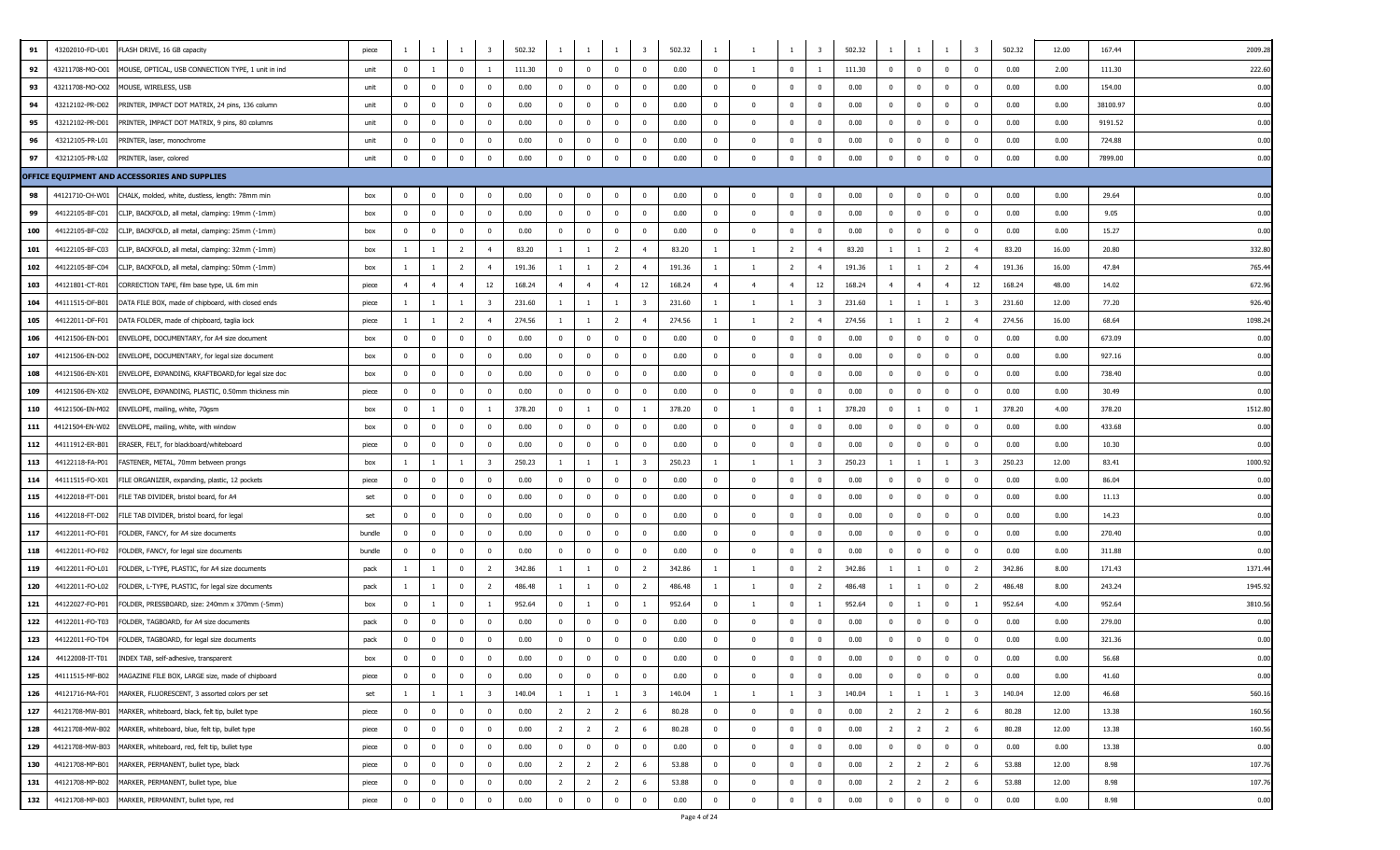| 133 | 44122104-PC-G01 | PAPER CLIP, vinyl/plastic coat, length: 32mm min      | box    | -2             | $\overline{2}$ | $\overline{2}$          | 6              | 46.56  | $\overline{2}$ | 2                       | $\overline{2}$ | 6                       | 46.56  | $\overline{2}$ | $\overline{2}$ | $\overline{2}$ | 6                       | 46.56  | 2              | $\overline{2}$ | $\overline{2}$ | 6              | 46.56  | 24.00 | 186.2<br>7.76   |
|-----|-----------------|-------------------------------------------------------|--------|----------------|----------------|-------------------------|----------------|--------|----------------|-------------------------|----------------|-------------------------|--------|----------------|----------------|----------------|-------------------------|--------|----------------|----------------|----------------|----------------|--------|-------|-----------------|
| 134 | 44122104-PC-J02 | APER CLIP, vinyl/plastic coat, length: 50mm min       | box    | $\overline{2}$ | $\overline{2}$ | $\overline{2}$          | 6              | 102.84 | $\overline{2}$ | $\overline{2}$          | $\overline{2}$ | 6                       | 102.84 | $\overline{2}$ | 2              | $\overline{2}$ | 6                       | 102.84 | $\overline{2}$ | $\overline{2}$ | $\overline{2}$ |                | 102.84 | 24.00 | 411.3<br>17.14  |
| 135 | 44121706-PE-L01 | PENCIL, lead, w/ eraser, wood cased, hardness: HB     | box    | $\mathbf{0}$   | $\overline{0}$ | $\overline{0}$          | $^{\circ}$     | 0.00   | $\mathbf{0}$   | $\overline{\mathbf{0}}$ | $\bf{0}$       | $\mathbf 0$             | 0.00   | $\bf{0}$       | $^{\circ}$     | $\overline{0}$ | $\overline{\mathbf{0}}$ | 0.00   | $\overline{0}$ | $\overline{0}$ | $\bf{0}$       | $\mathbf{0}$   | 0.00   | 0.00  | 0.00<br>20.79   |
| 136 | 44122037-RB-P10 | RING BINDER, plastic, 32mm, 84 rings                  | bundle | $\mathbf 0$    | $\overline{0}$ | $\overline{0}$          | $^{\circ}$     | 0.00   | $\mathbf{0}$   | $\overline{0}$          | $\bf{0}$       | $^{\circ}$              | 0.00   | $\mathbf 0$    | $^{\circ}$     | $\overline{0}$ | $\overline{\mathbf{0}}$ | 0.00   | $\mathbf 0$    | $\overline{0}$ | $\mathbf 0$    | $^{\circ}$     | 0.00   | 0.00  | 0.00<br>239.79  |
| 137 | 44122101-RU-B01 | RUBBER BAND, 70mm min lay flat length (#18)           | box    | $\mathbf 0$    | $^{\circ}$     | $\overline{\mathbf{0}}$ | $^{\circ}$     | 0.00   | $\mathbf{0}$   | $\overline{0}$          | $\bf{0}$       | $^{\circ}$              | 0.00   | $\mathbf 0$    | $\Omega$       | $\mathbf{0}$   | $^{\circ}$              | 0.00   | $^{\circ}$     | $\overline{0}$ | $\mathbf{0}$   | $^{\circ}$     | 0.00   | 0.00  | 0.00<br>109.50  |
| 138 | 44121905-SP-F01 | STAMP PAD, FELT, bed dimension: 60mm x 100mm min      | piece  | $\mathbf 0$    | $\mathbf{0}$   | $\mathbf{0}$            | $\Omega$       | 0.00   | $\mathbf{0}$   | $\overline{0}$          | $\mathbf{0}$   | $^{\circ}$              | 0.00   | $\mathbf 0$    | $\Omega$       | $\mathbf{0}$   | $\overline{\mathbf{0}}$ | 0.00   | $\overline{0}$ | $\mathbf{0}$   | $^{\circ}$     | $^{\circ}$     | 0.00   | 0.00  | 0.00<br>34.95   |
| 139 | 44121612-BL-H01 | CUTTER BLADE, for heavy duty cutter                   | piece  | $^{\circ}$     | $\mathbf 0$    | $\mathbf 0$             | $^{\circ}$     | 0.00   | $\mathbf 0$    | $\mathbf 0$             | $\mathbf 0$    | $^{\circ}$              | 0.00   | $\mathbf{0}$   | $^{\circ}$     | $\mathbf 0$    | $\overline{\mathbf{0}}$ | 0.00   | $\overline{0}$ | $\mathbf 0$    | $^{\circ}$     | $\mathbf 0$    | 0.00   | 0.00  | 0.00<br>14.82   |
| 140 | 44121612-CU-H01 | CUTTER KNIFE, for general purpose                     | piece  | $^{\circ}$     | $\mathbf{1}$   | -1                      | $\overline{z}$ | 66.86  | $\mathbf{0}$   | -1                      | $\mathbf{1}$   | 2                       | 66.86  | $\mathbf 0$    | $\overline{1}$ | $\overline{1}$ | 2                       | 66.86  | $\mathbf{0}$   | $\mathbf{1}$   | $\overline{1}$ | 2              | 66.86  | 8.00  | 267.4<br>33.43  |
| 141 | 44103202-DS-M01 | DATING AND STAMPING MACHINE, heavy duty               | piece  | $\mathbf{0}$   | $\mathbf{0}$   | $\overline{0}$          | $\Omega$       | 0.00   | $\mathbf{0}$   | $\overline{0}$          | $\overline{0}$ | $\mathbf{0}$            | 0.00   | $\mathbf 0$    | $\Omega$       | $\overline{0}$ | $\overline{0}$          | 0.00   | $\overline{0}$ | $\mathbf 0$    | $\mathbf 0$    | $\Omega$       | 0.00   | 0.00  | 0.00<br>453.96  |
| 142 | 44121619-PS-M01 | PENCIL SHARPENER, manual, single cutter head          | piece  | $\Omega$       | $\Omega$       | $\overline{\mathbf{0}}$ | $\Omega$       | 0.00   | $\mathbf{0}$   | $\overline{0}$          | $\mathbf{0}$   | $^{\circ}$              | 0.00   | $\mathbf 0$    | $\Omega$       | $\overline{0}$ | $\overline{\mathbf{0}}$ | 0.00   | $\overline{0}$ | $\mathbf{0}$   | $\mathbf 0$    | $\Omega$       | 0.00   | 0.00  | 0.00<br>202.80  |
| 143 | 44101602-PU-P01 | PUNCHER, paper, heavy duty, with two hole guide       | piece  | $\overline{0}$ | $\overline{0}$ | $\overline{\mathbf{0}}$ | $\Omega$       | 0.00   | $\mathbf{0}$   | $\overline{0}$          | $\overline{0}$ | $\mathbf{0}$            | 0.00   | $\mathbf 0$    | $^{\circ}$     | $\overline{0}$ | $\overline{\mathbf{0}}$ | 0.00   | $\overline{0}$ | $\overline{0}$ | $\mathbf 0$    | $^{\circ}$     | 0.00   | 0.00  | 0.00<br>131.96  |
| 144 | 44121618-SS-S01 | SCISSORS, symmetrical, blade length: 65mm min         | pair   | $\overline{1}$ | $\mathbf{1}$   | <sup>1</sup>            |                | 121.68 | $\mathbf{1}$   | -1                      | $\mathbf{1}$   | $\overline{\mathbf{3}}$ | 121.68 | $\overline{1}$ | $\overline{1}$ | $\overline{1}$ | $\overline{\mathbf{3}}$ | 121.68 | -1.            | $\overline{1}$ | $\overline{1}$ | 3              | 121.68 | 12.00 | 40.56<br>486.7  |
| 145 | 44121615-ST-S01 | STAPLER, STANDARD TYPE, load cap: 200 staples min     | piece  | $\mathbf 0$    |                | $\overline{0}$          |                | 176.80 | $\mathbf{0}$   | 1                       | $\mathbf{0}$   |                         | 176.80 | $\mathbf 0$    | $\overline{1}$ | $\overline{0}$ |                         | 176.80 | $\mathbf{0}$   | $\overline{1}$ | $\mathbf{0}$   |                | 176.80 | 4.00  | 707.2<br>176.80 |
| 146 | 44121615-ST-B01 | STAPLER, BINDER TYPE, heavy duty, desktop             | unit   | $^{\circ}$     | $\mathbf 0$    | $\mathbf 0$             | $\Omega$       | 0.00   | $\mathbf 0$    | $\overline{\mathbf{0}}$ | $\mathbf{0}$   | $^{\circ}$              | 0.00   | $\mathbf{0}$   | $^{\circ}$     | $\mathbf{0}$   | $\overline{0}$          | 0.00   | $\mathbf 0$    | $\overline{0}$ | $^{\circ}$     | $^{\circ}$     | 0.00   | 0.00  | 0.00<br>914.16  |
| 147 | 44121613-SR-P01 | TAPLE REMOVER, PLIER-TYPE                             | piece  | $^{\circ}$     | $\mathbf{0}$   | $\mathbf{0}$            | $\Omega$       | 0.00   | $\mathbf{0}$   | $\overline{\mathbf{0}}$ | $\mathbf 0$    | $^{\circ}$              | 0.00   | $\mathbf{0}$   |                | $\Omega$       | $\overline{0}$          | 0.00   | $\mathbf 0$    | $\mathbf{0}$   | $^{\circ}$     | $\Omega$       | 0.00   | 0.00  | 0.00<br>24.90   |
| 148 | 44121605-TD-T01 | TAPE DISPENSER, TABLE TOP, for 24mm width tape        | piece  | $\mathbf{0}$   | $\overline{1}$ | $\mathbf 0$             |                | 64.20  | $\mathbf{0}$   | $\overline{0}$          | $\mathbf{0}$   | $\mathbf{0}$            | 0.00   | $\mathbf 0$    | $\overline{1}$ | $\overline{0}$ | $\overline{1}$          | 64.20  | $\overline{0}$ | $\mathbf 0$    | $\mathbf 0$    | $\Omega$       | 0.00   | 2.00  | 64.20<br>128.4  |
| 149 | 44101602-PB-M01 | BINDING AND PUNCHING MACHINE, binding cap: 50mm       | unit   | $\Omega$       | $\Omega$       | $\overline{0}$          | $\Omega$       | 0.00   | $\mathbf{0}$   | $\overline{0}$          | $\mathbf{0}$   | $\Omega$                | 0.00   | $\mathbf 0$    | $\Omega$       | $^{\circ}$     | $\overline{0}$          | 0.00   | $\mathbf{0}$   | $\mathbf{0}$   | $\mathbf 0$    | $\Omega$       | 0.00   | 0.00  | 0.00<br>9534.72 |
| 150 | 44101807-CA-C01 | CALCULATOR, compact, 12 digits                        | unit   | $^{\circ}$     | $\overline{0}$ | $\overline{\mathbf{0}}$ | $\Omega$       | 0.00   | $\mathbf{0}$   | $\overline{0}$          | $\mathbf{0}$   | $^{\circ}$              | 0.00   | $\mathbf 0$    | $^{\circ}$     | $\overline{0}$ | $\overline{\mathbf{0}}$ | 0.00   | $\overline{0}$ | $\overline{0}$ | $\mathbf 0$    | $^{\circ}$     | 0.00   | 0.00  | 0.00<br>346.85  |
| 151 | 44101714-FX-M01 | ACSIMILE MACHINE, uses thermal paper                  | unit   | $\Omega$       | $^{\circ}$     | $\overline{0}$          | $\Omega$       | 0.00   | $\mathbf{0}$   | $\overline{\mathbf{0}}$ | $\mathbf{0}$   | $\Omega$                | 0.00   | $\Omega$       | $\Omega$       | $\Omega$       | $\Omega$                | 0.00   | $\mathbf 0$    | $\mathbf{0}$   | $\Omega$       | $\Omega$       | 0.00   | 0.00  | 0.00<br>5642.00 |
| 152 | 44101601-PT-M01 | PAPER TRIMMER/CUTTING MACHINE, max paper size: B4     | unit   | $^{\circ}$     | $\mathbf{0}$   | $\mathbf{0}$            | $\Omega$       | 0.00   | $^{\circ}$     | $\overline{\mathbf{0}}$ | $\mathbf{0}$   | $^{\circ}$              | 0.00   | $\mathbf 0$    | $\Omega$       | $\mathbf{0}$   | $\mathbf{0}$            | 0.00   | $^{\circ}$     | $\mathbf{0}$   | $^{\circ}$     |                | 0.00   | 0.00  | 0.00<br>9297.60 |
| 153 | 44101603-PS-M01 | PAPER SHREDDER, cutting width: 3mm-4mm (Entry Level)  | unit   | $\overline{0}$ | $\overline{0}$ | $\mathbf 0$             | $\Omega$       | 0.00   | $^{\circ}$     | $\pmb{0}$               | $\bf{0}$       | $\Omega$                | 0.00   | $\bf{0}$       | $\Omega$       | $\overline{0}$ | $\overline{\mathbf{0}}$ | 0.00   | $\mathbf 0$    | $\overline{0}$ | $\Omega$       | $\mathbf{0}$   | 0.00   | 0.00  | 0.00<br>5699.20 |
|     |                 | PRINTER OR FACSIMILE OR PHOTOCOPIER SUPPLIES          |        |                |                |                         |                |        |                |                         |                |                         |        |                |                |                |                         |        |                |                |                |                |        |       |                 |
| 154 | 44103109-BR-D05 | DRUM CART, BROTHER DR-3455                            | Cart   | $\Omega$       | $\Omega$       | $\overline{\mathbf{0}}$ | $\Omega$       | 0.00   | $^{\circ}$     | $\overline{\mathbf{0}}$ | $\overline{0}$ | $^{\circ}$              | 0.00   | $\mathbf 0$    | $\Omega$       | $\mathbf{0}$   | $\overline{\mathbf{0}}$ | 0.00   | $\overline{0}$ | $\overline{0}$ | $\mathbf 0$    | $^{\circ}$     | 0.00   | 0.00  | 0.00<br>6947.20 |
| 155 | 44103105-BR-B04 | INK CART, BROTHER LC67B, Black                        | Cart   | $\mathbf 0$    | $\overline{0}$ | $\overline{0}$          | $\mathbf{0}$   | 0.00   | $\mathbf{0}$   | $\bf{0}$                | $\bf{0}$       | $\bf{0}$                | 0.00   | $\mathbf 0$    | $^{\circ}$     | $\overline{0}$ | $\overline{\mathbf{0}}$ | 0.00   | $\mathbf 0$    | $\mathbf 0$    | $\mathbf 0$    | $^{\circ}$     | 0.00   | 0.00  | 0.00<br>910.00  |
| 156 | 44103105-BR-B05 | INK CART, BROTHER LC67HYBK, Black                     | Cart   | $\mathbf 0$    | $\mathbf 0$    | $\overline{\mathbf{0}}$ | $^{\circ}$     | 0.00   | $\mathbf{0}$   | $\overline{0}$          | $\bf{0}$       | $^{\circ}$              | 0.00   | $\mathbf 0$    | $\Omega$       | $\mathbf{0}$   | $^{\circ}$              | 0.00   | $^{\circ}$     | $\mathbf{0}$   | $\mathbf{0}$   | $\Omega$       | 0.00   | 0.00  | 0.00<br>1601.60 |
| 157 | 44103109-BR-D06 | TONER CART, BROTHER DR-451CL, high yield 3000 pag     | Cart   | $\overline{0}$ | $\mathbf{0}$   | $\mathbf{0}$            | $\Omega$       | 0.00   | $\mathbf{0}$   | $\overline{0}$          | $\mathbf{0}$   | $^{\circ}$              | 0.00   | $\mathbf 0$    | $\Omega$       | $\mathbf{0}$   | $\overline{\mathbf{0}}$ | 0.00   | $\mathbf 0$    | $\mathbf{0}$   | $^{\circ}$     | $^{\circ}$     | 0.00   | 0.00  | 0.00<br>6760.00 |
| 158 | 44103103-BR-B16 | TONER CART, BROTHER TN-456 BLACK, high yield 6500     | Cart   |                |                |                         |                |        |                |                         | $\mathbf{0}$   | $^{\circ}$              | 0.00   | $\bf{0}$       | $^{\circ}$     | $\mathbf{0}$   | $\overline{\mathbf{0}}$ | 0.00   | $\mathbf 0$    | $\overline{0}$ | $^{\circ}$     | $^{\circ}$     | 0.00   | 0.00  | 0.00<br>5080.40 |
| 159 | 44103103-BR-C03 |                                                       |        | $^{\circ}$     | $\mathbf 0$    | $\overline{\mathbf{0}}$ | $^{\circ}$     | 0.00   | $\mathbf 0$    | $\overline{\mathbf{0}}$ |                |                         |        |                |                |                |                         |        |                |                |                |                |        |       |                 |
| 160 |                 | TONER CART, BROTHER TN-456 CYAN, high yield 6500      | Cart   | $\mathbf{0}$   | $^{\circ}$     | $\mathbf{0}$            | $^{\circ}$     | 0.00   | $\mathbf{0}$   | $\overline{0}$          | $\mathbf 0$    | $^{\circ}$              | 0.00   | $\mathbf 0$    | $\Omega$       | $\Omega$       | $\overline{0}$          | 0.00   | $\mathbf{0}$   | $\mathbf{0}$   | $\mathbf 0$    | $^{\circ}$     | 0.00   | 0.00  | 0.00<br>8569.60 |
|     | 44103103-BR-M03 | TONER CART, BROTHER TN-456 MAGENTA, high yield 65     | Cart   | $\mathbf 0$    | $\mathbf{0}$   | $\mathbf 0$             | $\Omega$       | 0.00   | $\mathbf{0}$   | $\overline{0}$          | $\overline{0}$ | $\mathbf{0}$            | 0.00   | $\mathbf 0$    | $\Omega$       | $\Omega$       | $\overline{0}$          | 0.00   | $\mathbf 0$    | $\mathbf{0}$   | $\mathbf 0$    | $\Omega$       | 0.00   | 0.00  | 0.00<br>8569.60 |
| 161 | 44103103-BR-Y03 | TONER CART, BROTHER TN-456 YELLOW, high yield 650     | Cart   | $\Omega$       | $\Omega$       | $\overline{\mathbf{0}}$ | $\Omega$       | 0.00   | $\mathbf{0}$   | $\overline{\mathbf{0}}$ | $\mathbf{0}$   | $\Omega$                | 0.00   | $\mathbf 0$    | $\Omega$       | $\mathbf{0}$   | $\overline{0}$          | 0.00   | $\overline{0}$ | $\overline{0}$ | $\mathbf 0$    | $\Omega$       | 0.00   | 0.00  | 0.00<br>8569.60 |
| 162 | 44103103-SA-B03 | TONER CART, SAMSUNG ML-D2850B, Black                  | Cart   | $^{\circ}$     | $\overline{0}$ | $\overline{0}$          | $\Omega$       | 0.00   | $\mathbf{0}$   | $\overline{\mathbf{0}}$ | $\overline{0}$ | $\mathbf{0}$            | 0.00   | $\mathbf 0$    | $^{\circ}$     | $\overline{0}$ | $\overline{\mathbf{0}}$ | 0.00   | $\overline{0}$ | $\overline{0}$ | $\mathbf 0$    | $^{\circ}$     | 0.00   | 0.00  | 0.00<br>5116.80 |
| 163 | 44103105-CA-C04 | INK CART, CANON CL-741, Col.                          | cart   | $\mathbf 0$    | $^{\circ}$     | $\overline{0}$          | $\Omega$       | 0.00   | $\mathbf{0}$   | $\overline{0}$          | $\mathbf 0$    | $^{\circ}$              | 0.00   | $\mathbf{0}$   | $\Omega$       | $\mathbf{0}$   | $\overline{0}$          | 0.00   | $\overline{0}$ | $\mathbf{0}$   | $\mathbf{0}$   | $\Omega$       | 0.00   | 0.00  | 0.00<br>989.04  |
| 164 | 44103105-CA-C02 | INK CART, CANON CL-811, Colored                       | cart   | $^{\circ}$     | $\mathbf{0}$   | $\mathbf{0}$            | $\Omega$       | 0.00   | $^{\circ}$     | $\overline{\mathbf{0}}$ | $\mathbf{0}$   | $^{\circ}$              | 0.00   | $\mathbf 0$    | $\Omega$       | $\Omega$       | $\mathbf{0}$            | 0.00   | $^{\circ}$     | $\mathbf{0}$   | $^{\circ}$     |                | 0.00   | 0.00  | 0.00<br>1029.60 |
| 165 | 44103105-CA-B04 | INK CART, CANON PG-740, Black                         | cart   | $^{\circ}$     | $\mathbf 0$    | $\mathbf 0$             | $^{\circ}$     | 0.00   | $^{\circ}$     | $\overline{\mathbf{0}}$ | $\mathbf 0$    | $^{\circ}$              | 0.00   | $\bf{0}$       | $\Omega$       | $\mathbf{0}$   | $\overline{\mathbf{0}}$ | 0.00   | $\mathbf{0}$   | $\overline{0}$ | $^{\circ}$     | $^{\circ}$     | 0.00   | 0.00  | 0.00<br>754.00  |
| 166 | 44103105-CA-B02 | INK CART, CANON PG-810, Black                         | cart   | $\Omega$       | $\overline{0}$ | $\mathbf{0}$            | $\Omega$       | 0.00   | $\Omega$       | $\mathbf{0}$            | $\mathbf{0}$   | $\Omega$                | 0.00   | $\Omega$       |                | $\Omega$       | $\mathbf{0}$            | 0.00   | $\Omega$       | $\Omega$       | $\Omega$       |                | 0.00   | 0.00  | 0.00<br>780.00  |
| 167 | 44103105-EP-B17 | INK CART, EPSON C13T664100 (T6641), Black             | cart   | $\mathbf 0$    | $\overline{0}$ | $\mathbf 0$             | $\mathbf{0}$   | 0.00   | $\overline{0}$ | $\overline{0}$          | $\overline{0}$ | $\mathbf{0}$            | 0.00   | $\mathbf 0$    |                | $\overline{0}$ | $\mathbf{0}$            | 0.00   | $\mathbf 0$    | $\mathbf 0$    | $\mathbf{0}$   | $\Omega$       | 0.00   | 0.00  | 249.60<br>0.00  |
| 168 | 44103105-EP-C17 | INK CART, EPSON C13T664200 (T6642), Cyan              | cart   | $\mathbf 0$    | $\mathbf{0}$   | $\mathbf 0$             | $\Omega$       | 0.00   | $\mathbf{0}$   | $\overline{0}$          | $\overline{0}$ | $\mathbf{0}$            | 0.00   | $\mathbf{0}$   |                | $\overline{0}$ | $\overline{0}$          | 0.00   | $\mathbf 0$    | $\mathbf 0$    | $\mathbf{0}$   | $^{\circ}$     | 0.00   | 0.00  | 0.00<br>249.60  |
| 169 | 44103105-EP-M17 | INK CART, EPSON C13T664300 (T6643), Magenta           | cart   | $\mathbf 0$    | $\overline{0}$ | $\overline{0}$          | $\mathbf{0}$   | 0.00   | $\mathbf{0}$   | $\bf{0}$                | $\bf{0}$       | $\mathbf{0}$            | 0.00   | $\bf{0}$       | $^{\circ}$     | $\overline{0}$ | $\overline{0}$          | 0.00   | $\mathbf{0}$   | $\mathbf 0$    | $\bf{0}$       | $\mathbf 0$    | 0.00   | 0.00  | 0.00<br>249.60  |
| 170 | 44103105-EP-Y17 | INK CART, EPSON C13T664400 (T6644), Yellow            | cart   | $\mathbf{0}$   | $\mathbf{0}$   | $\mathbf 0$             | $\mathbf{0}$   | 0.00   | $\overline{0}$ | $\overline{0}$          | $\mathbf 0$    | $\mathbf{0}$            | 0.00   | $\mathbf 0$    | $\Omega$       | $^{\circ}$     | $\overline{0}$          | 0.00   | $\overline{0}$ | $\mathbf{0}$   | $\mathbf 0$    | $^{\circ}$     | 0.00   | 0.00  | 249.60<br>0.00  |
| 171 | 44103105-HP-B40 | INK CART, HP C2P04AA (HP62) Black                     | cart   | $\mathbf 0$    | $\mathbf{0}$   | $\overline{0}$          | $\mathbf{0}$   | 0.00   | $\mathbf{0}$   | $\overline{0}$          | $\overline{0}$ | $\mathbf{0}$            | 0.00   | $\mathbf{0}$   | $^{\circ}$     | $\mathbf{0}$   | $\overline{0}$          | 0.00   | $\overline{0}$ | $\mathbf{0}$   | $\mathbf 0$    | $^{\circ}$     | 0.00   | 0.00  | 0.00<br>773.76  |
| 172 |                 | 44103105-HP-T40 INK CART, HP C2P06AA (HP62) Tri-color | cart   | $\overline{0}$ | $\mathbf{0}$   | $\overline{\mathbf{0}}$ | $\mathbf{0}$   | 0.00   | $\overline{0}$ | $\overline{\mathbf{0}}$ | $\bf{0}$       | $\mathbf 0$             | 0.00   | $\mathbf{0}$   | $\Omega$       | $\overline{0}$ | $\overline{\mathbf{0}}$ | 0.00   | $\bf{0}$       | $\overline{0}$ | $\bf{0}$       | $\overline{0}$ | 0.00   | 0.00  | 0.00<br>950.56  |
| 173 | 44103105-HP-B09 | INK CART, HP C9351AA, (HP21), Black                   | cart   | $\mathbf{0}$   | $\bf{0}$       | $\bf{0}$                | $\mathbf{0}$   | 0.00   | $\overline{0}$ | $\bf{0}$                | $\overline{0}$ | $\mathbf 0$             | 0.00   | $\bf{0}$       | $^{\circ}$     | $\overline{0}$ | $\overline{0}$          | 0.00   | $\overline{0}$ | $\overline{0}$ | $\bf{0}$       | $\overline{0}$ | 0.00   | 0.00  | 0.00<br>795.60  |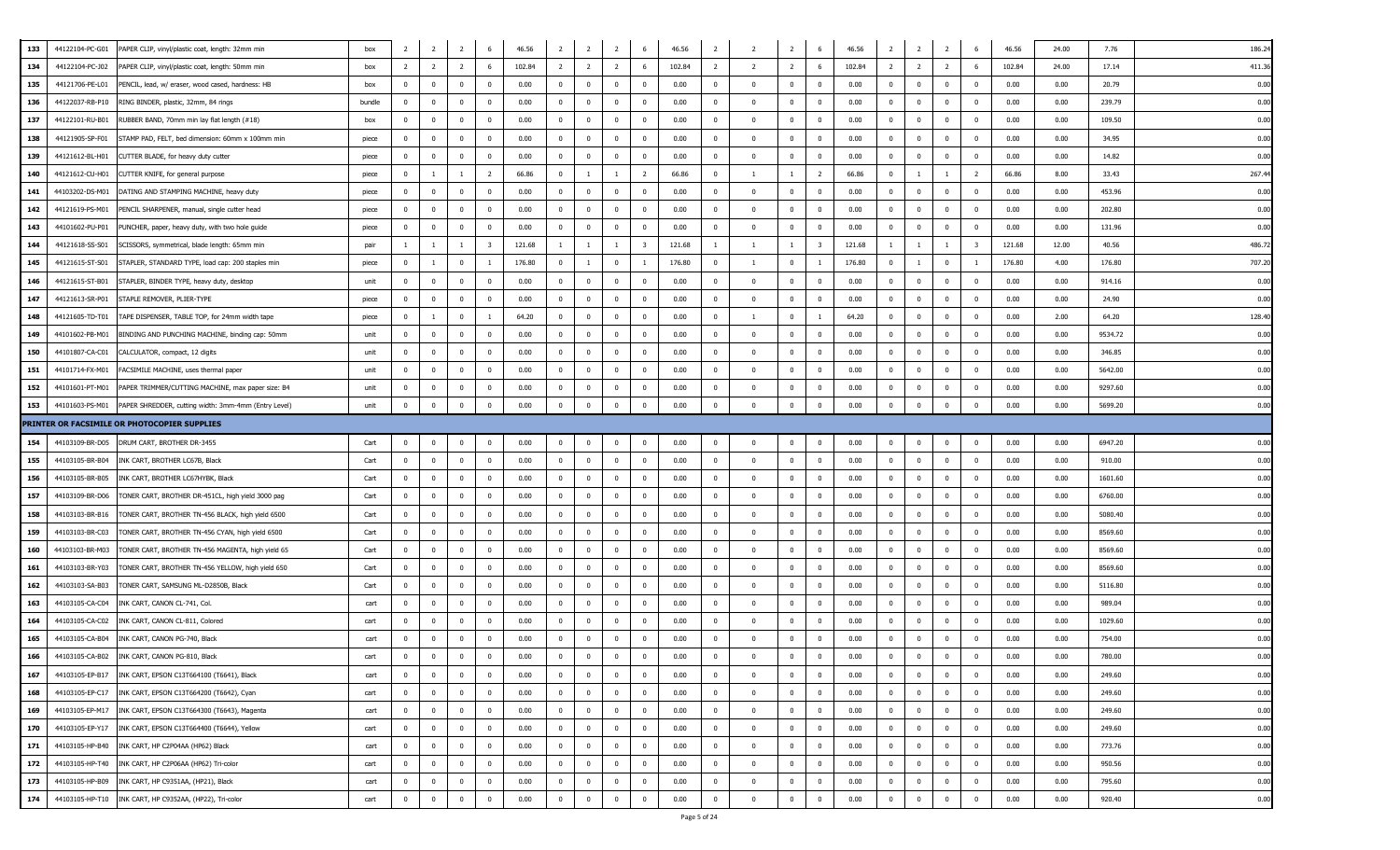| 44103105-HP-P48<br>175 | Ink Cartridge, HP C9397A (HP72) 69ml Photo Black                      | cart | $\Omega$       | $\overline{0}$ | $\overline{0}$          | $\mathbf 0$             | 0.00 | $\mathbf 0$    | $\mathbf 0$    | $\bf{0}$       | $\overline{0}$ | 0.00 | $\mathbf 0$  | $\Omega$       | $\overline{0}$ | $\overline{0}$          | 0.00 | $\overline{0}$ | $\overline{0}$          | $\mathbf{0}$   | $\mathbf 0$    | 0.00 | 0.00 | 1996.80 | 0.00 |
|------------------------|-----------------------------------------------------------------------|------|----------------|----------------|-------------------------|-------------------------|------|----------------|----------------|----------------|----------------|------|--------------|----------------|----------------|-------------------------|------|----------------|-------------------------|----------------|----------------|------|------|---------|------|
| 176<br>44103105-HP-C48 | Ink Cartridge, HP C9398A (HP72) 69ml Cyan                             | cart | $\Omega$       | $\overline{0}$ | $\overline{\mathbf{0}}$ | $\mathbf{0}$            | 0.00 | $\overline{0}$ | $\mathbf{0}$   | $\overline{0}$ | $\overline{0}$ | 0.00 | $\mathbf{0}$ | $\Omega$       | $\overline{0}$ | $\overline{0}$          | 0.00 | $\mathbf 0$    | $\mathbf 0$             | $\mathbf{0}$   | $^{\circ}$     | 0.00 | 0.00 | 1996.80 | 0.00 |
| 177                    | 44103105-HP-M48    Ink Cartridge, HP C9399A (HP72) 69ml Magenta       | cart | $\bf{0}$       | $\overline{0}$ | $\overline{\mathbf{0}}$ | $\overline{0}$          | 0.00 | $\overline{0}$ | $\mathbf 0$    | $\overline{0}$ | $\mathbf 0$    | 0.00 | $\mathbf 0$  | $^{\circ}$     | $\overline{0}$ | $\overline{\mathbf{0}}$ | 0.00 | $\overline{0}$ | $\bf{0}$                | $\bf{0}$       | $\mathbf 0$    | 0.00 | 0.00 | 1996.80 | 0.00 |
| 178<br>44103105-HP-Y48 | Ink Cartridge, HP C9400A (HP72) 69ml Yellow                           | cart | $\mathbf{0}$   | $\overline{0}$ | $\overline{\mathbf{0}}$ | $\overline{0}$          | 0.00 | $\overline{0}$ | $\mathbf{0}$   | $\overline{0}$ | $\mathbf{0}$   | 0.00 | $\mathbf{0}$ | $^{\circ}$     | $\overline{0}$ | $\overline{\mathbf{0}}$ | 0.00 | $\mathbf 0$    | $\overline{0}$          | $\bf{0}$       | $^{\circ}$     | 0.00 | 0.00 | 1996.80 | 0.00 |
| 179<br>44103105-HP-G48 | Ink Cartridge, HP C9401A (HP72) 69ml Gray                             | cart | $\mathbf{0}$   | $\mathbf 0$    | $\overline{\mathbf{0}}$ | $\Omega$                | 0.00 | $\overline{0}$ | $\mathbf{0}$   | $\overline{0}$ | $^{\circ}$     | 0.00 | $\Omega$     | $\Omega$       | $\overline{0}$ | $\overline{\mathbf{0}}$ | 0.00 | $^{\circ}$     | $\overline{0}$          | $\mathbf 0$    | $^{\circ}$     | 0.00 | 0.00 | 1996.80 | 0.00 |
| 180<br>44103105-HP-B48 | Ink Cartridge, HP C9403A (HP72) 130ml Matte Black                     | cart | $\Omega$       | $\overline{0}$ | $\overline{0}$          | $\Omega$                | 0.00 | $\overline{0}$ | $\mathbf 0$    | $\overline{0}$ | $^{\circ}$     | 0.00 | $^{\circ}$   | $\Omega$       | $\mathbf{0}$   | $\overline{\mathbf{0}}$ | 0.00 | $\overline{0}$ | $\overline{0}$          | $\mathbf{0}$   | $^{\circ}$     | 0.00 | 0.00 | 3016.00 | 0.00 |
| 181<br>44103105-HP-B17 | INK CART, HP CC640WA, (HP60), Black                                   | cart | $^{\circ}$     | $\overline{0}$ | $\mathbf 0$             | $\mathbf{0}$            | 0.00 | $^{\circ}$     | $\mathbf{0}$   | $\mathbf 0$    | $^{\circ}$     | 0.00 | $\mathbf 0$  | $\Omega$       | $\mathbf{0}$   | $\overline{\mathbf{0}}$ | 0.00 | $\mathbf{0}$   | $\mathbf{0}$            | $\bf{0}$       | 0              | 0.00 | 0.00 | 769.60  | 0.00 |
| 182<br>44103105-HP-T17 | INK CART, HP CC643WA, (HP60), Tri-color                               | cart | $\mathbf{0}$   | $\overline{0}$ | $\mathbf 0$             | $\mathbf 0$             | 0.00 | $^{\circ}$     | $\mathbf 0$    | $\overline{0}$ | $^{\circ}$     | 0.00 | $\Omega$     |                | $\overline{0}$ | $\overline{0}$          | 0.00 | $\mathbf 0$    | $\mathbf{0}$            | $\mathbf 0$    | $^{\circ}$     | 0.00 | 0.00 | 915.20  | 0.00 |
| 183<br>44103105-HP-B35 | INK CART, HP CD887AA, (HP703), Black                                  | cart | $\overline{0}$ | $\overline{0}$ | $\mathbf 0$             | $\Omega$                | 0.00 | $\overline{0}$ | $\mathbf 0$    | $\overline{0}$ | $\mathbf{0}$   | 0.00 | $\Omega$     | $\Omega$       | $\overline{0}$ | $\mathbf{0}$            | 0.00 | $\mathbf{0}$   | $\mathbf 0$             | $\bf{0}$       | $^{\circ}$     | 0.00 | 0.00 | 366.08  | 0.00 |
| 184<br>44103105-HP-T35 | INK CART, HP CD888AA, (HP703), Tri-color                              | cart | $\Omega$       | $\overline{0}$ | $\overline{\mathbf{0}}$ | $\Omega$                | 0.00 | $\overline{0}$ | $\mathbf 0$    | $\overline{0}$ | $\mathbf{0}$   | 0.00 | $\Omega$     | $\Omega$       | $\overline{0}$ | $\overline{0}$          | 0.00 | $\mathbf{0}$   | $\overline{0}$          | $\mathbf 0$    | $^{\circ}$     | 0.00 | 0.00 | 366.08  | 0.00 |
| 185<br>44103105-HX-C40 | INK CART, HP CD972AA, (HP 920XL), Cyan                                | cart | $\mathbf{0}$   | $\overline{0}$ | $\overline{\mathbf{0}}$ | $\overline{0}$          | 0.00 | $\overline{0}$ | $\mathbf 0$    | $\overline{0}$ | $\mathbf{0}$   | 0.00 | $\mathbf{0}$ | $^{\circ}$     | $\overline{0}$ | $\overline{\mathbf{0}}$ | 0.00 | $\overline{0}$ | $\overline{0}$          | $\mathbf 0$    | $^{\circ}$     | 0.00 | 0.00 | 641.68  | 0.00 |
| 186<br>44103105-HX-M40 | INK CART, HP CD973AA, (HP 920XL), Magenta                             | cart | $\Omega$       | $\overline{0}$ | $\overline{0}$          | $\Omega$                | 0.00 | $\overline{0}$ | $\Omega$       | $\overline{0}$ | $^{\circ}$     | 0.00 | $\Omega$     |                | $\Omega$       | $\overline{0}$          | 0.00 | $\mathbf 0$    | $\mathbf{0}$            | $\mathbf 0$    | $\Omega$       | 0.00 | 0.00 | 641.68  | 0.00 |
| 187<br>44103105-HX-Y40 | INK CART, HP CD974AA, (HP 920XL), Yellow                              | cart | $\Omega$       | $\overline{0}$ | $\overline{0}$          | $\Omega$                | 0.00 | $\overline{0}$ | $\mathbf{0}$   | $\overline{0}$ | $^{\circ}$     | 0.00 | $^{\circ}$   | $\Omega$       | $\mathbf{0}$   | $\overline{\mathbf{0}}$ | 0.00 | $\mathbf{0}$   | $\overline{0}$          | $\mathbf{0}$   | $^{\circ}$     | 0.00 | 0.00 | 641.68  | 0.00 |
| 188<br>44103105-HX-B40 | INK CART, HP CD975AA, (HP 920XL), Black                               | cart | $^{\circ}$     | $\overline{0}$ | $\mathbf 0$             | $\overline{0}$          | 0.00 | $^{\circ}$     | $\mathbf{0}$   | $\mathbf 0$    | $^{\circ}$     | 0.00 | $\mathbf{0}$ | $\Omega$       | $\mathbf{0}$   | $\overline{\mathbf{0}}$ | 0.00 | $\mathbf 0$    | $\mathbf{0}$            | $^{\circ}$     | 0              | 0.00 | 0.00 | 1269.84 | 0.00 |
| 189<br>44103105-HP-B20 | INK CART, HP CH561WA, (HP61), Black                                   | cart | $\mathbf{0}$   | $\overline{0}$ | $\mathbf 0$             | $\mathbf 0$             | 0.00 | $^{\circ}$     | $\overline{0}$ | $\overline{0}$ | $^{\circ}$     | 0.00 | $\Omega$     |                | $\mathbf 0$    | $\overline{0}$          | 0.00 | $\mathbf 0$    | $\mathbf 0$             | $\mathbf 0$    | $^{\circ}$     | 0.00 | 0.00 | 656.24  | 0.00 |
| 190<br>44103105-HP-T20 | INK CART, HP CH562WA, (HP61), Tricolor                                | cart | $\overline{0}$ | $\overline{0}$ | $\mathbf 0$             | $\Omega$                | 0.00 | $\overline{0}$ | $\Omega$       | $\overline{0}$ | $\mathbf{0}$   | 0.00 | $\Omega$     |                | $\overline{0}$ | $\overline{0}$          | 0.00 | $\mathbf 0$    | $\mathbf 0$             | $\mathbf{0}$   | $^{\circ}$     | 0.00 | 0.00 | 821.60  | 0.00 |
| 191<br>44103105-HP-B49 | INK CART, HP CH565A (HP82) Black                                      | cart | $\Omega$       | $\overline{0}$ | $\overline{\mathbf{0}}$ | $\Omega$                | 0.00 | $\overline{0}$ | $\mathbf 0$    | $\overline{0}$ | $\Omega$       | 0.00 | $\Omega$     |                | $\overline{0}$ | $\overline{0}$          | 0.00 | $\mathbf{0}$   | $\mathbf{0}$            | $\mathbf 0$    | $\Omega$       | 0.00 | 0.00 | 1944.80 | 0.00 |
| 192<br>44103105-HP-C49 | INK CART, HP CH566A (HP82) Cyan                                       | cart | $\mathbf{0}$   | $\overline{0}$ | $\overline{\mathbf{0}}$ | $\overline{0}$          | 0.00 | $\mathbf{0}$   | $\mathbf 0$    | $\overline{0}$ | $\mathbf{0}$   | 0.00 | $\Omega$     | $^{\circ}$     | $\overline{0}$ | $\overline{\mathbf{0}}$ | 0.00 | $\overline{0}$ | $\overline{0}$          | $\mathbf 0$    | $^{\circ}$     | 0.00 | 0.00 | 1539.20 | 0.00 |
| 193<br>44103105-HP-M49 | INK CART, HP CH567A (HP82) Magenta                                    | cart | $\Omega$       | $\overline{0}$ | $\overline{\mathbf{0}}$ | $\Omega$                | 0.00 | $\mathbf 0$    | $\Omega$       | $\overline{0}$ | $\Omega$       | 0.00 | $\Omega$     | $\Omega$       | $\Omega$       | $\Omega$                | 0.00 | $\mathbf 0$    | $\mathbf{0}$            | $\mathbf{0}$   | $\Omega$       | 0.00 | 0.00 | 1539.20 | 0.00 |
| 194<br>44103105-HP-Y49 | INK CART, HP CH568A (HP82) Yellow                                     | cart | $\Omega$       | $\overline{0}$ | $\overline{\mathbf{0}}$ | $\Omega$                | 0.00 | $\overline{0}$ | $\mathbf{0}$   | $\overline{0}$ | $^{\circ}$     | 0.00 | $\Omega$     | $\Omega$       | $\Omega$       | $\overline{\mathbf{0}}$ | 0.00 | $^{\circ}$     | $\mathbf{0}$            | $\mathbf 0$    | $^{\circ}$     | 0.00 | 0.00 | 1539.20 | 0.00 |
| 195<br>44103105-HX-B43 | INK CART, HP CN045AA, (HP950XL), Black                                | cart | $\Omega$       | $\overline{0}$ | $\overline{\mathbf{0}}$ | $\Omega$                | 0.00 | $\overline{0}$ | $\mathbf 0$    | $\overline{0}$ | $^{\circ}$     | 0.00 | $\mathbf 0$  | $\Omega$       | $\overline{0}$ | $\overline{\mathbf{0}}$ | 0.00 | $\overline{0}$ | $\overline{0}$          | $\mathbf 0$    | $\overline{0}$ | 0.00 | 0.00 | 1570.40 | 0.00 |
| 196<br>44103105-HX-C43 | INK CART, HP CN046AA, (HP951XL), Cyan                                 | cart | $\mathbf 0$    | $\overline{0}$ | $\mathbf 0$             | $\mathbf 0$             | 0.00 | $^{\circ}$     | $\mathbf 0$    | $\overline{0}$ | $^{\circ}$     | 0.00 | $\Omega$     |                | $\mathbf{0}$   | $\overline{0}$          | 0.00 | $\mathbf{0}$   | $\mathbf{0}$            | $\mathbf 0$    | $^{\circ}$     | 0.00 | 0.00 | 1165.84 | 0.00 |
| 197<br>44103105-HX-M43 | INK CART, HP CN047AA, (HP951XL), Magenta                              | cart | $\Omega$       | $\overline{0}$ | $\mathbf 0$             | $\overline{0}$          | 0.00 | $\overline{0}$ | $\mathbf 0$    | $\mathbf 0$    | $\mathbf 0$    | 0.00 | $\Omega$     | $\Omega$       | $\overline{0}$ | $\overline{0}$          | 0.00 | $\mathbf{0}$   | $\mathbf{0}$            | $\mathbf{0}$   | $^{\circ}$     | 0.00 | 0.00 | 1165.84 | 0.00 |
| 198<br>44103105-HX-Y43 | INK CART, HP CN048AA, (HP951XL). Yellow                               | cart | $\Omega$       | $\overline{0}$ | $\mathbf{0}$            | $\Omega$                | 0.00 | $\overline{0}$ | $\mathbf{0}$   | $\mathbf{0}$   | $\mathbf{0}$   | 0.00 | $\Omega$     |                | $\overline{0}$ | $\overline{0}$          | 0.00 | $\mathbf{0}$   | $\mathbf{0}$            | $\mathbf 0$    | $\Omega$       | 0.00 | 0.00 | 1165.84 | 0.00 |
| 199<br>44103105-HP-B36 | INK CART, HP CN692AA, (HP704), Black                                  | cart | $\bf{0}$       | $\overline{0}$ | $\overline{\mathbf{0}}$ | $\overline{0}$          | 0.00 | $\overline{0}$ | $\mathbf 0$    | $\overline{0}$ | $\mathbf{0}$   | 0.00 | $\mathbf 0$  | $^{\circ}$     | $\overline{0}$ | $\overline{\mathbf{0}}$ | 0.00 | $\bf{0}$       | $\overline{0}$          | $\mathbf{0}$   | $\overline{0}$ | 0.00 | 0.00 | 366.08  | 0.00 |
| 200<br>44103105-HP-T36 | INK CART, HP CN693AA, (HP704), Tri-color                              | cart | $\Omega$       | $\overline{0}$ | $\mathbf{0}$            | $\Omega$                | 0.00 | $\overline{0}$ | $\Omega$       | $\overline{0}$ | $^{\circ}$     | 0.00 | $\Omega$     | $\Omega$       | $\Omega$       | $\overline{0}$          | 0.00 | $\mathbf 0$    | $\mathbf{0}$            | $\mathbf{0}$   | $^{\circ}$     | 0.00 | 0.00 | 366.08  | 0.00 |
| 201<br>44103105-HP-B33 | INK CART, HP CZ107AA, (HP678), Black                                  | cart | $\Omega$       | $\overline{0}$ | $\overline{\mathbf{0}}$ | $\Omega$                | 0.00 | $\overline{0}$ | $\mathbf 0$    | $\overline{0}$ | $\mathbf{0}$   | 0.00 | $\Omega$     | $\Omega$       | $\mathbf 0$    | $^{\circ}$              | 0.00 | $\overline{0}$ | $\mathbf{0}$            | $\mathbf 0$    | $^{\circ}$     | 0.00 | 0.00 | 366.08  | 0.00 |
| 202<br>44103105-HP-T33 | INK CART, HP CZ108AA, (HP678), Tricolor                               | cart | $\Omega$       | $\overline{0}$ | $\overline{\mathbf{0}}$ | $\Omega$                | 0.00 | $\overline{0}$ | $\mathbf 0$    | $\overline{0}$ | $^{\circ}$     | 0.00 | $\mathbf 0$  | $\Omega$       | $\mathbf{0}$   | $\overline{\mathbf{0}}$ | 0.00 | $\mathbf 0$    | $\mathbf{0}$            | $\mathbf 0$    | $\mathbf 0$    | 0.00 | 0.00 | 366.08  | 0.00 |
| 203<br>44103105-HP-B42 | INK CART, HP CZ121A (HP685A), Black                                   | cart | $^{\circ}$     | $\overline{0}$ | $\overline{\mathbf{0}}$ | $\overline{0}$          | 0.00 | $^{\circ}$     | $\overline{0}$ | $\overline{0}$ | $^{\circ}$     | 0.00 | $\mathbf 0$  | $^{\circ}$     | $\overline{0}$ | $\overline{\mathbf{0}}$ | 0.00 | $\mathbf{0}$   | $\overline{\mathbf{0}}$ | $\mathbf 0$    | $^{\circ}$     | 0.00 | 0.00 | 366.08  | 0.00 |
| 204<br>44103105-HP-C33 | INK CART, HP CZ122A (HP685A), Cyan                                    | cart | $\Omega$       | $\overline{0}$ | $\mathbf 0$             | $\Omega$                | 0.00 | $\overline{0}$ | $\mathbf 0$    | $\mathbf 0$    | $\mathbf{0}$   | 0.00 | $\Omega$     |                | $\overline{0}$ | $\overline{0}$          | 0.00 | $\mathbf 0$    | $\mathbf{0}$            | $\mathbf 0$    | $^{\circ}$     | 0.00 | 0.00 | 249.60  | 0.00 |
| 205<br>44103105-HP-M33 | INK CART, HP CZ123A (HP685A), Magenta                                 | cart | $\Omega$       | $\overline{0}$ | $\mathbf{0}$            | $\Omega$                | 0.00 | $\overline{0}$ | $\mathbf{0}$   | $\overline{0}$ | $\Omega$       | 0.00 | $\Omega$     |                | $\mathbf{0}$   | $\overline{0}$          | 0.00 | $\mathbf 0$    | $\mathbf{0}$            | $\mathbf 0$    | $\Omega$       | 0.00 | 0.00 | 249.60  | 0.00 |
| 206<br>44103105-HP-Y33 | INK CART, HP CZ124A (HP685A), Yellow                                  | cart | $\mathbf{0}$   | $\overline{0}$ | $\overline{\mathbf{0}}$ | $\overline{\mathbf{0}}$ | 0.00 | $^{\circ}$     | $\mathbf{0}$   | $\overline{0}$ | $^{\circ}$     | 0.00 | $^{\circ}$   | $^{\circ}$     | $\mathbf{0}$   | $\overline{\mathbf{0}}$ | 0.00 | $^{\circ}$     | $\overline{\mathbf{0}}$ | $\bf{0}$       | $\mathbf 0$    | 0.00 | 0.00 | 249.60  | 0.00 |
| 207<br>44103105-HP-T43 | Ink Cartridge, HP F6V26AA (HP680) Tri-color                           | cart | $^{\circ}$     | $\overline{0}$ | $\mathbf{0}$            | $^{\circ}$              | 0.00 | $^{\circ}$     | $\mathbf{0}$   | $\overline{0}$ | $^{\circ}$     | 0.00 | $\Omega$     | $\Omega$       | $\mathbf{0}$   | $^{\circ}$              | 0.00 | $^{\circ}$     | $\mathbf{0}$            | $\mathbf 0$    | $^{\circ}$     | 0.00 | 0.00 | 405.60  | 0.00 |
| 208<br>44103105-HP-B43 | Ink Cartridge, HP F6V27AA (HP680) Black                               | cart | $\Omega$       | $\overline{0}$ | $\mathbf{0}$            | $\Omega$                | 0.00 | $^{\circ}$     | $\mathbf{0}$   | $\overline{0}$ | $^{\circ}$     | 0.00 | $\Omega$     |                | $\mathbf{0}$   | $\overline{0}$          | 0.00 | $^{\circ}$     | $\mathbf{0}$            | $\mathbf{0}$   | $^{\circ}$     | 0.00 | 0.00 | 405.60  | 0.00 |
| 209<br>44103105-HP-C50 | Ink Cartridge, HP L0S51AA (HP955) Cyan Original                       | cart | $\Omega$       | $\overline{0}$ | $\overline{0}$          | $\Omega$                | 0.00 | $^{\circ}$     | $\Omega$       | $\overline{0}$ | $\Omega$       | 0.00 | $\mathbf{0}$ |                | $\overline{0}$ | $\overline{0}$          | 0.00 | $\Omega$       | $\overline{0}$          | $\mathbf{0}$   | $\mathbf{0}$   | 0.00 | 0.00 | 995.75  | 0.00 |
| 210                    | 44103105-HP-M50 Ink Cartridge, HP L0S54AA (HP955) Magenta Original    | cart | $\mathbf{0}$   | $\overline{0}$ | $\overline{\mathbf{0}}$ | $\mathbf{0}$            | 0.00 | $\overline{0}$ | $\mathbf{0}$   | $\overline{0}$ | $\overline{0}$ | 0.00 | $\mathbf{0}$ | $\mathbf{0}$   | $\overline{0}$ | $\overline{\mathbf{0}}$ | 0.00 | $\overline{0}$ | $\mathbf 0$             | $\bf{0}$       | $\bf{0}$       | 0.00 | 0.00 | 995.75  | 0.00 |
| 211<br>44103105-HP-Y50 | Ink Cartridge, HP L0S57AA (HP955) Yellow Original                     | cart | $\mathbf{0}$   | $\overline{0}$ | $\overline{\mathbf{0}}$ | $\mathbf{0}$            | 0.00 | $\overline{0}$ | $\mathbf{0}$   | $\bf{0}$       | $\overline{0}$ | 0.00 | $\mathbf 0$  | $\Omega$       | $\overline{0}$ | $\overline{0}$          | 0.00 | $\mathbf{0}$   | $\mathbf 0$             | $\overline{0}$ | $\bf{0}$       | 0.00 | 0.00 | 995.75  | 0.00 |
| 212<br>44103105-HP-B50 | Ink Cartridge, HP L0S60AA (HP955) Black Original                      | cart | $\mathbf{0}$   | $\mathbf{0}$   | $\overline{0}$          | $\overline{0}$          | 0.00 | $\overline{0}$ | $\mathbf{0}$   | $\overline{0}$ | $\mathbf{0}$   | 0.00 | $\mathbf{0}$ | $\Omega$       | $\overline{0}$ | $\mathbf{0}$            | 0.00 | $\overline{0}$ | $\mathbf 0$             | $\mathbf{0}$   | $\mathbf 0$    | 0.00 | 0.00 | 4956.60 | 0.00 |
| 213<br>44103105-HX-C48 | Ink Cartridge, HP L0S63AA (HP955XL) Cyan Original                     | cart | $\bf{0}$       | $\overline{0}$ | $\overline{0}$          | $\bf{0}$                | 0.00 | $\overline{0}$ | $\bf{0}$       | $\overline{0}$ | $\mathbf 0$    | 0.00 | $\mathbf{0}$ | $\mathbf 0$    | $\overline{0}$ | $\overline{\mathbf{0}}$ | 0.00 | $\overline{0}$ | $\overline{0}$          | $\overline{0}$ | $\overline{0}$ | 0.00 | 0.00 | 1212.64 | 0.00 |
| 214                    | 44103105-HX-M48    Ink Cartridge, HP L0S66AA (HP955XL) Magenta Origin | cart | $\bf{0}$       | $\mathbf{0}$   | $\mathbf 0$             | $\mathbf{0}$            | 0.00 | $\overline{0}$ | $\mathbf{0}$   | $\overline{0}$ | $\mathbf{0}$   | 0.00 | $\mathbf 0$  | $\overline{0}$ | $\overline{0}$ | $\overline{0}$          | 0.00 | $\overline{0}$ | $\mathbf 0$             | $\mathbf{0}$   | $\mathbf{0}$   | 0.00 | 0.00 | 1212.64 | 0.00 |
| 215<br>44103105-HX-Y48 | Ink Cartridge, HP L0S69AA (HP955XL) Yellow Origina                    | cart | $\mathbf{0}$   | $\overline{0}$ | $\overline{\mathbf{0}}$ | $\mathbf 0$             | 0.00 | $\overline{0}$ | $\mathbf{0}$   | $\overline{0}$ | $\mathbf 0$    | 0.00 | $\mathbf 0$  | $^{\circ}$     | $\overline{0}$ | $\bf{0}$                | 0.00 | $\mathbf 0$    | $\overline{0}$          | $\bf{0}$       | $\overline{0}$ | 0.00 | 0.00 | 1212.64 | 0.00 |
| 216<br>44103105-HX-B48 | Ink Cartridge, HP L0S72AA (HP955XL) Black Original                    | cart | $\bf{0}$       | $\overline{0}$ | $\overline{\mathbf{0}}$ | $\overline{0}$          | 0.00 | $\overline{0}$ | $\mathbf 0$    | $\overline{0}$ | $\mathbf 0$    | 0.00 | $\mathbf 0$  | $\Omega$       | $\overline{0}$ | $\bf{0}$                | 0.00 | $\mathbf 0$    | $\bf{0}$                | $\bf{0}$       | $\overline{0}$ | 0.00 | 0.00 | 1644.24 | 0.00 |
| 217<br>44103105-HP-C51 | Ink Cartridge, HP T6L89AA (HP905) Cyan Original                       | cart | $\mathbf{0}$   | $\overline{0}$ | $\overline{\mathbf{0}}$ | $\overline{0}$          | 0.00 | $\mathbf 0$    | $\overline{0}$ | $\mathbf 0$    | $\overline{0}$ | 0.00 | $\mathbf 0$  | $\mathbf{0}$   | $\mathbf 0$    | $\overline{\mathbf{0}}$ | 0.00 | $\bf{0}$       | $\mathbf 0$             | $\mathbf{0}$   | $\mathbf{0}$   | 0.00 | 0.00 | 453.62  | 0.00 |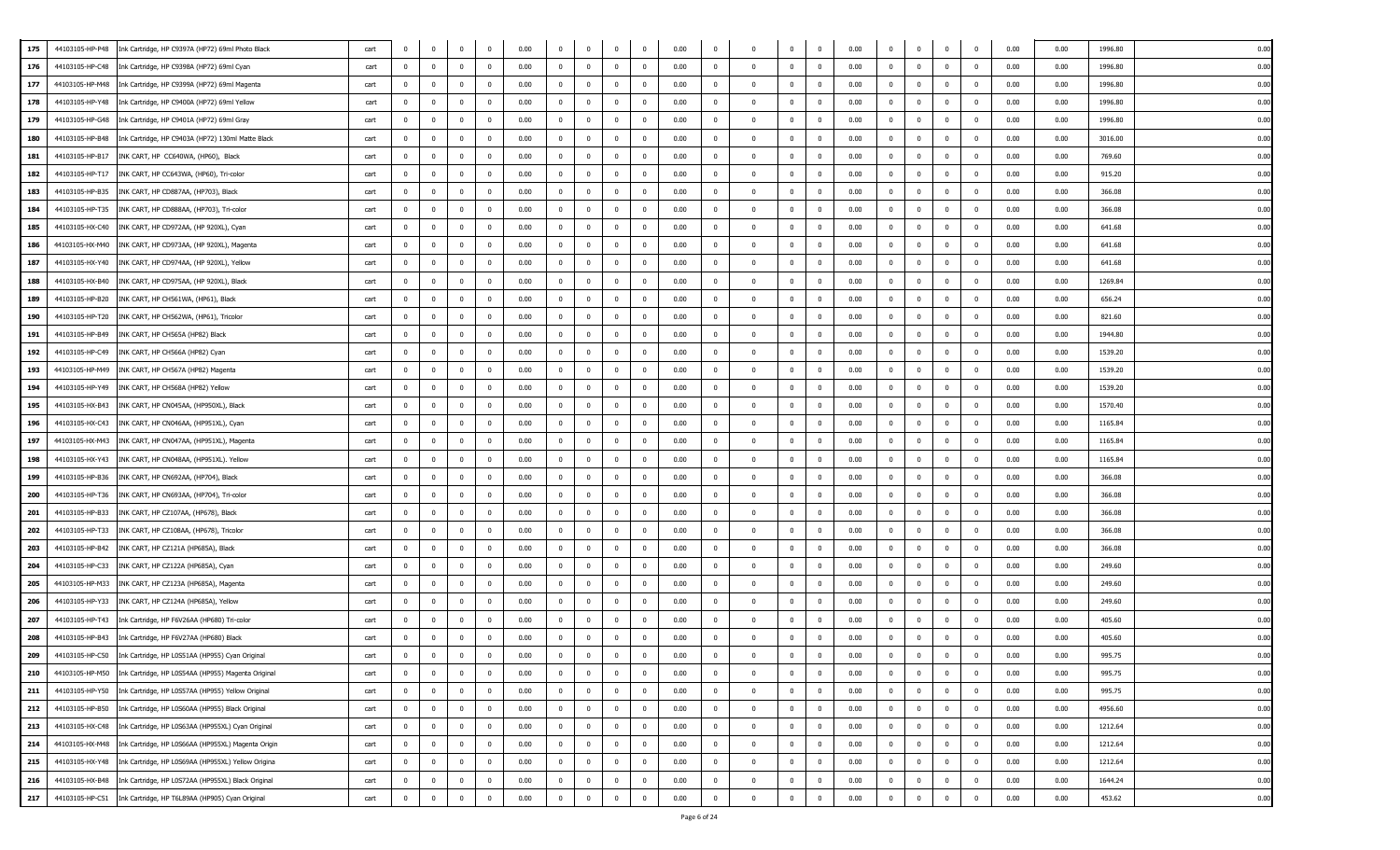| 218 | 44103105-HP-M51 | Ink Cartridge, HP T6L93AA (HP905) Magenta Original | cart | $\Omega$       | $^{\circ}$     | $^{\circ}$     | $\overline{0}$          | 0.00 | $\overline{0}$ | $\mathbf 0$    | $\mathbf{0}$            | $\bf{0}$       | 0.00 | $\mathbf 0$    |                | $^{\circ}$     | $\mathbf{0}$   | 0.00 | $\mathbf 0$    | $^{\circ}$              | $\mathbf{0}$   | $^{\circ}$     | 0.00 | 0.00 | 453.62   | 0.00 |
|-----|-----------------|----------------------------------------------------|------|----------------|----------------|----------------|-------------------------|------|----------------|----------------|-------------------------|----------------|------|----------------|----------------|----------------|----------------|------|----------------|-------------------------|----------------|----------------|------|------|----------|------|
| 219 | 44103105-HP-Y51 | Ink Cartridge, HP T6L97AA (HP905) Yellow Original  | cart | $\mathbf{0}$   | $\mathbf{0}$   | $^{\circ}$     | $\overline{0}$          | 0.00 | $\overline{0}$ | $^{\circ}$     | $\overline{0}$          | $\bf{0}$       | 0.00 | $\mathbf 0$    | $\Omega$       | $^{\circ}$     | $\mathbf{0}$   | 0.00 | $\Omega$       | $\overline{0}$          | $\bf{0}$       | $^{\circ}$     | 0.00 | 0.00 | 453.62   | 0.00 |
| 220 | 44103105-HP-B51 | Ink Cartridge, HP T6M01AA (HP905) Black Original   | cart | $\overline{0}$ | $\mathbf{0}$   | $\overline{0}$ | $\overline{0}$          | 0.00 | $\overline{0}$ | $\mathbf 0$    | $\overline{0}$          | $\overline{0}$ | 0.00 | $\Omega$       | $\Omega$       | $\Omega$       | $\mathbf 0$    | 0.00 | $\mathbf{0}$   | $\mathbf{0}$            | $\bf{0}$       | $\Omega$       | 0.00 | 0.00 | 741.28   | 0.00 |
| 221 | 44103112-EP-R05 | RIBBON CART, EPSON C13S015516 (#8750), Black       | cart | $\mathbf{0}$   | $\mathbf 0$    | $\overline{0}$ | $\overline{\mathbf{0}}$ | 0.00 | $\bf{0}$       | $\mathbf{0}$   | $\overline{0}$          | $\mathbf{0}$   | 0.00 | $\overline{0}$ | $^{\circ}$     | $\overline{0}$ | $\overline{0}$ | 0.00 | $\mathbf{0}$   | $\overline{\mathbf{0}}$ | $\overline{0}$ | $^{\circ}$     | 0.00 | 0.00 | 77.43    | 0.00 |
| 222 | 44103112-EP-R07 | RIBBON CART, EPSON C13S015531 (S015086), Black     | cart | $\mathbf{0}$   | $\Omega$       | $^{\circ}$     | $\overline{0}$          | 0.00 | $\overline{0}$ | $\Omega$       | $\mathbf{0}$            | $\bf{0}$       | 0.00 | $\Omega$       | $\Omega$       | $^{\circ}$     | $\Omega$       | 0.00 | $\mathbf{0}$   | $\Omega$                | $\bf{0}$       | $\Omega$       | 0.00 | 0.00 | 736.32   | 0.00 |
| 223 | 44103112-EP-R13 | RIBBON CART, EPSON C13S015632, Black, forLX-310    | cart | $\overline{0}$ | $^{\circ}$     | $\overline{0}$ | $\overline{0}$          | 0.00 | $\mathbf{0}$   | $^{\circ}$     | $\overline{0}$          | $\bf{0}$       | 0.00 | $\overline{0}$ | $\Omega$       | $\mathbf{0}$   | $^{\circ}$     | 0.00 | $\mathbf{0}$   | $\mathbf{0}$            | $\bf{0}$       | $^{\circ}$     | 0.00 | 0.00 | 77.94    | 0.00 |
| 224 | 44103103-BR-B03 | TONER CART, BROTHER TN-2025, Black                 | cart | $\overline{0}$ | $\mathbf 0$    | $\mathbf 0$    | $\overline{\mathbf{0}}$ | 0.00 | $\bf{0}$       | $\mathbf{0}$   | $\overline{0}$          | $\mathbf{0}$   | 0.00 | $\overline{0}$ | $^{\circ}$     | $\mathbf 0$    | $\mathbf{0}$   | 0.00 | $\bf{0}$       | $\overline{\mathbf{0}}$ | $\mathbf 0$    | $^{\circ}$     | 0.00 | 0.00 | 2685.28  | 0.00 |
| 225 | 44103103-BR-B04 | TONER CART, BROTHER TN-2130, Black                 | cart | $\overline{0}$ | $^{\circ}$     | $\mathbf 0$    | $\overline{0}$          | 0.00 | $\bf{0}$       | $\mathbf 0$    | $\mathbf{0}$            | $\mathbf{0}$   | 0.00 | $^{\circ}$     | $^{\circ}$     | $\mathbf 0$    | $\overline{0}$ | 0.00 | $\mathbf 0$    | $^{\circ}$              | $\mathbf{0}$   | $^{\circ}$     | 0.00 | 0.00 | 1892.80  | 0.00 |
| 226 | 44103103-BR-B05 | TONER CART, BROTHER TN-2150, Black                 | cart | $\mathbf 0$    | $^{\circ}$     | $\mathbf{0}$   | $\overline{0}$          | 0.00 | $\bf{0}$       | $\mathbf 0$    | $\bf{0}$                | $\bf{0}$       | 0.00 | $\mathbf 0$    | $\Omega$       | $\mathbf{0}$   | $\mathbf 0$    | 0.00 | $\mathbf 0$    | $\mathbf 0$             | $\bf{0}$       | $^{\circ}$     | 0.00 | 0.00 | 2685.28  | 0.00 |
| 227 | 44103103-BR-B09 | TONER CART, BROTHER TN-3320, Black                 | cart | $\mathbf{0}$   | $\mathbf{0}$   | $\mathbf 0$    | $\overline{0}$          | 0.00 | $\mathbf{0}$   | $\mathbf 0$    | $\overline{0}$          | $\bf{0}$       | 0.00 | $\overline{0}$ | $^{\circ}$     | $\mathbf{0}$   | $\mathbf 0$    | 0.00 | $\mathbf 0$    | $\overline{0}$          | $\bf{0}$       | $\Omega$       | 0.00 | 0.00 | 3567.20  | 0.00 |
| 228 | 44103103-BR-B11 | TONER CART, BROTHER TN-3350, Black, for HL5450DN   | cart | $\mathbf 0$    | $\mathbf{0}$   | $\bf{0}$       | $\overline{\mathbf{0}}$ | 0.00 | $\bf{0}$       | $\bf{0}$       | $\overline{0}$          | $\bf{0}$       | 0.00 | $\overline{0}$ | $^{\circ}$     | $\bf{0}$       | $\overline{0}$ | 0.00 | $\bf{0}$       | $\overline{0}$          | $\mathbf 0$    | $^{\circ}$     | 0.00 | 0.00 | 5002.40  | 0.00 |
| 229 | 44103103-HP-B12 | TONER CART, HP CB435A, Black                       | cart | $\overline{0}$ | $^{\circ}$     | $\mathbf{0}$   | $\overline{0}$          | 0.00 | $\mathbf{0}$   | $\mathbf{0}$   | $\mathbf 0$             | $\bf{0}$       | 0.00 | $\overline{0}$ | $^{\circ}$     | $^{\circ}$     | $\mathbf 0$    | 0.00 | $\mathbf 0$    | $\mathbf{0}$            | $\overline{0}$ | $\Omega$       | 0.00 | 0.00 | 3380.00  | 0.00 |
| 230 | 44103103-HP-B14 | TONER CART, HP CB540A, Black                       | cart | $\mathbf 0$    | $^{\circ}$     | $\overline{0}$ | $\overline{0}$          | 0.00 | $\mathbf{0}$   | $\mathbf 0$    | $\overline{0}$          | $\bf{0}$       | 0.00 | $\overline{0}$ | $\Omega$       | $\mathbf{0}$   | $^{\circ}$     | 0.00 | $\mathbf 0$    | $\mathbf{0}$            | $\bf{0}$       | $^{\circ}$     | 0.00 | 0.00 | 3337.36  | 0.00 |
| 231 | 44103103-HP-B18 | TONER CART, HP CE255A, Black                       | cart | $\overline{0}$ | $^{\circ}$     | $\mathbf{0}$   | $\overline{0}$          | 0.00 | $\bf{0}$       | $\mathbf 0$    | $\overline{\mathbf{0}}$ | $\overline{0}$ | 0.00 | $\overline{0}$ | $\Omega$       | $^{\circ}$     | $\mathbf{0}$   | 0.00 | $\mathbf{0}$   | $\mathbf{0}$            | $\overline{0}$ | $^{\circ}$     | 0.00 | 0.00 | 7332.00  | 0.00 |
| 232 | 44103103-HP-B21 | TONER CART, HP CE278A, Black                       | cart | $\overline{0}$ | $^{\circ}$     | $^{\circ}$     | $\overline{0}$          | 0.00 | $\bf{0}$       | $\mathbf 0$    | $\mathbf{0}$            | $\mathbf{0}$   | 0.00 | $\overline{0}$ | $^{\circ}$     | $^{\circ}$     | $\mathbf{0}$   | 0.00 | $\mathbf 0$    | $^{\circ}$              | $\mathbf{0}$   | $^{\circ}$     | 0.00 | 0.00 | 3952.00  | 0.00 |
| 233 | 44103103-HP-B22 | TONER CART, HP CE285A (HP85A), Black               | cart | $\mathbf 0$    | $^{\circ}$     | $\mathbf{0}$   | $\overline{0}$          | 0.00 | $\bf{0}$       | $\Omega$       | $\overline{0}$          | $\bf{0}$       | 0.00 | $\mathbf 0$    | $\Omega$       | $^{\circ}$     | $\mathbf 0$    | 0.00 | $\mathbf{0}$   | $\mathbf{0}$            | $\mathbf{0}$   | $\Omega$       | 0.00 | 0.00 | 3432.00  | 0.00 |
| 234 | 44103103-HP-B23 | TONER CART, HP CE310A, Black                       | cart | $\mathbf 0$    | $\mathbf 0$    | $\mathbf{0}$   | $\overline{0}$          | 0.00 | $\mathbf{0}$   | $\mathbf{0}$   | $\overline{\mathbf{0}}$ | $\bf{0}$       | 0.00 | $\overline{0}$ | $^{\circ}$     | $\mathbf{0}$   | $\mathbf 0$    | 0.00 | $\mathbf{0}$   | $\overline{0}$          | $\overline{0}$ | $^{\circ}$     | 0.00 | 0.00 | 2360.80  | 0.00 |
| 235 | 44103103-HP-C23 | TONER CART, HP CE311A, Cyan                        | cart | $\overline{0}$ | $^{\circ}$     | $\overline{0}$ | $\mathbf 0$             | 0.00 | $\bf{0}$       | $\mathbf 0$    | $\overline{0}$          | $\bf{0}$       | 0.00 | $\overline{0}$ | $\Omega$       | $\mathbf 0$    | $\mathbf{0}$   | 0.00 | $\mathbf 0$    | $\overline{0}$          | $\overline{0}$ | $\Omega$       | 0.00 | 0.00 | 2542.80  | 0.00 |
| 236 | 44103103-HP-Y23 | TONER CART, HP CE312A, Yellow                      | cart | $\mathbf 0$    | $^{\circ}$     | $^{\circ}$     | $\overline{0}$          | 0.00 | $\overline{0}$ | $\mathbf{0}$   | $\mathbf{0}$            | $\bf{0}$       | 0.00 | $\overline{0}$ | $\Omega$       | $^{\circ}$     | $\mathbf 0$    | 0.00 | $\mathbf{0}$   | $\mathbf{0}$            | $\bf{0}$       | $\Omega$       | 0.00 | 0.00 | 2542.80  | 0.00 |
| 237 | 44103103-HP-M23 | TONER CART, HP CE313A, Magenta                     | cart | $\overline{0}$ | $^{\circ}$     | $\mathbf{0}$   | $\overline{0}$          | 0.00 | $\bf{0}$       | $^{\circ}$     | $\mathbf{0}$            | $\mathbf{0}$   | 0.00 | $\Omega$       | $\Omega$       | $\mathbf 0$    | $^{\circ}$     | 0.00 | $\mathbf 0$    | 0                       | $\mathbf{0}$   | $^{\circ}$     | 0.00 | 0.00 | 2542.80  | 0.00 |
| 238 | 44103103-HP-B24 | TONER CART, HP CE320A, Black                       | cart | $\overline{0}$ | $^{\circ}$     | $\mathbf{0}$   | $\overline{0}$          | 0.00 | $\bf{0}$       | $\mathbf 0$    | $\mathbf{0}$            | $\mathbf{0}$   | 0.00 | $\overline{0}$ | $\Omega$       | $^{\circ}$     | $\mathbf{0}$   | 0.00 | $\mathbf{0}$   | $\mathbf{0}$            | $\bf{0}$       | $^{\circ}$     | 0.00 | 0.00 | 2916.16  | 0.00 |
| 239 | 44103103-HP-C24 | TONER CART, HP CE321A, Cyan                        | cart | $\overline{0}$ | $^{\circ}$     | $^{\circ}$     | $\overline{0}$          | 0.00 | $\bf{0}$       | $\mathbf 0$    | $^{\circ}$              | $\mathbf{0}$   | 0.00 | $\overline{0}$ | $^{\circ}$     | $^{\circ}$     | $\mathbf{0}$   | 0.00 | $\mathbf 0$    | $^{\circ}$              | $\mathbf{0}$   | $^{\circ}$     | 0.00 | 0.00 | 3072.16  | 0.00 |
| 240 | 44103103-HP-Y24 | TONER CART, HP CE322A, Yellow                      | cart | $\Omega$       | $\Omega$       | $\mathbf{0}$   | $\overline{0}$          | 0.00 | $\mathbf{0}$   | $\mathbf{0}$   | $\mathbf{0}$            | $\bf{0}$       | 0.00 | $\mathbf{0}$   | $\Omega$       | $\mathbf{0}$   | $\mathbf{0}$   | 0.00 | $^{\circ}$     | $\mathbf{0}$            | $\bf{0}$       | $\mathbf 0$    | 0.00 | 0.00 | 3072.16  | 0.00 |
| 241 | 44103103-HP-M24 | TONER CART, HP CE323A, Magenta                     | cart | $\mathbf 0$    | $\mathbf{0}$   | $\overline{0}$ | $\overline{0}$          | 0.00 | $\mathbf{0}$   | $\mathbf{0}$   | $\overline{0}$          | $\mathbf{0}$   | 0.00 | $\overline{0}$ | $\mathbf 0$    | $\overline{0}$ | $\mathbf{0}$   | 0.00 | $\mathbf{0}$   | $\overline{0}$          | $\overline{0}$ | $\mathbf{0}$   | 0.00 | 0.00 | 3072.16  | 0.00 |
| 242 | 44103103-HP-B25 | TONER CART, HP CE390A, Black                       | cart | $\overline{0}$ | $\overline{0}$ | $\overline{0}$ | $\overline{\mathbf{0}}$ | 0.00 | $\overline{0}$ | $\overline{0}$ | $\overline{0}$          | $\mathbf{0}$   | 0.00 | $\mathbf{0}$   | $\mathbf{0}$   | $\overline{0}$ | $\overline{0}$ | 0.00 | $\mathbf{0}$   | $\overline{\mathbf{0}}$ | $\overline{0}$ | $^{\circ}$     | 0.00 | 0.00 | 7856.16  | 0.00 |
| 243 | 44103103-HP-B26 | TONER CART, HP CE400A, Black                       | cart | $\mathbf{0}$   | $^{\circ}$     | $\mathbf{0}$   | $\overline{0}$          | 0.00 | $\mathbf{0}$   | $\mathbf 0$    | $\mathbf{0}$            | $\bf{0}$       | 0.00 | $\overline{0}$ | $^{\circ}$     | $\mathbf{0}$   | $\mathbf 0$    | 0.00 | $\mathbf{0}$   | $\mathbf{0}$            | $\bf{0}$       | $^{\circ}$     | 0.00 | 0.00 | 6900.40  | 0.00 |
| 244 | 44103103-HP-C26 | TONER CART, HP CE401A, Cyan                        | cart | $\overline{0}$ | $^{\circ}$     | $\overline{0}$ | $\overline{0}$          | 0.00 | $\bf{0}$       | $\mathbf 0$    | $\overline{0}$          | $\bf{0}$       | 0.00 | $\overline{0}$ | $\Omega$       | $\mathbf{0}$   | $\mathbf{0}$   | 0.00 | $\mathbf 0$    | $^{\circ}$              | $\bf{0}$       | $^{\circ}$     | 0.00 | 0.00 | 10193.04 | 0.00 |
| 245 | 44103103-HP-Y26 | TONER CART, HP CE402A, Yellow                      | cart | $\overline{0}$ | $^{\circ}$     | $^{\circ}$     | $\overline{0}$          | 0.00 | $\bf{0}$       | $\mathbf 0$    | $\overline{0}$          | $\bf{0}$       | 0.00 | $\overline{0}$ | $^{\circ}$     | $^{\circ}$     | $\mathbf{0}$   | 0.00 | $\mathbf{0}$   | $\mathbf{0}$            | $\bf{0}$       | $^{\circ}$     | 0.00 | 0.00 | 10193.04 | 0.00 |
| 246 | 44103103-HP-M26 | TONER CART, HP CE403A, Magenta                     | cart | $\overline{0}$ | $^{\circ}$     | $\overline{0}$ | $\overline{\mathbf{0}}$ | 0.00 | $\bf{0}$       | $\bf{0}$       | $\overline{\mathbf{0}}$ | $\bf{0}$       | 0.00 | $\overline{0}$ | $^{\circ}$     | $\overline{0}$ | $\overline{0}$ | 0.00 | $\overline{0}$ | $\overline{0}$          | $\mathbf{0}$   | $^{\circ}$     | 0.00 | 0.00 | 10193.04 | 0.00 |
| 247 | 44103103-HP-B27 | TONER CART, HP CE410A, (HP305), Black              | cart | $\mathbf{0}$   | $^{\circ}$     | $^{\circ}$     | $\overline{0}$          | 0.00 | $\overline{0}$ | $\mathbf{0}$   | $\overline{0}$          | $\bf{0}$       | 0.00 | $\mathbf 0$    | $\Omega$       | $^{\circ}$     | $\mathbf{0}$   | 0.00 | $\mathbf{0}$   | $\mathbf{0}$            | $\bf{0}$       | $\mathbf 0$    | 0.00 | 0.00 | 4201.60  | 0.00 |
| 248 | 44103103-HP-C27 | TONER CART, HP CE411A, (HP305), Cyan               | cart | $\mathbf 0$    | $\mathbf{0}$   | $\overline{0}$ | $\overline{0}$          | 0.00 | $\mathbf{0}$   | $\mathbf 0$    | $\overline{0}$          | $\bf{0}$       | 0.00 | $\overline{0}$ | $\Omega$       | $\mathbf{0}$   | $\mathbf 0$    | 0.00 | $\mathbf{0}$   | $\overline{0}$          | $\overline{0}$ | $\mathbf{0}$   | 0.00 | 0.00 | 6011.20  | 0.00 |
| 249 | 44103103-HP-Y27 | TONER CART, HP CE412A, (HP305), Yellow             | cart | $\mathbf 0$    | $\mathbf 0$    | $\overline{0}$ | $\overline{\mathbf{0}}$ | 0.00 | $\bf{0}$       | $\mathbf 0$    | $\overline{0}$          | $\overline{0}$ | 0.00 | $\overline{0}$ | $^{\circ}$     | $\overline{0}$ | $\mathbf 0$    | 0.00 | $\mathbf{0}$   | $\overline{0}$          | $\bf{0}$       | $^{\circ}$     | 0.00 | 0.00 | 6011.20  | 0.00 |
| 250 | 44103103-HP-M27 | TONER CART, HP CE413A, (HP305), Magenta            | cart | $\mathbf 0$    | $^{\circ}$     | $\mathbf 0$    | $\overline{0}$          | 0.00 | $\bf{0}$       | $\mathbf 0$    | $\overline{0}$          | $\mathbf{0}$   | 0.00 | $\overline{0}$ | $^{\circ}$     | $\mathbf 0$    | $\mathbf{0}$   | 0.00 | $\mathbf 0$    | $^{\circ}$              | $\overline{0}$ | $^{\circ}$     | 0.00 | 0.00 | 6011.20  | 0.00 |
| 251 | 44103103-HP-B28 | TONER CART, HP CE505A, Black                       | cart | $\overline{0}$ | $^{\circ}$     | $\mathbf 0$    | $\overline{0}$          | 0.00 | $\bf{0}$       | $^{\circ}$     | $\mathbf{0}$            | $\mathbf{0}$   | 0.00 | $\overline{0}$ | $\Omega$       | $\mathbf 0$    | $^{\circ}$     | 0.00 | $\mathbf 0$    | $^{\circ}$              | $\mathbf{0}$   | $^{\circ}$     | 0.00 | 0.00 | 4466.80  | 0.00 |
| 252 | 44103103-HX-B28 | TONER CART, HP CE505X, Black, high cap             | cart | $\mathbf{0}$   | $\overline{0}$ | $\mathbf{0}$   | $\overline{0}$          | 0.00 | $\mathbf{0}$   | $\mathbf 0$    | $\overline{0}$          | $\mathbf{0}$   | 0.00 | $\mathbf 0$    |                | $\mathbf{0}$   | $\mathbf 0$    | 0.00 | $\mathbf{0}$   | $\overline{\mathbf{0}}$ | $\mathbf{0}$   | $\Omega$       | 0.00 | 0.00 | 7332.00  | 0.00 |
| 253 | 44103103-HP-B52 | Toner Cartridge, HP CF217A (HP17A) Black LaserJet  | cart | $\mathbf{0}$   | $^{\circ}$     | $\bf{0}$       | $\overline{\mathbf{0}}$ | 0.00 | $\bf{0}$       | $\mathbf{0}$   | $\bf{0}$                | $\mathbf{0}$   | 0.00 | $\overline{0}$ | $\overline{0}$ | $\overline{0}$ | $\overline{0}$ | 0.00 | $\overline{0}$ | $\mathbf 0$             | $\overline{0}$ | $^{\circ}$     | 0.00 | 0.00 | 3044.01  | 0.00 |
| 254 | 44103103-HP-B53 | Toner Cartridge, HP CF226A (HP26A) Black LaserJet  | cart | $\mathbf 0$    | $\mathbf{0}$   | $\mathbf{0}$   | $\bf{0}$                | 0.00 | $\bf{0}$       | $\mathbf{0}$   | $\overline{0}$          | $\bf{0}$       | 0.00 | $\mathbf 0$    | $\Omega$       | $\overline{0}$ | $\mathbf{0}$   | 0.00 | $\mathbf{0}$   | $\mathbf{0}$            | $\bf{0}$       | $\overline{0}$ | 0.00 | 0.00 | 5787.60  | 0.00 |
| 255 | 44103103-HP-B55 | Toner Cartridge, HP CF280A, LaserJet Pro M401/M425 | cart | $\mathbf 0$    | $\overline{0}$ | $\bf{0}$       | $\overline{0}$          | 0.00 | $\mathbf 0$    | $\mathbf{0}$   | $\overline{0}$          | $\mathbf{0}$   | 0.00 | $\overline{0}$ | $\overline{0}$ | $\mathbf{0}$   | $\mathbf{0}$   | 0.00 | $\mathbf{0}$   | $\mathbf{0}$            | $\overline{0}$ | $\overline{0}$ | 0.00 | 0.00 | 5200.00  | 0.00 |
| 256 | 44103103-HP-B51 | HP Toner CF280XC                                   | cart | $\mathbf{0}$   | $\overline{0}$ | $\bf{0}$       | $\overline{0}$          | 0.00 | $\bf{0}$       | $\mathbf{0}$   | $\overline{0}$          | $\mathbf{0}$   | 0.00 | $\mathbf 0$    | $\Omega$       | $\mathbf{0}$   | $\mathbf{0}$   | 0.00 | $\mathbf{0}$   | $\overline{0}$          | $\bf{0}$       | $\Omega$       | 0.00 | 0.00 | 7112.56  | 0.00 |
| 257 | 44103103-HP-B56 | Toner Cartridge, HP CF281A (HP81A) Black LaserJet  | cart | $\overline{0}$ | $\mathbf{0}$   | $\overline{0}$ | $\bf{0}$                | 0.00 | $\overline{0}$ | $\mathbf{0}$   | $\overline{0}$          | $\bf{0}$       | 0.00 | $\overline{0}$ | $\mathbf 0$    | $\mathbf{0}$   | $\bf{0}$       | 0.00 | $\overline{0}$ | $\overline{\mathbf{0}}$ | $\bf{0}$       | $\mathbf{0}$   | 0.00 | 0.00 | 8606.00  | 0.00 |
| 258 | 44103103-HP-B57 | Toner Cartridge, HP CF283A (HP83A) LaserJet Black  | cart | $\mathbf{0}$   | $\overline{0}$ | $\overline{0}$ | $\bf{0}$                | 0.00 | $\bf{0}$       | $\mathbf{0}$   | $\overline{0}$          | $\bf{0}$       | 0.00 | $\mathbf 0$    | $\mathbf{0}$   | $\overline{0}$ | $\mathbf{0}$   | 0.00 | $\mathbf{0}$   | $\mathbf{0}$            | $\bf{0}$       | $\overline{0}$ | 0.00 | 0.00 | 3241.70  | 0.00 |
| 259 | 44103103-HX-B51 | Toner Cartridge, HP CF283XC (HP83X) Blk Contract L | cart | $\overline{0}$ | $\mathbf{0}$   | $\mathbf 0$    | $\overline{0}$          | 0.00 | $\bf{0}$       | $\mathbf 0$    | $\overline{0}$          | $\bf{0}$       | 0.00 | $\overline{0}$ | $^{\circ}$     | $^{\circ}$     | $^{\circ}$     | 0.00 | $\mathbf 0$    | $\mathbf 0$             | $\bf{0}$       | $^{\circ}$     | 0.00 | 0.00 | 4056.00  | 0.00 |
| 260 | 44103103-HP-B58 | Toner Cartridge, HP CF287A (HP87) black            | cart | $\overline{0}$ | $\overline{0}$ | $\mathbf{0}$   | $\overline{\mathbf{0}}$ | 0.00 | $\bf{0}$       | $\bf{0}$       | $\bf{0}$                | $\bf{0}$       | 0.00 | $\bf{0}$       | $\overline{0}$ | $\bf{0}$       | $\bf{0}$       | 0.00 | $\overline{0}$ | $\mathbf 0$             | $\overline{0}$ | $\mathbf{0}$   | 0.00 | 0.00 | 10051.00 | 0.00 |
|     |                 |                                                    |      |                |                |                |                         |      |                |                |                         |                |      |                |                |                |                |      |                |                         |                |                |      |      |          |      |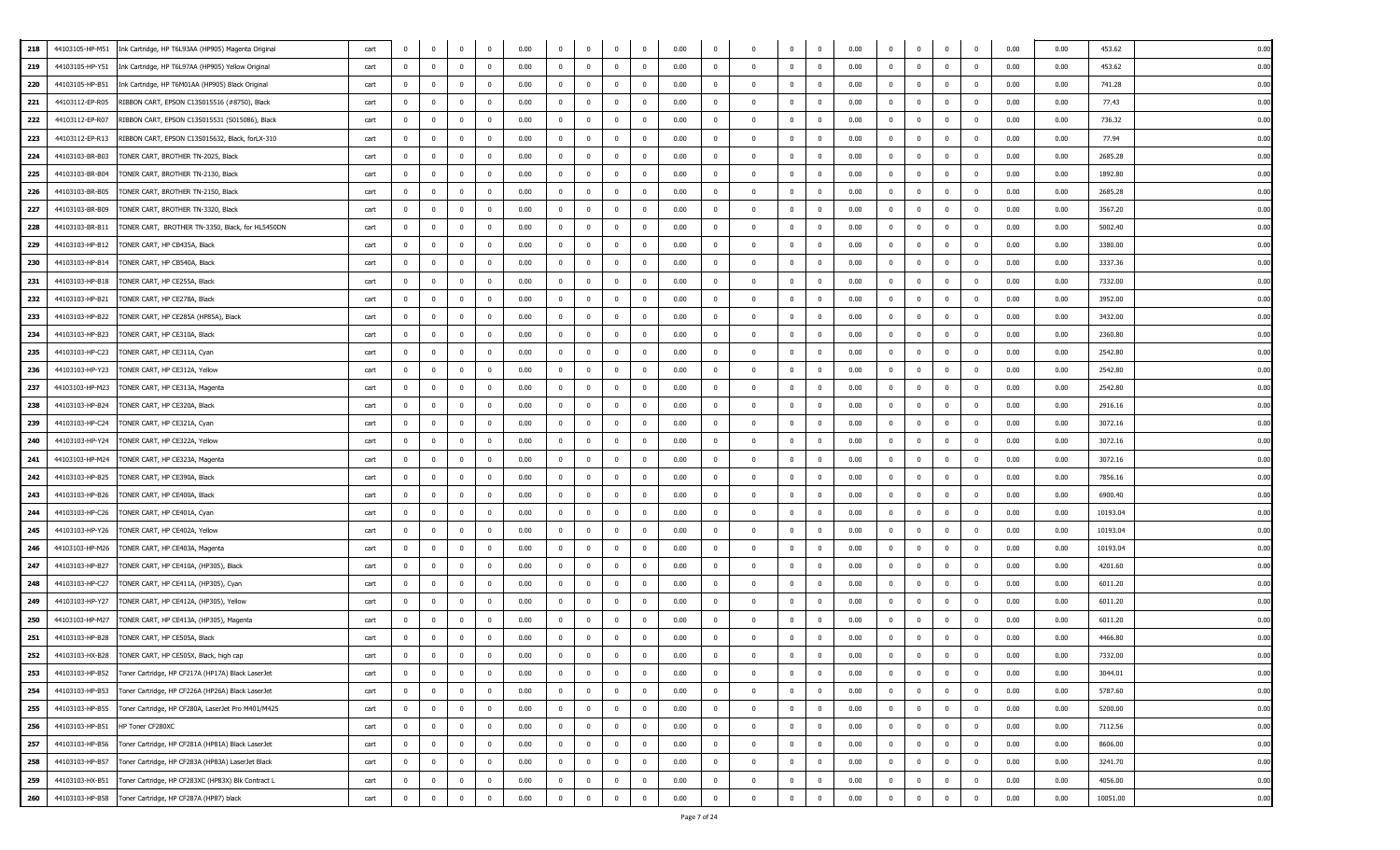| 261<br>44103103-HX-B52                                   | oner Cartridge, HP CF325XC (HP25X) Black LaserJet  | cart  | $^{\circ}$     | $^{\circ}$              | $^{\circ}$              | $\bf{0}$       | 0.00 | $^{\circ}$              | $\mathbf{0}$            | $^{\circ}$   | $\overline{\phantom{0}}$ | 0.00 | $^{\circ}$              | $\overline{\mathbf{0}}$  | $^{\circ}$     | $^{\circ}$              | 0.00 | $^{\circ}$     | $\mathbf{0}$   | $\mathbf{0}$            | $^{\circ}$     | 0.00 | 0.00 | 13156.00 | 0.00 |
|----------------------------------------------------------|----------------------------------------------------|-------|----------------|-------------------------|-------------------------|----------------|------|-------------------------|-------------------------|--------------|--------------------------|------|-------------------------|--------------------------|----------------|-------------------------|------|----------------|----------------|-------------------------|----------------|------|------|----------|------|
| 262<br>44103103-HP-B60                                   | 「oner Cartridge, HP CF350A Black LJ                | cart  | $\mathbf{0}$   | $\overline{0}$          | $\mathbf 0$             | $\mathbf{0}$   | 0.00 | $\mathbf{0}$            | $\overline{0}$          | $\Omega$     | $\overline{0}$           | 0.00 | $\bf{0}$                | $\Omega$                 | $\Omega$       | $\overline{0}$          | 0.00 | $\bf{0}$       | $\mathbf 0$    | $\bf{0}$                | $\overline{0}$ | 0.00 | 0.00 | 2901.60  | 0.00 |
| 263<br>44103103-HP-C60                                   | Toner Cartridge, HP CF351A Cyan LJ                 | cart  | $\mathbf{0}$   | $\overline{0}$          | $\overline{0}$          | $^{\circ}$     | 0.00 | $\overline{0}$          | $\overline{0}$          | $^{\circ}$   | $\overline{\mathbf{0}}$  | 0.00 | $\mathbf{0}$            | $\overline{\mathbf{0}}$  | $^{\circ}$     | $\overline{0}$          | 0.00 | $\mathbf{0}$   | $\mathbf{0}$   | $\overline{\mathbf{0}}$ | $\mathbf 0$    | 0.00 | 0.00 | 2953.60  | 0.00 |
| 264<br>44103103-HP-Y60                                   | Toner Cartridge, HP CF352A Yellow LJ               | cart  | $\bf{0}$       | $\overline{0}$          | $\overline{0}$          | $\mathbf 0$    | 0.00 | $\overline{0}$          | $\overline{\mathbf{0}}$ | $^{\circ}$   | $\overline{\mathbf{0}}$  | 0.00 | $\bf{0}$                | $\overline{\mathbf{0}}$  | $\mathbf 0$    | $\overline{\mathbf{0}}$ | 0.00 | $\mathbf 0$    | $\overline{0}$ | $\overline{\mathbf{0}}$ | 0              | 0.00 | 0.00 | 2953.60  | 0.00 |
| 265<br>44103103-HP-M60                                   | Toner Cartridge, HP CF353A Magenta LJ              | cart  | $\mathbf{0}$   | $\mathbf{0}$            | $\mathbf 0$             | $\mathbf{0}$   | 0.00 | $\mathbf{0}$            | $\overline{0}$          | $^{\circ}$   | $\overline{0}$           | 0.00 | $\mathbf{0}$            | $\overline{\mathbf{0}}$  | $\mathbf{0}$   | $\overline{0}$          | 0.00 | $^{\circ}$     | $\mathbf{0}$   | $\mathbf{0}$            | $\mathbf 0$    | 0.00 | 0.00 | 2953.60  | 0.00 |
| 266<br>44103103-HP-B61                                   | Toner Cartridge, HP CF360A (HP508A) Black LaserJet | cart  | $\mathbf 0$    | $\mathbf{0}$            | $\mathbf 0$             | $^{\circ}$     | 0.00 | $\overline{0}$          | $\overline{\mathbf{0}}$ | $^{\circ}$   | $\overline{\mathbf{0}}$  | 0.00 | $\bf{0}$                | $^{\circ}$               | $\overline{0}$ | $\overline{\mathbf{0}}$ | 0.00 | $\mathbf{0}$   | $^{\circ}$     | $^{\circ}$              | $^{\circ}$     | 0.00 | 0.00 | 7056.40  | 0.00 |
| 267<br>44103103-HP-C61                                   | Toner Cartridge, HP CF361A (HP508A) Cyan LaserJet  | cart  | $^{\circ}$     | $\mathbf 0$             | $^{\circ}$              | $^{\circ}$     | 0.00 | $^{\circ}$              | $\bf{0}$                |              | $\overline{\mathbf{0}}$  | 0.00 | $\mathbf{0}$            | $\overline{\mathbf{0}}$  | $^{\circ}$     | $\overline{0}$          | 0.00 | $\mathbf 0$    | $^{\circ}$     | $\mathbf 0$             | $\mathbf 0$    | 0.00 | 0.00 | 8846.24  | 0.00 |
| 268<br>44103103-HP-Y61                                   | Toner Cartridge, HP CF362A (HP508A) Yellow LaserJe | cart  | $\overline{0}$ | $\mathbf{0}$            | $\overline{0}$          | $\mathbf 0$    | 0.00 | $\overline{\mathbf{0}}$ | $\overline{\mathbf{0}}$ | $\Omega$     | $\overline{\mathbf{0}}$  | 0.00 | $\mathbf 0$             | $\overline{\mathbf{0}}$  | $\mathbf 0$    | $\bf{0}$                | 0.00 | $\bf{0}$       | 0              | $\mathbf 0$             | $\mathbf 0$    | 0.00 | 0.00 | 8846.24  | 0.00 |
| 269<br>44103103-HP-M61                                   | Toner Cartridge, HP CF363A (HP508A) Magenta LaserJ | cart  | $\mathbf{0}$   | $\mathbf 0$             | $^{\circ}$              | $\mathbf{0}$   | 0.00 | $^{\circ}$              | $\mathbf{0}$            | $\Omega$     | $\overline{\mathbf{0}}$  | 0.00 | $\mathbf 0$             | $\overline{\mathbf{0}}$  | $^{\circ}$     | $\overline{0}$          | 0.00 | $^{\circ}$     | $^{\circ}$     | $^{\circ}$              | $\mathbf 0$    | 0.00 | 0.00 | 8846.24  | 0.00 |
| 270<br>44103103-HP-B62                                   | Toner Cartridge, HP CF400A (HP201A) Black LaserJet | cart  | $\mathbf{0}$   | $\overline{\mathbf{0}}$ | $\mathbf 0$             | $\mathbf{0}$   | 0.00 | $\overline{0}$          | $\mathbf{0}$            | $^{\circ}$   | $\overline{\mathbf{0}}$  | 0.00 | $^{\circ}$              | $\overline{\mathbf{0}}$  | $\mathbf{0}$   | $\overline{0}$          | 0.00 | $\mathbf{0}$   | $^{\circ}$     | $\overline{\mathbf{0}}$ | $\mathbf 0$    | 0.00 | 0.00 | 3429.78  | 0.00 |
| 271<br>44103103-HP-C62                                   | Toner Cartridge, HP CF401A (HP201A) Cyan LaserJet  | cart  | $^{\circ}$     | $\overline{\mathbf{0}}$ | $\Omega$                | $\mathbf 0$    | 0.00 | $\mathbf{0}$            | $\mathbf{0}$            | $\Omega$     | $\overline{\mathbf{0}}$  | 0.00 | $\mathbf{0}$            | $\overline{\mathbf{0}}$  | $\mathbf{0}$   | $\overline{0}$          | 0.00 | $\mathbf{0}$   | $\mathbf 0$    | $\mathbf{0}$            | $\mathbf{0}$   | 0.00 | 0.00 | 4043.83  | 0.00 |
| 272<br>44103103-HP-Y62                                   | Toner Cartridge, HP CF402A (HP201A) Yellow LaserJe | cart  | $\mathbf{0}$   | $\overline{0}$          | $\overline{\mathbf{0}}$ | $\mathbf{0}$   | 0.00 | $\mathbf{0}$            | $\bf{0}$                | $^{\circ}$   | $\overline{\mathbf{0}}$  | 0.00 | $\bf{0}$                | $\overline{\mathbf{0}}$  | $\mathbf{0}$   | $\overline{0}$          | 0.00 | $\mathbf 0$    | $\mathbf 0$    | $\bf{0}$                | $\mathbf 0$    | 0.00 | 0.00 | 4043.83  | 0.00 |
| 273<br>44103103-HP-M62                                   | Toner Cartridge, HP CF403A (HP201A) Magenta LaserJ | cart  | $\mathbf 0$    | $\overline{0}$          | $\mathbf 0$             | $\mathbf{0}$   | 0.00 | $\overline{0}$          | $\overline{\mathbf{0}}$ | $^{\circ}$   | $\overline{\mathbf{0}}$  | 0.00 | $\bf{0}$                | $\overline{\mathbf{0}}$  | $^{\circ}$     | $\overline{0}$          | 0.00 | $\mathbf{0}$   | $^{\circ}$     | $^{\circ}$              | $^{\circ}$     | 0.00 | 0.00 | 4043.83  | 0.00 |
| 274<br>44103103-HP-B63                                   | Toner Cartridge, HP CF410A (HP410A) black          | cart  | $\mathbf{0}$   | $\mathbf 0$             | $\mathbf 0$             | $^{\circ}$     | 0.00 | $\overline{0}$          | $\bf{0}$                | $\Omega$     | $\overline{0}$           | 0.00 | $\mathbf{0}$            | $\overline{\mathbf{0}}$  | $^{\circ}$     | $\overline{0}$          | 0.00 | $^{\circ}$     | $^{\circ}$     | $\mathbf{0}$            | $\mathbf{0}$   | 0.00 | 0.00 | 4440.80  | 0.00 |
| 275<br>44103103-HX-B54                                   | Foner Cartridge, HP CF410XC (HP410XC) black        | cart  | $\mathbf 0$    | $\mathbf{0}$            | $\overline{0}$          | $\mathbf 0$    | 0.00 | $\overline{0}$          | $\bf{0}$                |              | $\overline{\mathbf{0}}$  | 0.00 | $\mathbf 0$             | $\overline{\mathbf{0}}$  | $\mathbf 0$    | $\overline{0}$          | 0.00 | $\mathbf 0$    | $\mathbf 0$    | $^{\circ}$              | 0              | 0.00 | 0.00 | 7441.20  | 0.00 |
| 276<br>44103103-HP-C63                                   | Foner Cartridge, HP CF411A (HP410A) cyan           | cart  | $^{\circ}$     | $\mathbf 0$             | $\overline{0}$          | $\mathbf{0}$   | 0.00 | $^{\circ}$              | $\mathbf{0}$            | $\Omega$     | $\overline{\mathbf{0}}$  | 0.00 | $\mathbf 0$             | $\overline{\mathbf{0}}$  | $^{\circ}$     | $\overline{0}$          | 0.00 | $^{\circ}$     | $^{\circ}$     | $^{\circ}$              | $\mathbf 0$    | 0.00 | 0.00 | 5616.00  | 0.00 |
| 277<br>44103103-HX-C54                                   | Toner Cartridge, HP CF411XC (HP410XC) cyan         | cart  | $\mathbf{0}$   | $\overline{\mathbf{0}}$ | $\overline{0}$          | $\mathbf{0}$   | 0.00 | $\overline{0}$          | $\overline{0}$          | $\Omega$     | $\overline{\mathbf{0}}$  | 0.00 | $\mathbf 0$             | $\overline{\mathbf{0}}$  | $\mathbf{0}$   | $\overline{0}$          | 0.00 | $\mathbf{0}$   | $\mathbf 0$    | $\mathbf 0$             | $\mathbf{0}$   | 0.00 | 0.00 | 7472.40  | 0.00 |
| 278<br>44103103-HP-Y63                                   | Toner Cartridge, HP CF412A (HP410A) yellow         | cart  | $^{\circ}$     | $\overline{0}$          | $\Omega$                | $\Omega$       | 0.00 | $\mathbf{0}$            | $\mathbf{0}$            | $\Omega$     | $\overline{0}$           | 0.00 | $^{\circ}$              | $\overline{\mathbf{0}}$  | $\Omega$       | $\overline{0}$          | 0.00 | $\mathbf{0}$   | $\Omega$       | $\mathbf{0}$            | $\mathbf{0}$   | 0.00 | 0.00 | 5616.00  | 0.00 |
| 279<br>44103103-HX-Y54                                   | Toner Cartridge, HP CF412XC (HP410XC) yellow       | cart  | $\mathbf 0$    | $\overline{0}$          | $\overline{\mathbf{0}}$ | $^{\circ}$     | 0.00 | $\mathbf{0}$            | $\mathbf{0}$            | $\Omega$     | $\overline{\mathbf{0}}$  | 0.00 | $\overline{0}$          | $\overline{\mathbf{0}}$  | $^{\circ}$     | $\overline{\mathbf{0}}$ | 0.00 | $^{\circ}$     | $^{\circ}$     | $\overline{0}$          | $\mathbf{0}$   | 0.00 | 0.00 | 7472.40  | 0.00 |
| 280<br>44103103-HP-M63                                   | Toner Cartridge, HP CF413A (HP410A) magenta        | cart  | $\mathbf 0$    | $\Omega$                | $\mathbf 0$             | $\Omega$       | 0.00 | $\mathbf{0}$            | $\overline{\mathbf{0}}$ | $\Omega$     | $\overline{0}$           | 0.00 | $\overline{0}$          | $\overline{0}$           | $^{\circ}$     | $\overline{0}$          | 0.00 | $\mathbf{0}$   | $\Omega$       | $\mathbf 0$             | $\mathbf{0}$   | 0.00 | 0.00 | 5616.00  | 0.00 |
| 281<br>44103103-HX-M54                                   | Toner Cartridge, HP CF413XC (HP410XC) magenta      | cart  | $\mathbf{0}$   | $\mathbf{0}$            | $\mathbf 0$             | $\mathbf{0}$   | 0.00 | $\overline{0}$          | $\mathbf{0}$            | $^{\circ}$   | $\overline{0}$           | 0.00 | $\bf{0}$                | $\overline{\mathbf{0}}$  | $^{\circ}$     | $\overline{0}$          | 0.00 | $\mathbf{0}$   | $^{\circ}$     | $^{\circ}$              | $^{\circ}$     | 0.00 | 0.00 | 7472.40  | 0.00 |
| 282<br>44103103-HP-B34                                   | TONER CART, HP Q2612A, Black                       | cart  | $\mathbf 0$    | $\mathbf{0}$            | $\overline{0}$          | $^{\circ}$     | 0.00 | $\overline{0}$          | $\bf{0}$                |              | $\overline{\mathbf{0}}$  | 0.00 | $\mathbf 0$             | $\overline{\mathbf{0}}$  | $\mathbf 0$    | $\overline{\mathbf{0}}$ | 0.00 | $\mathbf 0$    | $\mathbf 0$    | $^{\circ}$              | 0              | 0.00 | 0.00 | 3900.00  | 0.00 |
| 283<br>44103103-HP-B48                                   | FONER CART, HP Q7553A, Black                       | cart  | $^{\circ}$     | $\mathbf 0$             | $\overline{0}$          | $\mathbf{0}$   | 0.00 | $^{\circ}$              | $\bf{0}$                | $\Omega$     | $\overline{\mathbf{0}}$  | 0.00 | $\mathbf 0$             | $\overline{\mathbf{0}}$  | $^{\circ}$     | $\overline{0}$          | 0.00 | $\mathbf 0$    | $^{\circ}$     | $\mathbf 0$             | $\mathbf{0}$   | 0.00 | 0.00 | 4399.20  | 0.00 |
| 284<br>44103103-SA-B06                                   | ONER CART, SAMSUNG MLT-D101S, Black                | cart  | $\mathbf{0}$   | $\mathbf{0}$            | $\mathbf 0$             | $\Omega$       | 0.00 | $\overline{0}$          | $\mathbf{0}$            | $\Omega$     | $\overline{0}$           | 0.00 | $\mathbf{0}$            | $\overline{\mathbf{0}}$  | $^{\circ}$     | $\overline{0}$          | 0.00 | $\mathbf{0}$   | $^{\circ}$     | $\mathbf{0}$            | $\mathbf 0$    | 0.00 | 0.00 | 3406.00  | 0.00 |
| 285<br>44103103-SA-B07                                   | TONER CART, SAMSUNG MLT-D103S, Black               | cart  | $\mathbf{0}$   | $\overline{\mathbf{0}}$ | $\mathbf 0$             | $\mathbf{0}$   | 0.00 | $\overline{0}$          | $\mathbf{0}$            | $\mathbf{0}$ | $\overline{\mathbf{0}}$  | 0.00 | $\mathbf{0}$            | $\overline{\mathbf{0}}$  | $\mathbf{0}$   | $\overline{0}$          | 0.00 | $\mathbf{0}$   | $\mathbf 0$    | $\mathbf 0$             | $\mathbf 0$    | 0.00 | 0.00 | 2350.40  | 0.00 |
| 286<br>44103103-SA-B08                                   | TONER CART, SAMSUNG MLT-D104S, Black               | cart  | $\mathbf{0}$   | $\mathbf{0}$            | $\overline{\mathbf{0}}$ | $\mathbf{0}$   | 0.00 | $\overline{0}$          | $\mathbf{0}$            | $\Omega$     | $\overline{\mathbf{0}}$  | 0.00 | $\overline{\mathbf{0}}$ | $\overline{\mathbf{0}}$  | $\mathbf{0}$   | $\overline{\mathbf{0}}$ | 0.00 | $^{\circ}$     | $^{\circ}$     | $\mathbf{0}$            | $\mathbf{0}$   | 0.00 | 0.00 | 2454.40  | 0.00 |
| 287<br>44103103-SA-B09                                   | FONER CART, SAMSUNG MLT-D105L, Black               | cart  | $\mathbf{0}$   | $\Omega$                | $\mathbf 0$             | $\mathbf{0}$   | 0.00 | $\mathbf{0}$            | $\overline{0}$          | $\Omega$     | $\overline{0}$           | 0.00 | $\bf{0}$                | $\overline{\mathbf{0}}$  | $^{\circ}$     | $\overline{0}$          | 0.00 | $\mathbf{0}$   | $\Omega$       | $\mathbf 0$             | $\mathbf 0$    | 0.00 | 0.00 | 3380.00  | 0.00 |
| 288<br>44103103-SA-B14                                   | FONER CART, SAMSUNG MLT-D108S, Black               | cart  | $\mathbf 0$    | $\mathbf{0}$            | $\mathbf 0$             | $\mathbf{0}$   | 0.00 | $\overline{0}$          | $\mathbf{0}$            | $\Omega$     | $\overline{\mathbf{0}}$  | 0.00 | $\bf{0}$                | $\overline{\mathbf{0}}$  | $^{\circ}$     | $\overline{0}$          | 0.00 | $\mathbf{0}$   | $^{\circ}$     | $\mathbf{0}$            | $\mathbf 0$    | 0.00 | 0.00 | 2875.58  | 0.00 |
| 289<br>44103103-SA-B21                                   | TONER CART, SAMSUNG MLT-D203E, Black               | cart  | $\mathbf{0}$   | $\overline{0}$          | $\mathbf 0$             | $\bf{0}$       | 0.00 | $\overline{0}$          | $\overline{0}$          | $^{\circ}$   | $\overline{\mathbf{0}}$  | 0.00 | $\overline{0}$          | $\overline{\phantom{0}}$ | $\mathbf 0$    | $\overline{0}$          | 0.00 | $\mathbf{0}$   | $\overline{0}$ | $\overline{0}$          | $\mathbf 0$    | 0.00 | 0.00 | 7259.20  | 0.00 |
| 290<br>44103103-SA-B18                                   | ONER CART, SAMSUNG MLT-D203L, Black                | cart  | $\mathbf{0}$   | $\mathbf 0$             | $\overline{0}$          | $\mathbf{0}$   | 0.00 | $^{\circ}$              | $\bf{0}$                | $\Omega$     | $\overline{\mathbf{0}}$  | 0.00 | $\mathbf 0$             | $\overline{\mathbf{0}}$  | $^{\circ}$     | $\overline{0}$          | 0.00 | $\mathbf{0}$   | $^{\circ}$     | $\mathbf 0$             | $\mathbf{0}$   | 0.00 | 0.00 | 3458.00  | 0.00 |
| 291<br>44103103-SA-B20                                   | FONER CART, SAMSUNG MLT-D203U, black               | cart  | $\mathbf{0}$   | $\overline{0}$          | $\overline{0}$          | $\mathbf{0}$   | 0.00 | $\mathbf{0}$            | $\overline{0}$          | $^{\circ}$   | $\overline{\mathbf{0}}$  | 0.00 | $\mathbf 0$             | $\overline{\mathbf{0}}$  | $^{\circ}$     | $\overline{0}$          | 0.00 | $\overline{0}$ | $^{\circ}$     | $\mathbf{0}$            | $\mathbf 0$    | 0.00 | 0.00 | 6442.80  | 0.00 |
| 292<br>44103103-SA-B12                                   | TONER CART, SAMSUNG MLT-D205E, Black               | cart  | $\mathbf 0$    | $\mathbf{0}$            | $\overline{0}$          | $\Omega$       | 0.00 | $\Omega$                | $\mathbf{0}$            | $\Omega$     | $\overline{0}$           | 0.00 | $\mathbf{0}$            | $\overline{\mathbf{0}}$  | $^{\circ}$     | $\overline{0}$          | 0.00 | $\mathbf{0}$   | $^{\circ}$     | $\mathbf{0}$            | $\mathbf{0}$   | 0.00 | 0.00 | 7321.14  | 0.00 |
| 293<br>44103103-SA-B05                                   | TONER CART, SAMSUNG MLT-D205L, Black               | cart  | $\mathbf{0}$   | $\overline{0}$          | $\overline{\mathbf{0}}$ | $\bf{0}$       | 0.00 | $\overline{0}$          | $\overline{0}$          | $^{\circ}$   | $\overline{\mathbf{0}}$  | 0.00 | $\bf{0}$                | $\overline{\mathbf{0}}$  | $\mathbf 0$    | $\overline{\mathbf{0}}$ | 0.00 | $\mathbf{0}$   | $\overline{0}$ | $\overline{\mathbf{0}}$ | $\mathbf 0$    | 0.00 | 0.00 | 3962.24  | 0.00 |
| 294<br>44103103-SA-B10                                   | TONER CART, SAMSUNG SCX-D6555A, Black              | cart  | $\mathbf 0$    | $\mathbf 0$             | $^{\circ}$              | $\mathbf{0}$   | 0.00 | $^{\circ}$              | $\mathbf{0}$            | $\Omega$     | $\mathbf{0}$             | 0.00 | $\mathbf{0}$            | $\Omega$                 | $\mathbf{0}$   | $\overline{0}$          | 0.00 | $^{\circ}$     | $^{\circ}$     | $\mathbf 0$             | $\mathbf{0}$   | 0.00 | 0.00 | 4066.40  | 0.00 |
| 295<br>44103103-BR-B15 TONER CART, BROTHER TN-3478 Black |                                                    | cart  | $\mathbf 0$    | $\mathbf{0}$            | $\Omega$                | $\mathbf{0}$   | 0.00 | $\Omega$                | $\overline{0}$          | $\mathbf{0}$ | $\overline{0}$           | 0.00 | $\mathbf{0}$            | $\Omega$                 | $\mathbf{0}$   | $\overline{0}$          | 0.00 | $\bf{0}$       | $^{\circ}$     | $\mathbf{0}$            | $\mathbf{0}$   | 0.00 | 0.00 | 6370.00  | 0.00 |
| 296<br>44103103-CA-B00 TONER CART, CANON CRG 324 II      |                                                    | cart  | $\overline{0}$ | $\overline{0}$          | $\overline{0}$          | $\overline{0}$ | 0.00 | $\overline{0}$          | $\bf{0}$                | $\bf{0}$     | $\overline{\mathbf{0}}$  | 0.00 | $\bf{0}$                | $\Omega$                 | $\overline{0}$ | $\overline{0}$          | 0.00 | $\bf{0}$       | $\overline{0}$ | $\overline{\mathbf{0}}$ | $\mathbf 0$    | 0.00 | 0.00 | 13399.36 | 0.00 |
| AUDIO AND VISUAL EOUIPMENT AND SUPPLIES                  |                                                    |       |                |                         |                         |                |      |                         |                         |              |                          |      |                         |                          |                |                         |      |                |                |                         |                |      |      |          |      |
| 297<br>45121517-DO-C02 DOCUMENT CAMERA                   |                                                    | unit  | $^{\circ}$     | $\overline{0}$          | $\overline{0}$          | $\bf{0}$       | 0.00 | $\overline{0}$          | $\bf{0}$                | $\Omega$     | $\overline{\mathbf{0}}$  | 0.00 | $\pmb{0}$               | $\overline{\mathbf{0}}$  | $\mathbf{0}$   | $\overline{0}$          | 0.00 | $^{\circ}$     | $\mathbf 0$    | $^{\circ}$              | $\mathbf 0$    | 0.00 | 0.00 | 23623.60 | 0.00 |
| 298<br>45111609-MM-P01                                   | MULTIMEDIA PROJECTOR, 4000 min ANSI Lumens         | unit  | $\mathbf 0$    | $\mathbf{0}$            | $\Omega$                | $\mathbf{0}$   | 0.00 | $\mathbf{0}$            | $\overline{\mathbf{0}}$ | $\Omega$     | $\overline{0}$           | 0.00 | $\mathbf 0$             | $\overline{\mathbf{0}}$  | $\mathbf{0}$   | $\overline{0}$          | 0.00 | $\mathbf{0}$   | $\mathbf 0$    | $\mathbf{0}$            | $\mathbf{0}$   | 0.00 | 0.00 | 17472.00 | 0.00 |
| <b>FLAG OR ACCESSORIES</b>                               |                                                    |       |                |                         |                         |                |      |                         |                         |              |                          |      |                         |                          |                |                         |      |                |                |                         |                |      |      |          |      |
| 299<br>55121905-PH-F01                                   | PHILIPPINE NATIONAL FLAG, 100% polyester           | piece | $\overline{0}$ | $\overline{0}$          | $\overline{0}$          | $\overline{0}$ | 0.00 | $\overline{\mathbf{0}}$ | $\bf{0}$                | $\bf{0}$     | $\overline{\mathbf{0}}$  | 0.00 | $\bf{0}$                | $\overline{\mathbf{0}}$  | $\overline{0}$ | $\overline{0}$          | 0.00 | $\bf{0}$       | $\overline{0}$ | $\overline{\mathbf{0}}$ | $\overline{0}$ | 0.00 | 0.00 | 284.84   | 0.00 |
| <b>PRINTED PUBLICATIONS</b>                              |                                                    |       |                |                         |                         |                |      |                         |                         |              |                          |      |                         |                          |                |                         |      |                |                |                         |                |      |      |          |      |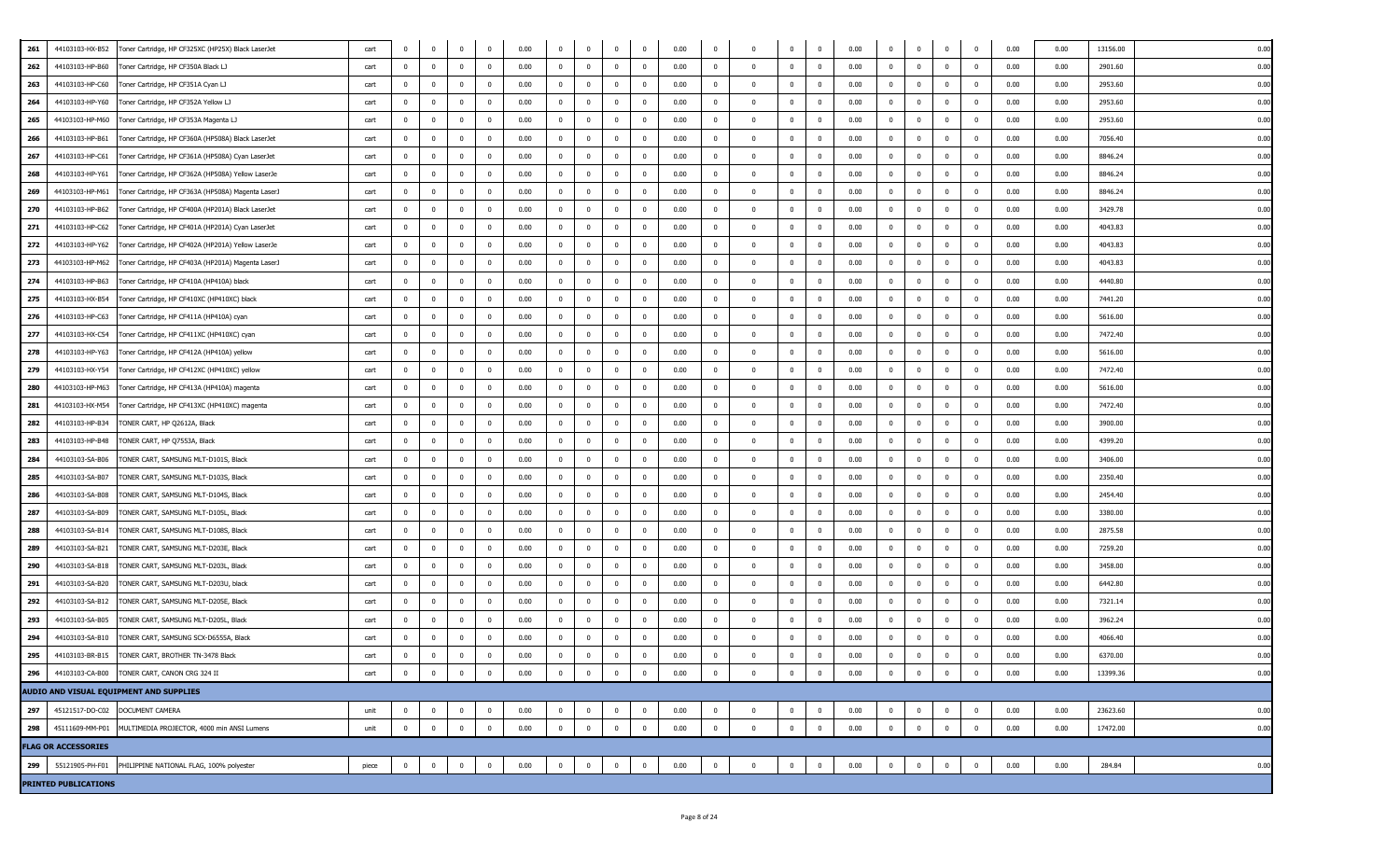| 300             | 55101524-RA-H01                   | HANDBOOK (RA 9184), 7th Edition                                                                                           | book    | $\overline{0}$ | $\mathbf{0}$   | $\overline{0}$          | $\bf{0}$                | 0.00     | $\overline{0}$ | $\overline{0}$ | $\bf{0}$                | $\overline{\mathbf{0}}$ | 0.00   | $\bf{0}$                | $\overline{\mathbf{0}}$ | $\bf{0}$       | $\overline{0}$ | 0.00     | $\bf{0}$       | $\overline{0}$           | $\overline{\mathbf{0}}$ | $\overline{0}$          | 0.00   | 0.00  | 37.21   | 0.00    |
|-----------------|-----------------------------------|---------------------------------------------------------------------------------------------------------------------------|---------|----------------|----------------|-------------------------|-------------------------|----------|----------------|----------------|-------------------------|-------------------------|--------|-------------------------|-------------------------|----------------|----------------|----------|----------------|--------------------------|-------------------------|-------------------------|--------|-------|---------|---------|
|                 | <b>FIRE FIGHTING EQUIPMENT</b>    |                                                                                                                           |         |                |                |                         |                         |          |                |                |                         |                         |        |                         |                         |                |                |          |                |                          |                         |                         |        |       |         |         |
| 301             | 46191601-FE-M01                   | FIRE EXTINGUISHER, DRY CHEMICAL, 4.5kgs                                                                                   | unit    | $\mathbf 0$    |                | $\mathbf{0}$            | $\mathbf 0$             | 0.00     | $\mathbf 0$    | $^{\circ}$     | $\overline{0}$          | $\mathbf{0}$            | 0.00   | $\mathbf 0$             | $\Omega$                | $\mathbf 0$    | $\mathbf{0}$   | 0.00     | $\mathbf 0$    |                          | $\mathbf 0$             | $\mathbf{0}$            | 0.00   | 0.00  | 1144.00 | 0.00    |
| 302             | 46191601-FE-H01                   | FIRE EXTINGUISHER, PURE HCFC 123, 4.5kgs                                                                                  | unit    | $\bf{0}$       | $\Omega$       | $\mathbf 0$             | $\bf{0}$                | 0.00     | $\overline{0}$ | $\overline{0}$ | $\bf{0}$                | $\overline{0}$          | 0.00   | $\bf{0}$                | $\mathbf{0}$            | $\mathbf 0$    | $\overline{0}$ | 0.00     | $\mathbf{0}$   | $\Omega$                 | $\bf{0}$                | $\mathbf 0$             | 0.00   | 0.00  | 5613.25 | 0.00    |
|                 | <b>CONSUMER ELECTRONICS</b>       |                                                                                                                           |         |                |                |                         |                         |          |                |                |                         |                         |        |                         |                         |                |                |          |                |                          |                         |                         |        |       |         |         |
| 303             | 52161535-DV-R01                   | DIGITAL VOICE RECORDER, memory: 4GB (expandable)                                                                          | unit    | $\overline{0}$ | $\mathbf{0}$   | $\overline{\mathbf{0}}$ | $\bf{0}$                | 0.00     | $\overline{0}$ | $\bf{0}$       | $\bf{0}$                | $\overline{\mathbf{0}}$ | 0.00   | $\bf{0}$                | $\overline{\mathbf{0}}$ | $\bf{0}$       | $\overline{0}$ | 0.00     | $\bf{0}$       | $\bf{0}$                 | $\overline{\mathbf{0}}$ | $\mathbf 0$             | 0.00   | 0.00  | 6415.64 | 0.00    |
|                 | <b>FURNITURE AND FURNISHINGS</b>  |                                                                                                                           |         |                |                |                         |                         |          |                |                |                         |                         |        |                         |                         |                |                |          |                |                          |                         |                         |        |       |         |         |
| 304             | 56101504-CM-B01                   | CHAIR, monobloc, beige, with backrest, w/o armrest                                                                        | piece   | $\mathbf 0$    | $^{\circ}$     | $\overline{\mathbf{0}}$ | $\overline{\mathbf{0}}$ | 0.00     | $\overline{0}$ | $^{\circ}$     | $\mathbf 0$             | $\overline{\mathbf{0}}$ | 0.00   | $\overline{\mathbf{0}}$ | $\overline{\mathbf{0}}$ | $\mathbf 0$    | $\bf{0}$       | 0.00     | $\mathbf{0}$   | $^{\circ}$               | $\overline{\mathbf{0}}$ | $\overline{\mathbf{0}}$ | 0.00   | 0.00  | 303.68  | 0.00    |
| 305             | 56101504-CM-W01                   | CHAIR, monobloc, white, with backrest, w/o armrest                                                                        | piece   | $\overline{0}$ | $^{\circ}$     | $\overline{0}$          | $\overline{0}$          | 0.00     | $\overline{0}$ | $\mathbf{0}$   | $\overline{\mathbf{0}}$ | $\overline{\mathbf{0}}$ | 0.00   | $\bf{0}$                | $\overline{\mathbf{0}}$ | $\overline{0}$ | $\overline{0}$ | 0.00     | $\bf{0}$       | $^{\circ}$               | $\overline{\mathbf{0}}$ | $\bf{0}$                | 0.00   | 0.00  | 301.60  | 0.00    |
| 306             | 56101519-TM-S01                   | TABLE, MONOBLOC, WHITE, 889 x 889mm (35" x 35")min                                                                        | unit    | $\mathbf{0}$   | $^{\circ}$     | $\overline{\mathbf{0}}$ | $\overline{0}$          | 0.00     | $\overline{0}$ | $\mathbf{0}$   | 0                       | $\overline{0}$          | 0.00   | $\overline{\mathbf{0}}$ | $\overline{\mathbf{0}}$ | $\mathbf 0$    | $\bf{0}$       | 0.00     | $\overline{0}$ | $\Omega$                 | $\mathbf 0$             | $\mathbf 0$             | 0.00   | 0.00  | 1336.40 | 0.00    |
| 307             | 56101519-TM-S02                   | TABLE, MONOBLOC, BEIGE, 889 x 889mm (35" x 35")min                                                                        | unit    | $\pmb{0}$      | $^{\circ}$     | $\mathbf{0}$            | $\mathbf 0$             | 0.00     | $\mathbf 0$    | $\mathbf{0}$   | $^{\circ}$              | $\overline{0}$          | 0.00   | $\overline{\mathbf{0}}$ | $\mathbf{0}$            | $\mathbf{0}$   | $\mathbf 0$    | 0.00     | $\mathbf 0$    | $\Omega$                 | $\overline{0}$          | $\mathbf{0}$            | 0.00   | 0.00  | 1315.60 | 0.00    |
|                 |                                   | ARTS AND CRAFTS EQUIPMENT AND ACCESSORIES AND SUPPLIES                                                                    |         |                |                |                         |                         |          |                |                |                         |                         |        |                         |                         |                |                |          |                |                          |                         |                         |        |       |         |         |
| 308             | 60121413-CB-P01                   | CLEARBOOK, 20 transparent pockets, for A4 size                                                                            | piece   | 2              | 2              | $\overline{2}$          | 6                       | 238.68   | $\overline{2}$ | $\overline{2}$ | $\overline{2}$          | 6                       | 238.68 | $\overline{2}$          | $\overline{2}$          | $\overline{2}$ | 6              | 238.68   | $\overline{2}$ | $\overline{\phantom{a}}$ | $\overline{2}$          | 6                       | 238.68 | 24.00 | 39.78   | 954.7   |
| 309             | 60121413-CB-P02                   | CLEARBOOK, 20 transparent pockets, for LEGAL size                                                                         | piece   | $\overline{2}$ | $\overline{2}$ | $\overline{2}$          | 6                       | 254.28   | $\overline{2}$ | $\overline{2}$ | $\overline{2}$          | 6                       | 254.28 | $\overline{2}$          | $\overline{2}$          | $\overline{2}$ | 6              | 254.28   | $\overline{2}$ | $\overline{2}$           | $\overline{2}$          | 6                       | 254.28 | 24.00 | 42.38   | 1017.1  |
| 310             | 60121534-ER-P01                   | ERASER, PLASTIC/RUBBER, for pencil draft/writing                                                                          | piece   | $\mathbf{0}$   | $^{\circ}$     | $\mathbf{0}$            | $\mathbf{0}$            | 0.00     | $\overline{0}$ | $^{\circ}$     | $\overline{0}$          | $\overline{0}$          | 0.00   | $\overline{\mathbf{0}}$ | $\overline{0}$          | $\overline{0}$ | $\overline{0}$ | 0.00     | $\overline{0}$ | $^{\circ}$               | $\mathbf{0}$            | $\overline{0}$          | 0.00   | 0.00  | 4.42    | 0.00    |
| 311             | 60121524-SP-G01                   | SIGN PEN, BLACK, liquid/gel ink, 0.5mm needle tip                                                                         | piece   | $\overline{4}$ | $\overline{4}$ | $\overline{4}$          | 12                      | 415.32   | 4              | $\overline{4}$ | $\overline{4}$          | 12                      | 415.32 | $\overline{4}$          | $\overline{4}$          | $\overline{4}$ | 12             | 415.32   | $\overline{4}$ | $\overline{a}$           | $\overline{4}$          | 12                      | 415.32 | 48.00 | 34.61   | 1661.2  |
| 312             | 60121524-SP-G02                   | SIGN PEN, BLUE, liquid/gel ink, 0.5mm needle tip                                                                          | piece   | $\overline{4}$ | $\overline{4}$ | $\overline{4}$          | 12                      | 415.32   | $\overline{4}$ | $\overline{4}$ | $\overline{4}$          | 12                      | 415.32 | $\overline{4}$          | $\overline{4}$          | $\overline{4}$ | 12             | 415.32   | $\overline{4}$ | $\overline{4}$           | $\overline{4}$          | 12                      | 415.32 | 48.00 | 34.61   | 1661.2  |
| 313             | 60121524-SP-G03                   | SIGN PEN, RED, liquid/gel ink, 0.5mm needle tip                                                                           | piece   | $\mathbf{0}$   | $\Omega$       | $\overline{\mathbf{0}}$ | $\overline{\mathbf{0}}$ | 0.00     | $\overline{0}$ | $\mathbf{0}$   | $\overline{0}$          | $\overline{0}$          | 0.00   | $\overline{\mathbf{0}}$ | $\overline{\mathbf{0}}$ | $\mathbf 0$    | $\overline{0}$ | 0.00     | $\overline{0}$ | $\Omega$                 | $\overline{0}$          | $\overline{\mathbf{0}}$ | 0.00   | 0.00  | 34.61   | 0.00    |
| 314             | 60121124-WR-P01                   | WRAPPING PAPER, kraft, 65gsm (-5%)                                                                                        | pack    | $\mathbf{0}$   | $^{\circ}$     | $\bf{0}$                | $\bf{0}$                | 0.00     | $\overline{0}$ | $\overline{0}$ | $\bf{0}$                | $\overline{0}$          | 0.00   | $\bf{0}$                | $\overline{0}$          | $\overline{0}$ | $\overline{0}$ | 0.00     | $\mathbf{0}$   | $\Omega$                 | $\bf{0}$                | $\bf{0}$                | 0.00   | 0.00  | 154.84  | 0.00    |
| <b>SOFTWARE</b> |                                   |                                                                                                                           |         |                |                |                         |                         |          |                |                |                         |                         |        |                         |                         |                |                |          |                |                          |                         |                         |        |       |         |         |
|                 | 43231513-SFT-001                  | Business function specific software                                                                                       | license | $\mathbf 0$    | $\Omega$       | $\overline{0}$          | $\mathbf 0$             | 0.00     | $\overline{0}$ | $^{\circ}$     | $\overline{0}$          | $\overline{0}$          | 0.00   | $\overline{\mathbf{0}}$ | $\mathbf{0}$            | $\mathbf{0}$   | $\bf{0}$       | 0.00     | $\mathbf 0$    | $\Omega$                 | $\mathbf 0$             | $\overline{\mathbf{0}}$ | 0.00   | 0.00  | 0.00    | 0.00    |
|                 | 43231602-SFT-002                  | Finance accounting and enterprise resource planning ERP software                                                          | license | $\overline{0}$ | $^{\circ}$     | $\overline{\mathbf{0}}$ | $\overline{\mathbf{0}}$ | 0.00     | $\overline{0}$ | $\mathbf{0}$   | $\overline{0}$          | $\overline{\mathbf{0}}$ | 0.00   | $\overline{\mathbf{0}}$ | $\overline{\mathbf{0}}$ | $\overline{0}$ | $\overline{0}$ | 0.00     | $\overline{0}$ |                          | $\bf{0}$                | $\overline{\mathbf{0}}$ | 0.00   | 0.00  | 0.00    | 0.00    |
|                 | 43232004-SFT-003                  | Computer game or entertainment software                                                                                   | license | $\mathbf 0$    | $\Omega$       | $\overline{\mathbf{0}}$ | $\mathbf 0$             | 0.00     | $\overline{0}$ | $^{\circ}$     | $^{\circ}$              | $\overline{0}$          | 0.00   | $\overline{\mathbf{0}}$ | $\Omega$                | $\mathbf 0$    | $\overline{0}$ | 0.00     | $\mathbf 0$    | $\Omega$                 | $\overline{0}$          | $\mathbf 0$             | 0.00   | 0.00  | 0.00    | 0.00    |
|                 | 43232107-SFT-004                  | Content authoring and editing software                                                                                    | license | $\overline{0}$ | $\Omega$       | $\overline{\mathbf{0}}$ | $\mathbf 0$             | 0.00     | $\overline{0}$ | $^{\circ}$     | $^{\circ}$              | $\overline{0}$          | 0.00   | $\overline{\mathbf{0}}$ | $\overline{\mathbf{0}}$ | $\overline{0}$ | $\overline{0}$ | 0.00     | $\mathbf 0$    | $\Omega$                 | $\overline{\mathbf{0}}$ | $\overline{\mathbf{0}}$ | 0.00   | 0.00  | 0.00    | 0.00    |
|                 | 43232202-SFT-005                  | Content management software                                                                                               | license | $\mathbf{0}$   | $\Omega$       | $\mathbf 0$             | $\bf{0}$                | 0.00     | $\mathbf{0}$   | $\mathbf{0}$   | $\overline{0}$          | $\overline{0}$          | 0.00   | $\overline{\mathbf{0}}$ | $\Omega$                | $\pmb{0}$      | $\overline{0}$ | 0.00     | $\overline{0}$ | $\Omega$                 | $\pmb{0}$               | $\mathbf 0$             | 0.00   | 0.00  | 0.00    | 0.00    |
|                 | 43232304-SFT-006                  | Data management and query software                                                                                        | license | $\mathbf{0}$   | $^{\circ}$     | $\mathbf{0}$            | $\mathbf 0$             | 0.00     | $\overline{0}$ | $\bf{0}$       | $^{\circ}$              | $\overline{0}$          | 0.00   | $\overline{\mathbf{0}}$ | $\mathbf{0}$            | $\overline{0}$ | $\mathbf 0$    | 0.00     | $\overline{0}$ | $\Omega$                 | $\overline{0}$          | $\mathbf{0}$            | 0.00   | 0.00  | 0.00    | 0.00    |
|                 | 43232402-SFT-007                  | Development software                                                                                                      | license | $\overline{0}$ | $\bf{0}$       | $\overline{\mathbf{0}}$ | $\bf{0}$                | 0.00     | $\bf{0}$       | $\bf{0}$       | $\bf{0}$                | $\overline{\mathbf{0}}$ | 0.00   | $\overline{\mathbf{0}}$ | $\overline{\mathbf{0}}$ | $\overline{0}$ | $\overline{0}$ | 0.00     | $\overline{0}$ | $\mathbf 0$              | $\overline{\mathbf{0}}$ | $\mathbf 0$             | 0.00   | 0.00  | 0.00    | 0.00    |
|                 | 43232505-SFT-008                  | Educational or reference software                                                                                         | license | $\mathbf{0}$   | $^{\circ}$     | $\mathbf{0}$            | $\mathbf 0$             | 0.00     | $\mathbf{0}$   | $\mathbf{0}$   | $\mathbf{0}$            | $\overline{\mathbf{0}}$ | 0.00   | $\overline{0}$          | $\overline{\mathbf{0}}$ | $\mathbf{0}$   | $\overline{0}$ | 0.00     | $\mathbf 0$    | $^{\circ}$               | $\bf{0}$                | $\mathbf{0}$            | 0.00   | 0.00  | 0.00    | 0.00    |
|                 | 43232603-SFT-009                  | Industry specific software                                                                                                | license | $\overline{0}$ | $^{\circ}$     | $\bf{0}$                | $\overline{\mathbf{0}}$ | 0.00     | $\bf{0}$       | $\bf{0}$       | $\overline{\mathbf{0}}$ | $\overline{\mathbf{0}}$ | 0.00   | $\overline{\mathbf{0}}$ | $\overline{\mathbf{0}}$ | $\mathbf 0$    | $\overline{0}$ | 0.00     | $\overline{0}$ | $\Omega$                 | $\overline{\mathbf{0}}$ | $\overline{\mathbf{0}}$ | 0.00   | 0.00  | 0.00    | 0.00    |
| 10              | 43232701-SFT-010                  | Network applications software                                                                                             | license | $\mathbf{0}$   | $^{\circ}$     | $\overline{0}$          | $\overline{0}$          | 0.00     | $\mathbf{0}$   | $\mathbf{0}$   | $^{\circ}$              | $\overline{0}$          | 0.00   | $\overline{\mathbf{0}}$ | $\mathbf{0}$            | $\overline{0}$ | $\overline{0}$ | 0.00     | $\overline{0}$ | $\Omega$                 | $\overline{0}$          | $\mathbf{0}$            | 0.00   | 0.00  | 0.00    | 0.00    |
| 11              | 43232802-SFT-011                  | Network management software                                                                                               | license | $\mathbf{0}$   | $\Omega$       | $\overline{0}$          | $\overline{0}$          | 0.00     | $\overline{0}$ | $\mathbf{0}$   | $^{\circ}$              | $\overline{0}$          | 0.00   | $\overline{\mathbf{0}}$ | $\overline{\mathbf{0}}$ | $\mathbf{0}$   | $\overline{0}$ | 0.00     | $\overline{0}$ | $\Omega$                 | $\overline{0}$          | $\mathbf{0}$            | 0.00   | 0.00  | 0.00    | 0.00    |
| 12              | 43232905-SFT-012                  | Networking software                                                                                                       | license | $\mathbf{0}$   | $\Omega$       | $\mathbf{0}$            | $\mathbf 0$             | 0.00     | $\mathbf{0}$   | $\Omega$       | $^{\circ}$              | $\overline{0}$          | 0.00   | $\overline{0}$          | $\Omega$                | $\mathbf{0}$   | $\mathbf{0}$   | 0.00     | $\overline{0}$ | $\Omega$                 | $\overline{0}$          | $\mathbf{0}$            | 0.00   | 0.00  | 0.00    | 0.00    |
| 13              | 43233004-SFT-013                  | Operating environment software                                                                                            | license | $\mathbf{0}$   | $^{\circ}$     | $\mathbf{0}$            | $\overline{0}$          | 0.00     | $\mathbf 0$    | $\mathbf{0}$   | $\overline{0}$          | $\overline{0}$          | 0.00   | $\overline{0}$          | $\mathbf{0}$            | $\mathbf 0$    | $\mathbf 0$    | 0.00     | $\mathbf{0}$   | $\Omega$                 | $\mathbf{0}$            | $\mathbf{0}$            | 0.00   | 0.00  | 0.00    | 0.00    |
| 14              | 43233205-SFT-014                  | Security and protection software                                                                                          | license | $\overline{0}$ | $^{\circ}$     | $\mathbf 0$             | $\bf{0}$                | 0.00     | $\mathbf 0$    | $\bf{0}$       | $\bf{0}$                | $\overline{\mathbf{0}}$ | 0.00   | $\bf{0}$                | $\mathbf{0}$            | $\overline{0}$ | $\overline{0}$ | 0.00     | $\overline{0}$ | $\mathbf 0$              | $\overline{0}$          | $\mathbf{0}$            | 0.00   | 0.00  | 0.00    | 0.00    |
|                 |                                   | 15 43233405-SFT-015 Utility and device driver software                                                                    | license | $\overline{0}$ | $^{\circ}$     | $\overline{0}$          | $\overline{0}$          | 0.00     | $\overline{0}$ | $\mathbf{0}$   | $\overline{0}$          | $\mathbf{0}$            | 0.00   | $\bf{0}$                |                         | $\mathbf 0$    | $\overline{0}$ | 0.00     | $\overline{0}$ | $^{\circ}$               | $\bf{0}$                | $\overline{\mathbf{0}}$ | 0.00   | 0.00  | 0.00    | 0.00    |
|                 | 16 43233501-SFT-016               | Information exchange software                                                                                             | license | $\mathbf{0}$   |                | $\Omega$                | $\Omega$                | 0.00     | $\overline{0}$ | $\Omega$       |                         | $\Omega$                | 0.00   | $\overline{0}$          | $\Omega$                | $\Omega$       | $\mathbf 0$    | 0.00     | $\Omega$       |                          | $\Omega$                | $\Omega$                | 0.00   | 0.00  | 0.00    | 0.00    |
|                 |                                   | PART II. OTHER ITEMS NOT AVALABLE AT PS BUT REGULARLY PURCHASED FROM OTHER SOURCES (Note: Please indicate price of items) |         |                |                |                         |                         |          |                |                |                         |                         |        |                         |                         |                |                |          |                |                          |                         |                         |        |       |         |         |
|                 | <b>Common Electrical Supplies</b> |                                                                                                                           |         |                |                |                         |                         |          |                |                |                         |                         |        |                         |                         |                |                |          |                |                          |                         |                         |        |       |         |         |
|                 | 40101701-AC-W01                   | Air Conditioning Unit, Window Inverter Type                                                                               |         | $\overline{0}$ | $^{\circ}$     | $\overline{\mathbf{0}}$ | $\overline{0}$          | 0.00     | $\overline{0}$ | $\mathbf{0}$   | $\bf{0}$                | $\overline{\mathbf{0}}$ | 0.00   | $\bf{0}$                | $\mathbf{0}$            | $\bf{0}$       | $\mathbf 0$    | 0.00     | $\mathbf{0}$   | $^{\circ}$               | $\overline{\mathbf{0}}$ | $\bf{0}$                | 0.00   | 0.00  | 0.00    | 0.00    |
|                 | 40101701-AC-S01                   | Air Conditioning Unit, Split Type                                                                                         |         | $\overline{0}$ | $\mathbf{0}$   | $\overline{\mathbf{0}}$ | $\overline{0}$          | 0.00     | $\overline{0}$ | $\mathbf{0}$   | $\bf{0}$                | $\overline{0}$          | 0.00   | $\overline{0}$          | $\overline{0}$          | $\bf{0}$       | $\overline{0}$ | 0.00     | $\mathbf{0}$   | $\mathbf{0}$             | $\overline{\mathbf{0}}$ | $\bf{0}$                | 0.00   | 0.00  | 0.00    | 0.00    |
|                 |                                   | Extension Wire, 5m                                                                                                        | piece   | $\mathbf{1}$   | $^{\circ}$     | $\mathbf{1}$            | $\overline{2}$          | 1,000.00 | $\overline{0}$ | $\mathbf{0}$   | $\bf{0}$                | $\overline{0}$          | 0.00   | $\overline{1}$          | $\mathbf{0}$            | $\mathbf{1}$   | $\overline{2}$ | 1,000.00 | $\mathbf{0}$   | $^{\circ}$               | $\overline{\mathbf{0}}$ | $\bf{0}$                | 0.00   | 4.00  | 500.00  | 2000.00 |
|                 |                                   |                                                                                                                           |         |                |                |                         | $\overline{0}$          | 0.00     |                |                |                         | $\Omega$                | 0.00   |                         |                         |                | $\overline{0}$ | 0.00     |                |                          |                         | $\Omega$                | 0.00   | 0.00  | 0.00    | 0.00    |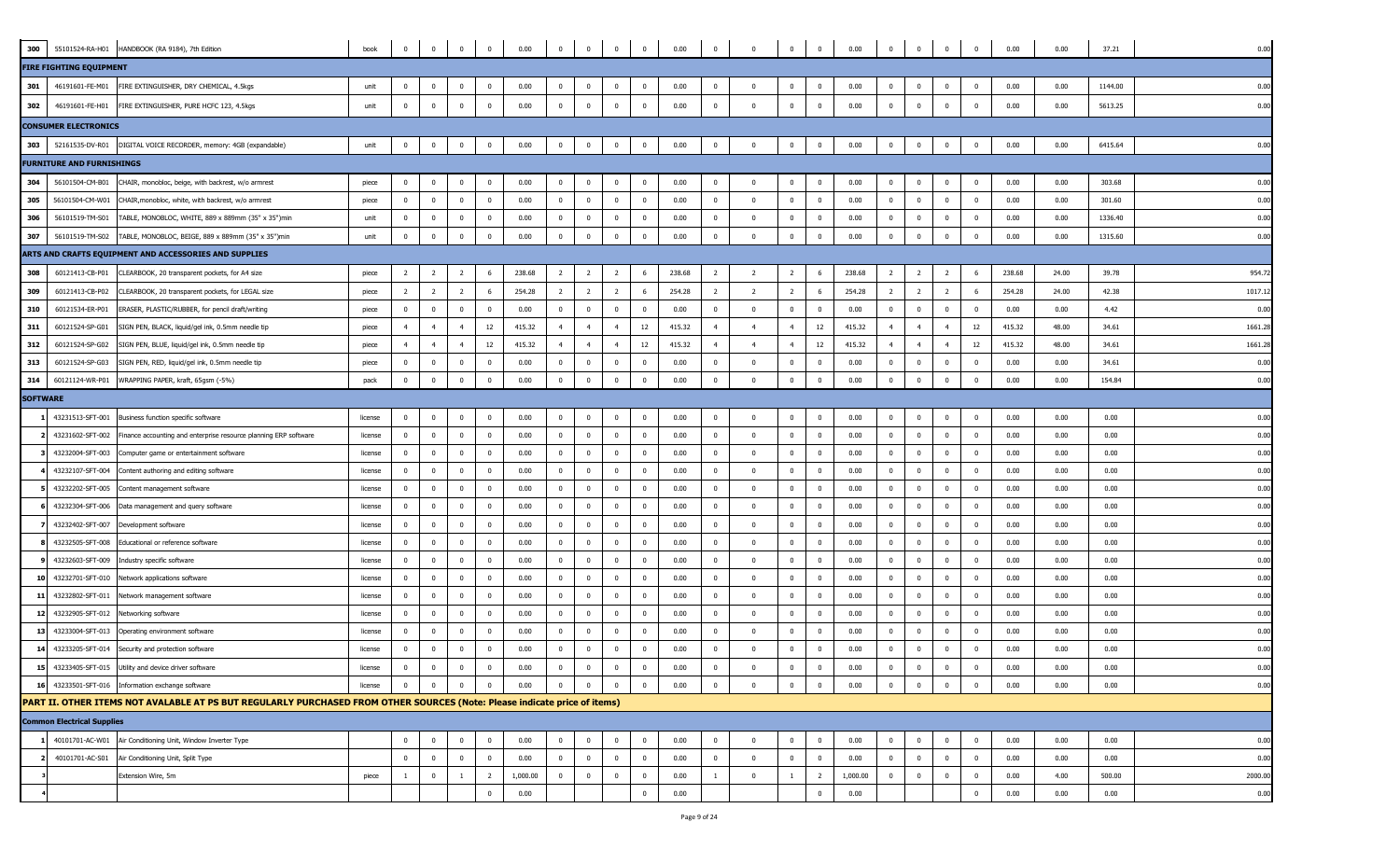|                                |                                      |       |                |                |                | $\overline{0}$          | 0.00     |                |                |                | $\bf{0}$                | 0.00     |                |                          |                | $\bf{0}$                | 0.00     |                |                         |                | $\overline{0}$          | 0.00     | 0.00  | 0.00   | 0.00    |
|--------------------------------|--------------------------------------|-------|----------------|----------------|----------------|-------------------------|----------|----------------|----------------|----------------|-------------------------|----------|----------------|--------------------------|----------------|-------------------------|----------|----------------|-------------------------|----------------|-------------------------|----------|-------|--------|---------|
|                                |                                      |       |                |                |                | $\mathbf{0}$            | 0.00     |                |                |                | $\bf{0}$                | 0.00     |                |                          |                | $\overline{0}$          | 0.00     |                |                         |                | $\overline{0}$          | 0.00     | 0.00  | 0.00   | 0.00    |
|                                |                                      |       |                |                |                | $\mathbf{0}$            | 0.00     |                |                |                | $\mathbf{0}$            | 0.00     |                |                          |                | $\mathbf{0}$            | 0.00     |                |                         |                | $\overline{0}$          | 0.00     | 0.00  | 0.00   | 0.00    |
|                                |                                      |       |                |                |                | $\mathbf{0}$            | 0.00     |                |                |                | $\overline{0}$          | 0.00     |                |                          |                | $\overline{0}$          | 0.00     |                |                         |                | $\overline{0}$          | 0.00     | 0.00  | 0.00   | 0.00    |
|                                |                                      |       |                |                |                | $\mathbf{0}$            | 0.00     |                |                |                | $\mathbf{0}$            | 0.00     |                |                          |                | $\mathbf{0}$            | 0.00     |                |                         |                | $\overline{0}$          | 0.00     | 0.00  | 0.00   | 0.00    |
| 10                             |                                      |       |                |                |                | $\bf{0}$                | 0.00     |                |                |                | $\bf{0}$                | 0.00     |                |                          |                | $\overline{0}$          | 0.00     |                |                         |                | $\overline{0}$          | 0.00     | 0.00  | 0.00   | 0.00    |
| 11                             |                                      |       |                |                |                | $\mathbf{0}$            | 0.00     |                |                |                | $\bf{0}$                | 0.00     |                |                          |                | $\overline{0}$          | 0.00     |                |                         |                | $\overline{0}$          | 0.00     | 0.00  | 0.00   | 0.00    |
| 12                             |                                      |       |                |                |                | $\mathbf{0}$            | 0.00     |                |                |                | $\bf{0}$                | 0.00     |                |                          |                | $\bf{0}$                | 0.00     |                |                         |                | $\overline{0}$          | 0.00     | 0.00  | 0.00   | 0.00    |
|                                |                                      |       |                |                |                | $\overline{0}$          | 0.00     |                |                |                | $\bf{0}$                | 0.00     |                |                          |                | $\mathbf{0}$            | 0.00     |                |                         |                | $\mathbf{0}$            | 0.00     | 0.00  | 0.00   | 0.00    |
|                                |                                      |       |                |                |                | $\overline{0}$          | 0.00     |                |                |                | $\bf{0}$                | 0.00     |                |                          |                | $\bf{0}$                | 0.00     |                |                         |                | $\overline{0}$          | 0.00     | 0.00  | 0.00   | 0.00    |
|                                |                                      |       |                |                |                | $\mathbf{0}$            | 0.00     |                |                |                | $\bf{0}$                | 0.00     |                |                          |                | $\overline{0}$          | 0.00     |                |                         |                | $\overline{0}$          | 0.00     | 0.00  | 0.00   | 0.00    |
| <b>Common Office Equipment</b> |                                      |       |                |                |                |                         |          |                |                |                |                         |          |                |                          |                |                         |          |                |                         |                |                         |          |       |        |         |
| 44111905-WB-N01                | White Board                          |       | $\bf{0}$       | $\mathbf{0}$   | $\bf{0}$       | $\bf{0}$                | 0.00     | $\overline{0}$ | $\bf{0}$       | $\mathbf{0}$   | $\bf{0}$                | 0.00     | $\mathbf{0}$   | $\mathbf{0}$             | $\overline{0}$ | $\bf{0}$                | 0.00     | $\overline{0}$ | $\overline{\mathbf{0}}$ | $\bf{0}$       | $\mathbf{0}$            | 0.00     | 0.00  | 0.00   | 0.00    |
|                                | 44111911-WB-D01 White Board, Digital |       | $\mathbf{0}$   | $\overline{0}$ | $\overline{0}$ | $\overline{0}$          | 0.00     | $\overline{0}$ | $\overline{0}$ | $\overline{0}$ | $\mathbf{0}$            | 0.00     | $\mathbf{0}$   | $\overline{0}$           | $\overline{0}$ | $\overline{0}$          | 0.00     | $\overline{0}$ | $\overline{0}$          | $\overline{0}$ | $\overline{0}$          | 0.00     | 0.00  | 0.00   | 0.00    |
|                                |                                      |       |                |                |                | $\overline{0}$          | 0.00     |                |                |                | $\bf{0}$                | 0.00     |                |                          |                | $\bf{0}$                | 0.00     |                |                         |                | $\overline{0}$          | 0.00     | 0.00  | 0.00   | 0.00    |
|                                |                                      |       |                |                |                | $\mathbf{0}$            | 0.00     |                |                |                | $\mathbf{0}$            | 0.00     |                |                          |                | $\mathbf{0}$            | 0.00     |                |                         |                | $\mathbf{0}$            | 0.00     | 0.00  | 0.00   | 0.00    |
|                                |                                      |       |                |                |                | $\mathbf{0}$            | 0.00     |                |                |                | $\bf{0}$                | 0.00     |                |                          |                | $\overline{0}$          | 0.00     |                |                         |                | $\mathbf{0}$            | 0.00     | 0.00  | 0.00   | 0.00    |
|                                |                                      |       |                |                |                | $\bf{0}$                | 0.00     |                |                |                | $\mathbf 0$             | 0.00     |                |                          |                | $\mathbf{0}$            | 0.00     |                |                         |                | $\overline{0}$          | 0.00     | 0.00  | 0.00   | 0.00    |
|                                |                                      |       |                |                |                | $\mathbf{0}$            | 0.00     |                |                |                | $\bf{0}$                | 0.00     |                |                          |                | $\overline{0}$          | 0.00     |                |                         |                | $\mathbf{0}$            | 0.00     | 0.00  | 0.00   | 0.00    |
|                                |                                      |       |                |                |                | $\overline{0}$          | 0.00     |                |                |                | $\bf{0}$                | 0.00     |                |                          |                | $\bf{0}$                | 0.00     |                |                         |                | $\mathbf{0}$            | 0.00     | 0.00  | 0.00   | 0.00    |
|                                |                                      |       |                |                |                | $\overline{0}$          | 0.00     |                |                |                | $\overline{0}$          | 0.00     |                |                          |                | $\overline{0}$          | 0.00     |                |                         |                | $\mathbf{0}$            | 0.00     | 0.00  | 0.00   | 0.00    |
| 10                             |                                      |       |                |                |                | $\mathbf{0}$            | 0.00     |                |                |                | $\overline{0}$          | 0.00     |                |                          |                | $\mathbf{0}$            | 0.00     |                |                         |                | $\mathbf{0}$            | 0.00     | 0.00  | 0.00   | 0.00    |
| 11                             |                                      |       |                |                |                | $\mathbf{0}$            | 0.00     |                |                |                | $\mathbf 0$             | 0.00     |                |                          |                | $\mathbf{0}$            | 0.00     |                |                         |                | $\overline{0}$          | 0.00     | 0.00  | 0.00   | 0.00    |
| 12                             |                                      |       |                |                |                | $\overline{0}$          | 0.00     |                |                |                | $\mathbf{0}$            | 0.00     |                |                          |                | $\overline{0}$          | 0.00     |                |                         |                | $\mathbf{0}$            | 0.00     | 0.00  | 0.00   | 0.00    |
| 13                             |                                      |       |                |                |                | $\overline{0}$          | 0.00     |                |                |                | $\bf{0}$                | 0.00     |                |                          |                | $\bf{0}$                | 0.00     |                |                         |                | $\mathbf{0}$            | 0.00     | 0.00  | 0.00   | 0.00    |
| 14                             |                                      |       |                |                |                | $\overline{0}$          | 0.00     |                |                |                | $\bf{0}$                | 0.00     |                |                          |                | $\mathbf{0}$            | 0.00     |                |                         |                | $\mathbf{0}$            | 0.00     | 0.00  | 0.00   | 0.00    |
|                                |                                      |       |                |                |                | $\bf{0}$                | 0.00     |                |                |                | $\bf{0}$                | 0.00     |                |                          |                | $\overline{0}$          | 0.00     |                |                         |                | $\overline{0}$          | 0.00     | 0.00  | 0.00   | 0.00    |
| <b>Common Office Supplies</b>  |                                      |       |                |                |                |                         |          |                |                |                |                         |          |                |                          |                |                         |          |                |                         |                |                         |          |       |        |         |
|                                | Fastener plastic, assorted color     | box   | $\overline{2}$ | $\overline{2}$ | $\overline{2}$ | 6                       | 165.00   | $\overline{2}$ | $\overline{2}$ | $\overline{2}$ | 6                       | 165.00   | $\overline{2}$ | 2                        | $\overline{2}$ | 6                       | 165.00   | $\overline{2}$ | $\overline{2}$          | $\overline{2}$ | 6                       | 165.00   | 24.00 | 27.50  | 660.00  |
|                                | Ballpen ordinary, black color        | box   | $\mathbf{0}$   | $\overline{1}$ | $\overline{0}$ | $\mathbf{1}$            | 150.00   | $\overline{0}$ | $\mathbf{1}$   | $\overline{0}$ | $\mathbf{1}$            | 150.00   | $\overline{0}$ | $\overline{1}$           | $\overline{0}$ | $\overline{1}$          | 150.00   | $\overline{0}$ | $\overline{1}$          | $\bf{0}$       | $\mathbf{1}$            | 150.00   | 4.00  | 150.00 | 600.00  |
|                                | Ballpen ordinary, blue color         | box   | $\overline{0}$ | $\mathbf{1}$   | $\bf{0}$       | <sup>1</sup>            | 150.00   | $\overline{0}$ | $\mathbf{1}$   | $\bf{0}$       | $\mathbf{1}$            | 150.00   | $\bf{0}$       | $\mathbf{1}$             | $\mathbf{0}$   | $\mathbf{1}$            | 150.00   | $\overline{0}$ | <sup>1</sup>            | $\bf{0}$       | $\mathbf{1}$            | 150.00   | 4.00  | 150.00 | 600.00  |
|                                | Glue, 40grams                        | piece | $\mathbf{1}$   | $\mathbf{1}$   | <sup>1</sup>   | $\overline{\mathbf{3}}$ | 52.50    | $\mathbf{1}$   | <sup>1</sup>   | 1              | $\overline{\mathbf{3}}$ | 52.50    | -1             | $\mathbf{1}$             | $\mathbf{1}$   | $\overline{\mathbf{3}}$ | 52.50    | $\mathbf{1}$   | $\overline{1}$          | $\overline{1}$ | $\overline{\mathbf{3}}$ | 52.50    | 12.00 | 17.50  | 210.00  |
|                                | News print paper                     | ream  | $\mathbf{1}$   | $\mathbf{1}$   | $\mathbf{1}$   | $\overline{\mathbf{3}}$ | 348.00   | $\mathbf{1}$   | $\overline{1}$ | <sup>1</sup>   | $\overline{\mathbf{3}}$ | 348.00   | $\overline{1}$ | $\mathbf{1}$             | $\mathbf{1}$   | $\overline{\mathbf{3}}$ | 348.00   | 1              | 1                       | $\overline{1}$ | $\overline{\mathbf{3}}$ | 348.00   | 12.00 | 116.00 | 1392.00 |
|                                | Colored Paper yellow, legal size     | ream  | $\overline{2}$ | $\overline{2}$ | $\overline{2}$ | 6                       | 1,170.00 | $\overline{2}$ | $\overline{2}$ | $\overline{2}$ | 6                       | 1,170.00 | $\overline{2}$ | $\overline{\phantom{a}}$ | $\overline{2}$ | 6                       | 1,170.00 | $\overline{2}$ | $\overline{2}$          | $\overline{2}$ |                         | 1,170.00 | 24.00 | 195.00 | 4680.00 |
|                                | Colored Paper green, legal size      | ream  | $\overline{2}$ | $\overline{2}$ | $\overline{2}$ | 6                       | 1,170.00 | $\overline{2}$ | $\overline{2}$ | $\overline{2}$ | 6                       | 1,170.00 | $\overline{2}$ | $\overline{2}$           | $\overline{2}$ | 6                       | 1,170.00 | $\overline{2}$ | $\overline{2}$          | $\overline{2}$ | 6                       | 1,170.00 | 24.00 | 195.00 | 4680.00 |
|                                |                                      |       |                |                |                | $\overline{0}$          | 0.00     |                |                |                | $\overline{0}$          | 0.00     |                |                          |                | $\bf{0}$                | 0.00     |                |                         |                | $\overline{0}$          | 0.00     | 0.00  | 0.00   | 0.00    |
|                                |                                      |       |                |                |                | $\mathbf{0}$            | 0.00     |                |                |                | $\mathbf{0}$            | 0.00     |                |                          |                | $\overline{0}$          | 0.00     |                |                         |                | $\bf{0}$                | 0.00     | 0.00  | 0.00   | 0.00    |
| 10                             |                                      |       |                |                |                | $\bf{0}$                | 0.00     |                |                |                | $\bf{0}$                | 0.00     |                |                          |                | $\overline{0}$          | 0.00     |                |                         |                | $\overline{0}$          | 0.00     | 0.00  | 0.00   | 0.00    |
| 11                             |                                      |       |                |                |                | $\mathbf{0}$            | 0.00     |                |                |                | $\overline{0}$          | 0.00     |                |                          |                | $\mathbf{0}$            | 0.00     |                |                         |                | $\bf{0}$                | 0.00     | 0.00  | 0.00   | 0.00    |
| 12                             |                                      |       |                |                |                | $\mathbf{0}$            | 0.00     |                |                |                | $\bf{0}$                | 0.00     |                |                          |                | $\bf{0}$                | 0.00     |                |                         |                | $\bf{0}$                | 0.00     | 0.00  | 0.00   | 0.00    |
| 13                             |                                      |       |                |                |                | $\bf{0}$                | 0.00     |                |                |                | $\bf{0}$                | 0.00     |                |                          |                | $\bf{0}$                | 0.00     |                |                         |                | $\overline{0}$          | 0.00     | 0.00  | 0.00   | 0.00    |
| 14                             |                                      |       |                |                |                | $\overline{0}$          | 0.00     |                |                |                | $\overline{0}$          | 0.00     |                |                          |                | $\bf{0}$                | 0.00     |                |                         |                | $\overline{0}$          | 0.00     | 0.00  | 0.00   | 0.00    |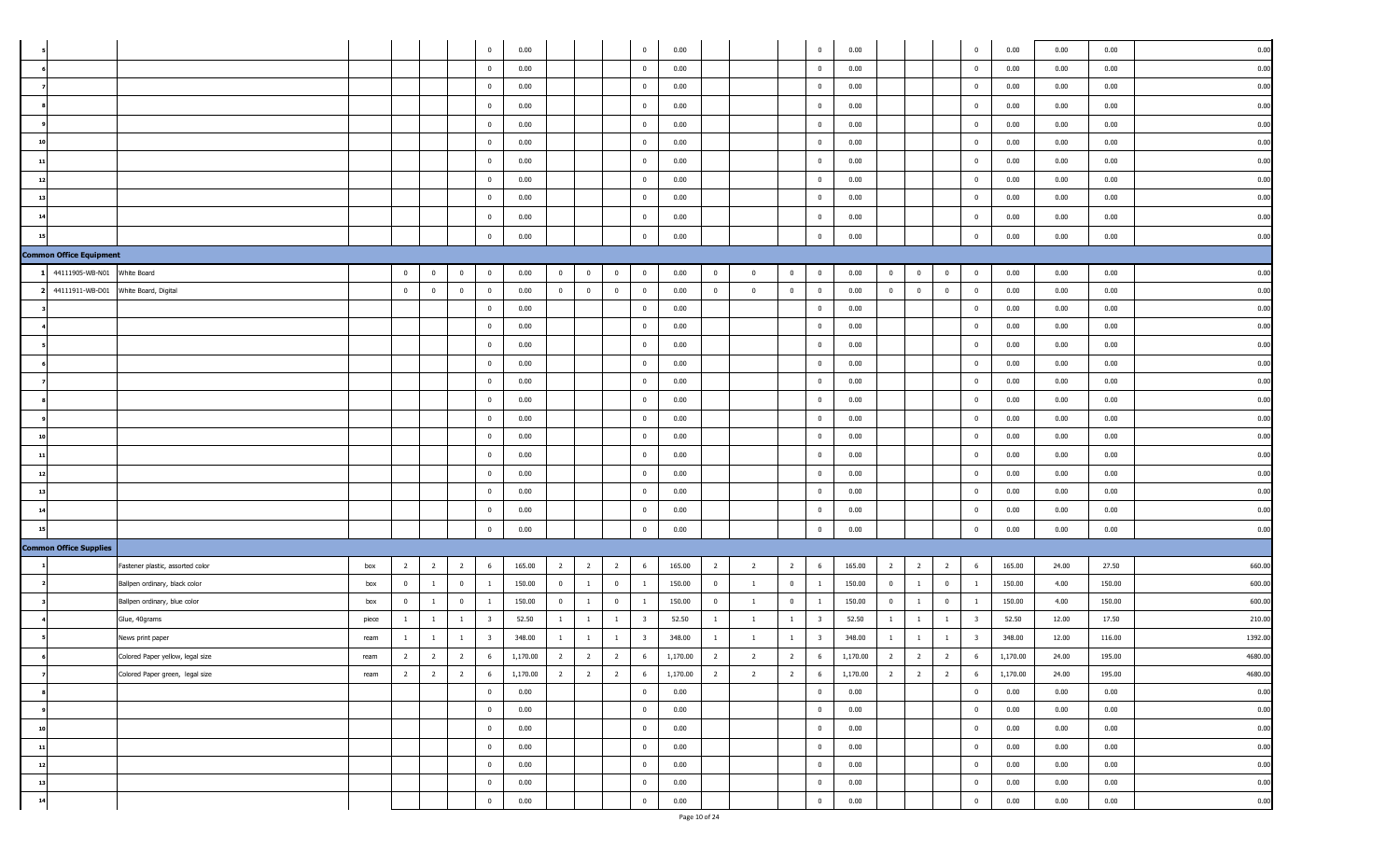|                                         |                                   |        |                |                |                | $\overline{0}$          | 0.00     |                |                |                | $\overline{0}$          | 0.00     |                |                |                | $\overline{0}$          | 0.00     |                |                |                         | $\overline{0}$          | 0.00     | 0.00  | 0.00   | 0.00    |
|-----------------------------------------|-----------------------------------|--------|----------------|----------------|----------------|-------------------------|----------|----------------|----------------|----------------|-------------------------|----------|----------------|----------------|----------------|-------------------------|----------|----------------|----------------|-------------------------|-------------------------|----------|-------|--------|---------|
| <b>Common Janitorial Supplies</b>       |                                   |        |                |                |                |                         |          |                |                |                |                         |          |                |                |                |                         |          |                |                |                         |                         |          |       |        |         |
|                                         | Dishwashing paste                 | piece  | $\mathbf{1}$   |                | -1             | $\overline{\mathbf{3}}$ | 88.50    | $\overline{1}$ | $\mathbf{1}$   | $\mathbf{1}$   | $\overline{\mathbf{3}}$ | 88.50    | <sup>1</sup>   | <sup>1</sup>   | 1              | $\overline{\mathbf{3}}$ | 88.50    | $\mathbf{1}$   | <sup>1</sup>   | $\overline{1}$          | $\overline{\mathbf{3}}$ | 88.50    | 12.00 | 29.50  | 354.00  |
|                                         | Dishwashing liquid                | bottle | $\overline{2}$ | $\overline{2}$ | $\overline{2}$ | $6\overline{6}$         | 297.00   | $\overline{2}$ | $\overline{2}$ | $\overline{2}$ | 6                       | 297.00   | $\overline{2}$ | $\overline{2}$ | $\overline{2}$ | 6                       | 297.00   | $2^{\circ}$    | $\overline{2}$ | $\overline{2}$          | 6                       | 297.00   | 24.00 | 49.50  | 1188.00 |
|                                         | Disinfectant bleach               | gallon | $\overline{0}$ | $\mathbf{1}$   | $\overline{0}$ | 1                       | 500.00   | $\bf{0}$       | $\mathbf{1}$   | $\overline{0}$ | -1                      | 500.00   | $\bf{0}$       | $\mathbf{1}$   | $\overline{0}$ | $\mathbf{1}$            | 500.00   | $\overline{0}$ | $\overline{1}$ | $\overline{0}$          | $\overline{1}$          | 500.00   | 4.00  | 500.00 | 2000.00 |
|                                         | Floor polish                      | gallon | $\mathbf{0}$   | $\mathbf{1}$   | $\mathbf{1}$   | $\overline{2}$          | 1,300.00 | $\overline{0}$ | $\mathbf{1}$   | $\overline{1}$ | $\overline{2}$          | 1,300.00 | $\bf{0}$       | $\overline{1}$ | $\mathbf{1}$   | $\overline{2}$          | 1,300.00 | $\mathbf{0}$   | $\overline{1}$ | $\overline{1}$          | $\overline{2}$          | 1,300.00 | 8.00  | 650.00 | 5200.00 |
|                                         |                                   |        |                |                |                | $\mathbf{0}$            | 0.00     |                |                |                | $\overline{0}$          | 0.00     |                |                |                | $\mathbf{0}$            | 0.00     |                |                |                         | $\overline{0}$          | 0.00     | 0.00  | 0.00   | 0.00    |
|                                         |                                   |        |                |                |                | $\mathbf{0}$            | 0.00     |                |                |                | $\bf{0}$                | 0.00     |                |                |                | $\Omega$                | 0.00     |                |                |                         | $\mathbf 0$             | 0.00     | 0.00  | 0.00   | 0.00    |
|                                         |                                   |        |                |                |                | $\overline{0}$          | 0.00     |                |                |                | $\overline{0}$          | 0.00     |                |                |                | $\mathbf 0$             | 0.00     |                |                |                         | $\overline{0}$          | 0.00     | 0.00  | 0.00   | 0.00    |
|                                         |                                   |        |                |                |                | $\mathbf{0}$            | 0.00     |                |                |                | $\mathbf{0}$            | 0.00     |                |                |                | $\mathbf{0}$            | 0.00     |                |                |                         | $\mathbf{0}$            | 0.00     | 0.00  | 0.00   | 0.00    |
|                                         |                                   |        |                |                |                | $\mathbf{0}$            | 0.00     |                |                |                | $\mathbf{0}$            | 0.00     |                |                |                | $^{\circ}$              | 0.00     |                |                |                         | $\mathbf{0}$            | 0.00     | 0.00  | 0.00   | 0.00    |
|                                         |                                   |        |                |                |                | $\overline{0}$          | 0.00     |                |                |                | $\mathbf 0$             | 0.00     |                |                |                | $\mathbf 0$             | 0.00     |                |                |                         | $\mathbf{0}$            | 0.00     | 0.00  | 0.00   | 0.00    |
| $\mathbf{1}$                            |                                   |        |                |                |                | $\overline{0}$          | 0.00     |                |                |                | $\overline{0}$          | 0.00     |                |                |                | $\mathbf{0}$            | 0.00     |                |                |                         | $\overline{0}$          | 0.00     | 0.00  | 0.00   | 0.00    |
|                                         |                                   |        |                |                |                | $\bf{0}$                | 0.00     |                |                |                | $\bf{0}$                | 0.00     |                |                |                | $^{\circ}$              | 0.00     |                |                |                         | $\mathbf 0$             | 0.00     | 0.00  | 0.00   | 0.00    |
|                                         |                                   |        |                |                |                | $\overline{0}$          | 0.00     |                |                |                | $\overline{0}$          | 0.00     |                |                |                | $\mathbf 0$             | 0.00     |                |                |                         | $\overline{0}$          | 0.00     | 0.00  | 0.00   | 0.00    |
|                                         |                                   |        |                |                |                | $\overline{0}$          | 0.00     |                |                |                | $\mathbf{0}$            | 0.00     |                |                |                | $^{\circ}$              | 0.00     |                |                |                         | $\mathbf{0}$            | 0.00     | 0.00  | 0.00   | 0.00    |
|                                         |                                   |        |                |                |                | $\mathbf 0$             | 0.00     |                |                |                | $\mathbf{0}$            | 0.00     |                |                |                | $^{\circ}$              | 0.00     |                |                |                         | $\mathbf{0}$            | 0.00     | 0.00  | 0.00   | 0.00    |
| <b>Office Equipment and Accessories</b> |                                   |        |                |                |                |                         |          |                |                |                |                         |          |                |                |                |                         |          |                |                |                         |                         |          |       |        |         |
|                                         |                                   |        |                |                |                | $\overline{0}$          | 0.00     |                |                |                | $\overline{0}$          | 0.00     |                |                |                | $\mathbf 0$             | 0.00     |                |                |                         | $\mathbf{0}$            | 0.00     | 0.00  | 0.00   | 0.00    |
|                                         |                                   |        |                |                |                | $\overline{0}$          | 0.00     |                |                |                | $\mathbf{0}$            | 0.00     |                |                |                | $\mathbf 0$             | 0.00     |                |                |                         | $\mathbf{0}$            | 0.00     | 0.00  | 0.00   | 0.00    |
|                                         |                                   |        |                |                |                | $\overline{0}$          | 0.00     |                |                |                | $\bf{0}$                | 0.00     |                |                |                | $\mathbf 0$             | 0.00     |                |                |                         | $\overline{0}$          | 0.00     | 0.00  | 0.00   | 0.00    |
|                                         |                                   |        |                |                |                | $\bf{0}$                | 0.00     |                |                |                | $\overline{0}$          | 0.00     |                |                |                | $\mathbf{0}$            | 0.00     |                |                |                         | $\overline{0}$          | 0.00     | 0.00  | 0.00   | 0.00    |
|                                         |                                   |        |                |                |                | $\mathbf 0$             | 0.00     |                |                |                | $\mathbf{0}$            | 0.00     |                |                |                | $\mathbf 0$             | 0.00     |                |                |                         | $\mathbf{0}$            | 0.00     | 0.00  | 0.00   | 0.00    |
|                                         |                                   |        |                |                |                | $\overline{0}$          | 0.00     |                |                |                | $\mathbf{0}$            | 0.00     |                |                |                | $\overline{0}$          | 0.00     |                |                |                         | $\overline{0}$          | 0.00     | 0.00  | 0.00   | 0.00    |
|                                         |                                   |        |                |                |                | $\overline{0}$          | 0.00     |                |                |                | $\bf{0}$                | 0.00     |                |                |                | $\mathbf{0}$            | 0.00     |                |                |                         | $\mathbf{0}$            | 0.00     | 0.00  | 0.00   | 0.00    |
|                                         |                                   |        |                |                |                | $\bf{0}$                | 0.00     |                |                |                | $\bf{0}$                | 0.00     |                |                |                | $\mathbf{0}$            | 0.00     |                |                |                         | $\mathbf{0}$            | 0.00     | 0.00  | 0.00   | 0.00    |
|                                         |                                   |        |                |                |                | $\overline{0}$          | 0.00     |                |                |                | $\overline{0}$          | 0.00     |                |                |                | $\mathbf{0}$            | 0.00     |                |                |                         | $\overline{0}$          | 0.00     | 0.00  | 0.00   | 0.00    |
|                                         |                                   |        |                |                |                | $\mathbf{0}$            | 0.00     |                |                |                | $\mathbf{0}$            | 0.00     |                |                |                | $\mathbf 0$             | 0.00     |                |                |                         | $\mathbf 0$             | 0.00     | 0.00  | 0.00   | 0.00    |
|                                         |                                   |        |                |                |                | $\overline{0}$          | 0.00     |                |                |                | $\overline{0}$          | 0.00     |                |                |                | $\overline{0}$          | 0.00     |                |                |                         | $\overline{0}$          | 0.00     | 0.00  | 0.00   | 0.00    |
| $\overline{1}$                          |                                   |        |                |                |                | $\overline{0}$          | 0.00     |                |                |                | $\overline{0}$          | 0.00     |                |                |                | $\mathbf{0}$            | 0.00     |                |                |                         | $\overline{0}$          | 0.00     | 0.00  | 0.00   | 0.00    |
| 13                                      |                                   |        |                |                |                | $\overline{0}$          | 0.00     |                |                |                | $\bf{0}$                | 0.00     |                |                |                | $\mathbf 0$             | 0.00     |                |                |                         | $\mathbf{0}$            | 0.00     | 0.00  | 0.00   | 0.00    |
|                                         |                                   |        |                |                |                | $\bf{0}$                | 0.00     |                |                |                | $\bf{0}$                | 0.00     |                |                |                | $\mathbf{0}$            | 0.00     |                |                |                         | $\overline{0}$          | 0.00     | 0.00  | 0.00   | 0.00    |
|                                         |                                   |        |                |                |                | $\overline{0}$          | 0.00     |                |                |                | $\overline{0}$          | 0.00     |                |                |                | $\mathbf{0}$            | 0.00     |                |                |                         | $\mathbf{0}$            | 0.00     | 0.00  | 0.00   | 0.00    |
| <b>Office Supplies</b>                  |                                   |        |                |                |                |                         |          |                |                |                |                         |          |                |                |                |                         |          |                |                |                         |                         |          |       |        |         |
|                                         | Ink HP Tank, 310, Cyan            | bottle | $\mathbf{0}$   | $\mathbf{1}$   | $\mathbf{1}$   | $\overline{2}$          | 590.00   | $\bf{0}$       | $\mathbf{1}$   | $\overline{1}$ | $\overline{2}$          | 590.00   | $\overline{1}$ | $\mathbf{1}$   | $\mathbf{1}$   | $\overline{\mathbf{3}}$ | 885.00   | $\overline{0}$ | $\mathbf{1}$   | $\overline{1}$          | $\overline{2}$          | 590.00   | 9.00  | 295.00 | 2655.00 |
|                                         | Ink HP Tank, 310, Magenta         | bottle | $\overline{0}$ | 1              | $\overline{1}$ | $\overline{2}$          | 590.00   | $\bf{0}$       | $\mathbf{1}$   | $\overline{1}$ | $\overline{2}$          | 590.00   | $\overline{1}$ | $\mathbf{1}$   | 1              | $\overline{\mathbf{3}}$ | 885.00   | $\overline{0}$ | $\overline{1}$ | $\overline{1}$          | $\overline{2}$          | 590.00   | 9.00  | 295.00 | 2655.00 |
|                                         | Ink HP Tank, 310, Yellow          | bottle | $\overline{0}$ | $\mathbf{1}$   | $\overline{1}$ | $\overline{2}$          | 590.00   | $\bf{0}$       | $\mathbf{1}$   | $\mathbf{1}$   | $\overline{2}$          | 590.00   | <sup>1</sup>   | $\mathbf{1}$   | $\mathbf{1}$   | $\overline{\mathbf{3}}$ | 885.00   | $\overline{0}$ | $\overline{1}$ | $\overline{1}$          | $\overline{2}$          | 590.00   | 9.00  | 295.00 | 2655.00 |
|                                         | Ink HP Tank, 310, Black           | bottle | $\mathbf{1}$   | $\mathbf{1}$   | $\overline{1}$ | $\overline{\mathbf{3}}$ | 885.00   | $\bf{0}$       | $\mathbf{1}$   | $\overline{1}$ | $\overline{2}$          | 590.00   | $\overline{1}$ | $\overline{1}$ | $\mathbf{1}$   | $\overline{\mathbf{3}}$ | 885.00   | $\overline{0}$ | $\overline{1}$ | $\overline{1}$          | $\overline{2}$          | 590.00   | 10.00 | 295.00 | 2950.00 |
|                                         | Ink Epson L360, ink #664, Black   | bottle | $\overline{0}$ | $\mathbf{1}$   | $\overline{0}$ | $\mathbf{1}$            | 335.00   | $\bf{0}$       | $\mathbf{1}$   | $\overline{0}$ | $\mathbf{1}$            | 335.00   | $\bf{0}$       | $\overline{1}$ | $\overline{0}$ | $\mathbf{1}$            | 335.00   | $\overline{0}$ | $\overline{1}$ | $\overline{\mathbf{0}}$ | $\mathbf{1}$            | 335.00   | 4.00  | 335.00 | 1340.00 |
|                                         | Ink Epson L360, ink #664, Cyan    | bottle | $\overline{0}$ | $\mathbf{1}$   | $\overline{0}$ | <sup>1</sup>            | 335.00   | $\bf{0}$       | $\mathbf{1}$   | $\overline{0}$ | <sup>1</sup>            | 335.00   | $\bf{0}$       | $\overline{1}$ | $\overline{0}$ | $\mathbf{1}$            | 335.00   | $\overline{0}$ | $\overline{1}$ | $\overline{\mathbf{0}}$ | $\mathbf{1}$            | 335.00   | 4.00  | 335.00 | 1340.00 |
|                                         | Ink Epson L360, ink #664, Magenta | bottle | $\overline{0}$ | $\mathbf{1}$   | $\overline{0}$ | $\mathbf{1}$            | 335.00   | $\bf{0}$       | $\mathbf{1}$   | $\overline{0}$ | $\mathbf{1}$            | 335.00   | $\bf{0}$       | $\mathbf{1}$   | $\bf{0}$       | $\mathbf{1}$            | 335.00   | $\overline{0}$ | $\overline{1}$ | $\overline{\mathbf{0}}$ | $\mathbf{1}$            | 335.00   | 4.00  | 335.00 | 1340.00 |
|                                         | Ink Epson L360, ink #664, Yellow  | bottle | $\bf{0}$       | $\mathbf{1}$   | $\mathbf 0$    |                         | 335.00   | $\mathbf 0$    | 1              | $\mathbf 0$    |                         | 335.00   | $\bf{0}$       |                | $\mathbf 0$    | -1                      | 335.00   | $\mathbf{0}$   | $\mathbf{1}$   | $\bf{0}$                |                         | 335.00   | 4.00  | 335.00 | 1340.00 |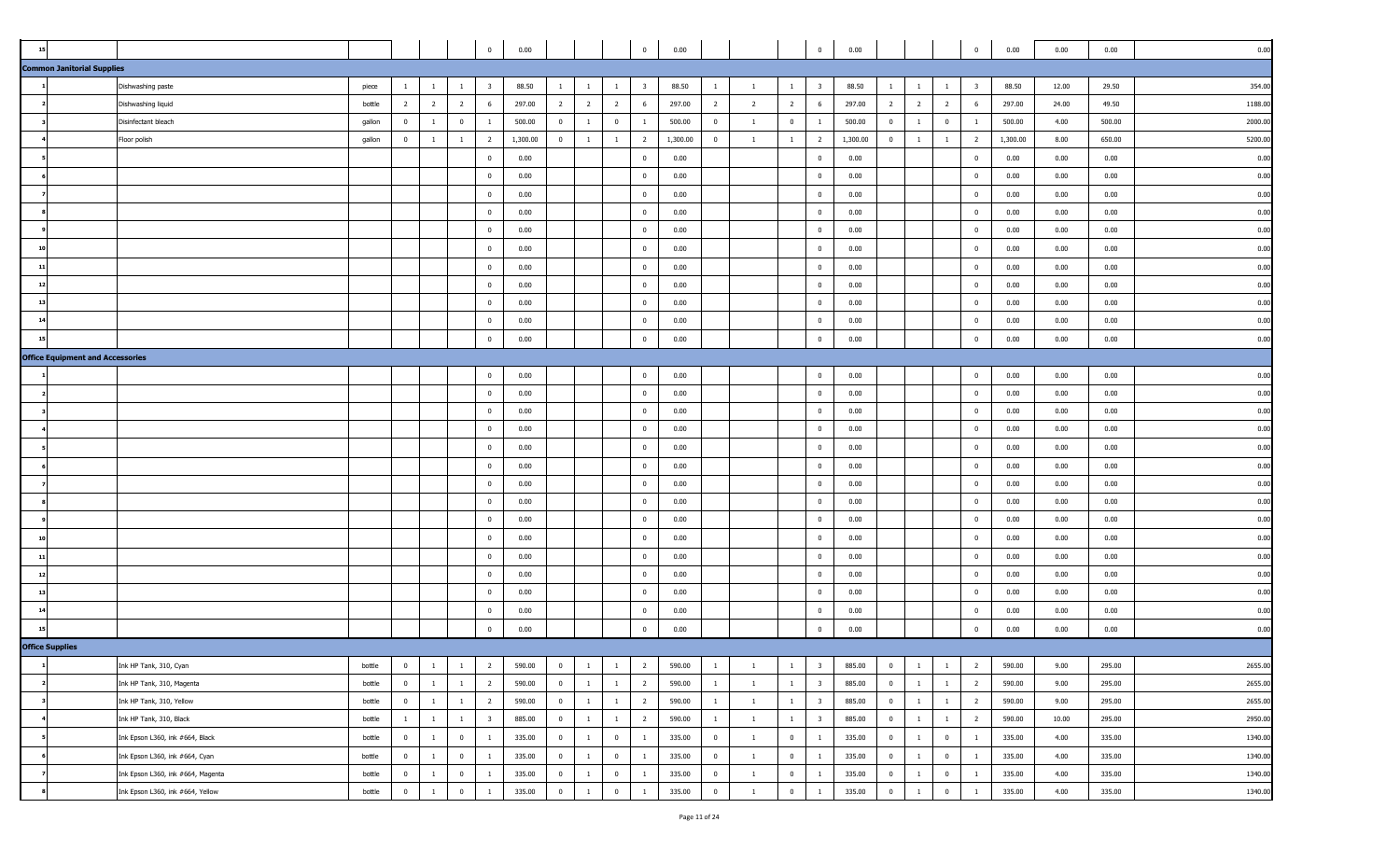|    |                                        |                                                       |                |                         |                         | $\mathbf 0$    | 0.00 |                |                         |                | $\mathbf{0}$   | 0.00 |                |                | $\overline{0}$                      | 0.00 |                |                         |                | $\overline{0}$ | 0.00 | 0.00 | 0.00 | 0.00 |
|----|----------------------------------------|-------------------------------------------------------|----------------|-------------------------|-------------------------|----------------|------|----------------|-------------------------|----------------|----------------|------|----------------|----------------|-------------------------------------|------|----------------|-------------------------|----------------|----------------|------|------|------|------|
|    |                                        |                                                       |                |                         |                         | $\mathbf{0}$   | 0.00 |                |                         |                | $\overline{0}$ | 0.00 |                |                | $\overline{0}$                      | 0.00 |                |                         |                | $\overline{0}$ | 0.00 | 0.00 | 0.00 | 0.00 |
| 11 |                                        |                                                       |                |                         |                         | $\overline{0}$ | 0.00 |                |                         |                | $\mathbf{0}$   | 0.00 |                |                | $\overline{0}$                      | 0.00 |                |                         |                | $\overline{0}$ | 0.00 | 0.00 | 0.00 | 0.00 |
| 12 |                                        |                                                       |                |                         |                         | $\mathbf{0}$   | 0.00 |                |                         |                | $\overline{0}$ | 0.00 |                |                | $\overline{0}$                      | 0.00 |                |                         |                | $\overline{0}$ | 0.00 | 0.00 | 0.00 | 0.00 |
| 13 |                                        |                                                       |                |                         |                         | $\mathbf 0$    | 0.00 |                |                         |                | $\overline{0}$ | 0.00 |                |                | $\overline{\mathbf{0}}$             | 0.00 |                |                         |                | $\overline{0}$ | 0.00 | 0.00 | 0.00 | 0.00 |
| 14 |                                        |                                                       |                |                         |                         | $\bf{0}$       | 0.00 |                |                         |                | $\bf{0}$       | 0.00 |                |                | $\overline{\mathbf{0}}$             | 0.00 |                |                         |                | $\overline{0}$ | 0.00 | 0.00 | 0.00 | 0.00 |
|    |                                        |                                                       |                |                         |                         | $\Omega$       | 0.00 |                |                         |                | $\overline{0}$ | 0.00 |                |                | $\mathbf 0$                         | 0.00 |                |                         |                | $\overline{0}$ | 0.00 | 0.00 | 0.00 | 0.00 |
|    |                                        | Audio and visual presentation and composing equipment |                |                         |                         |                |      |                |                         |                |                |      |                |                |                                     |      |                |                         |                |                |      |      |      |      |
|    | 52161505-TV-S01                        | <b>SMART Television</b>                               | $\overline{0}$ | $\overline{\mathbf{0}}$ | $\overline{0}$          | $\overline{0}$ | 0.00 | $\overline{0}$ | $\overline{0}$          | $\overline{0}$ | $\overline{0}$ | 0.00 | $\overline{0}$ | $\overline{0}$ | $\bf{0}$<br>$\overline{\mathbf{0}}$ | 0.00 | $\bf{0}$       | $\overline{0}$          | $\overline{0}$ | $\overline{0}$ | 0.00 | 0.00 | 0.00 | 0.00 |
|    | 52161520-MC-M01                        | Microphone                                            | $\mathbf{0}$   | $\overline{0}$          | $\overline{\mathbf{0}}$ | $\mathbf{0}$   | 0.00 | $\overline{0}$ | $\bf{0}$                | $\mathbf{0}$   | $\bf{0}$       | 0.00 | $\overline{0}$ | $^{\circ}$     | $\mathbf{0}$<br>$\overline{0}$      | 0.00 | $\mathbf{0}$   | $\overline{0}$          | $\overline{0}$ | $\overline{0}$ | 0.00 | 0.00 | 0.00 | 0.00 |
|    | 52161512-SP-K01                        | Speakers                                              | $\overline{0}$ | $\mathbf{0}$            | $\bf{0}$                | $\mathbf 0$    | 0.00 | $\overline{0}$ | $\bf{0}$                | $\bf{0}$       | $\mathbf{0}$   | 0.00 | $\overline{0}$ | $\mathbf 0$    | $\mathbf{0}$<br>$\overline{0}$      | 0.00 | $\bf{0}$       | $\overline{0}$          | $\mathbf{0}$   | $\overline{0}$ | 0.00 | 0.00 | 0.00 | 0.00 |
|    | 32101514-AM-P01                        | Amplifier                                             | $\overline{0}$ | $\overline{0}$          | $\overline{\mathbf{0}}$ | $\bf{0}$       | 0.00 | $\overline{0}$ | $\bf{0}$                | $\bf{0}$       | $\bf{0}$       | 0.00 | $\bf{0}$       | $\mathbf 0$    | $\overline{0}$<br>$\overline{0}$    | 0.00 | $\bf{0}$       | $\overline{0}$          | $\overline{0}$ | $\overline{0}$ | 0.00 | 0.00 | 0.00 | 0.00 |
|    | 52161517-EQ-E01                        | Equalizer                                             | $\overline{0}$ | $\mathbf 0$             | $\overline{0}$          | $\mathbf{0}$   | 0.00 | $\overline{0}$ | $\overline{\mathbf{0}}$ | $\mathbf{0}$   | $\mathbf 0$    | 0.00 | $\overline{0}$ | $\Omega$       | $\mathbf 0$<br>$\mathbf{0}$         | 0.00 | $\mathbf 0$    | $\mathbf 0$             | $\overline{0}$ | $\overline{0}$ | 0.00 | 0.00 | 0.00 | 0.00 |
|    |                                        |                                                       |                |                         |                         | $\mathbf{0}$   | 0.00 |                |                         |                | $\overline{0}$ | 0.00 |                |                | $\overline{0}$                      | 0.00 |                |                         |                | $\overline{0}$ | 0.00 | 0.00 | 0.00 | 0.00 |
|    |                                        |                                                       |                |                         |                         | $\mathbf{0}$   | 0.00 |                |                         |                | $\overline{0}$ | 0.00 |                |                | $\overline{0}$                      | 0.00 |                |                         |                | $\overline{0}$ | 0.00 | 0.00 | 0.00 | 0.00 |
|    |                                        |                                                       |                |                         |                         | $\mathbf 0$    | 0.00 |                |                         |                | $\bf{0}$       | 0.00 |                |                | $\overline{0}$                      | 0.00 |                |                         |                | $\overline{0}$ | 0.00 | 0.00 | 0.00 | 0.00 |
|    |                                        |                                                       |                |                         |                         | $\mathbf{0}$   | 0.00 |                |                         |                | $\mathbf{0}$   | 0.00 |                |                | $\overline{\mathbf{0}}$             | 0.00 |                |                         |                | $\overline{0}$ | 0.00 | 0.00 | 0.00 | 0.00 |
|    |                                        |                                                       |                |                         |                         | $\mathbf{0}$   | 0.00 |                |                         |                | $\mathbf{0}$   | 0.00 |                |                | $\overline{0}$                      | 0.00 |                |                         |                | $\overline{0}$ | 0.00 | 0.00 | 0.00 | 0.00 |
| 11 |                                        |                                                       |                |                         |                         | $\bf{0}$       | 0.00 |                |                         |                | $\mathbf{0}$   | 0.00 |                |                | $\overline{\mathbf{0}}$             | 0.00 |                |                         |                | $\mathbf{0}$   | 0.00 | 0.00 | 0.00 | 0.00 |
| 12 |                                        |                                                       |                |                         |                         |                |      |                |                         |                |                |      |                |                |                                     |      |                |                         |                |                |      |      |      |      |
|    |                                        |                                                       |                |                         |                         | $\mathbf 0$    | 0.00 |                |                         |                | $\overline{0}$ | 0.00 |                |                | $\overline{0}$                      | 0.00 |                |                         |                | $\overline{0}$ | 0.00 | 0.00 | 0.00 | 0.00 |
| 13 |                                        |                                                       |                |                         |                         | $\mathbf{0}$   | 0.00 |                |                         |                | $\mathbf{0}$   | 0.00 |                |                | $\overline{0}$                      | 0.00 |                |                         |                | $\mathbf{0}$   | 0.00 | 0.00 | 0.00 | 0.00 |
|    |                                        |                                                       |                |                         |                         | $\mathbf{0}$   | 0.00 |                |                         |                | $\mathbf{0}$   | 0.00 |                |                | $\overline{\mathbf{0}}$             | 0.00 |                |                         |                | $\mathbf{0}$   | 0.00 | 0.00 | 0.00 | 0.00 |
|    |                                        |                                                       |                |                         |                         | $\Omega$       | 0.00 |                |                         |                | $\mathbf{0}$   | 0.00 |                |                | $\mathbf{0}$                        | 0.00 |                |                         |                | $\Omega$       | 0.00 | 0.00 | 0.00 | 0.00 |
|    |                                        | Photographic or filming or video equipment            |                |                         |                         |                |      |                |                         |                |                |      |                |                |                                     |      |                |                         |                |                |      |      |      |      |
|    | 46171615-HD-C01                        | HD Camera                                             | $\overline{0}$ | $\overline{\mathbf{0}}$ | $\overline{0}$          | $\overline{0}$ | 0.00 | $\overline{0}$ | $\overline{0}$          | $\overline{0}$ | $\overline{0}$ | 0.00 | $\overline{0}$ | $\overline{0}$ | $\bf{0}$<br>$\overline{\mathbf{0}}$ | 0.00 | $\overline{0}$ | $\overline{0}$          | $\overline{0}$ | $\overline{0}$ | 0.00 | 0.00 | 0.00 | 0.00 |
|    | 45121504-DS-C01                        | <b>DSLR Camera</b>                                    | $\overline{0}$ | $\mathbf 0$             | $\overline{0}$          | $\overline{0}$ | 0.00 | $\overline{0}$ | $\overline{0}$          | $\mathbf 0$    | $\overline{0}$ | 0.00 | $\overline{0}$ | $\mathbf{0}$   | $\bf{0}$<br>$\overline{0}$          | 0.00 | $\mathbf{0}$   | $\overline{0}$          | $\overline{0}$ | $\overline{0}$ | 0.00 | 0.00 | 0.00 | 0.00 |
|    | 45121516-VH-C01                        | HD Video Camera                                       | $\overline{0}$ | $\overline{\mathbf{0}}$ | $\overline{\mathbf{0}}$ | $\mathbf{0}$   | 0.00 | $\overline{0}$ | $\mathbf{0}$            | $\mathbf{0}$   | $\overline{0}$ | 0.00 | $\overline{0}$ | $\mathbf{0}$   | $\overline{0}$<br>$\overline{0}$    | 0.00 | $\overline{0}$ | $\overline{\mathbf{0}}$ | $\mathbf{0}$   | $\overline{0}$ | 0.00 | 0.00 | 0.00 | 0.00 |
|    | 45121506-VC-C01                        | Video Conference Equipment                            | $\overline{0}$ | $\overline{0}$          | $\overline{0}$          | $\overline{0}$ | 0.00 | $\overline{0}$ | $\overline{\mathbf{0}}$ | $\overline{0}$ | $\mathbf{0}$   | 0.00 | $\overline{0}$ | $\overline{0}$ | $\overline{0}$<br>$\overline{0}$    | 0.00 | $\overline{0}$ | $\overline{0}$          | $\overline{0}$ | $\overline{0}$ | 0.00 | 0.00 | 0.00 | 0.00 |
|    |                                        |                                                       |                |                         |                         | $\mathbf 0$    | 0.00 |                |                         |                | $\overline{0}$ | 0.00 |                |                | $\mathbf{0}$                        | 0.00 |                |                         |                | $\overline{0}$ | 0.00 | 0.00 | 0.00 | 0.00 |
|    |                                        |                                                       |                |                         |                         | $\mathbf 0$    | 0.00 |                |                         |                | $\mathbf{0}$   | 0.00 |                |                | $\overline{\mathbf{0}}$             | 0.00 |                |                         |                | $\overline{0}$ | 0.00 | 0.00 | 0.00 | 0.00 |
|    |                                        |                                                       |                |                         |                         | $\Omega$       | 0.00 |                |                         |                | $\mathbf{0}$   | 0.00 |                |                | $\mathbf{0}$                        | 0.00 |                |                         |                | $\overline{0}$ | 0.00 | 0.00 | 0.00 | 0.00 |
|    |                                        |                                                       |                |                         |                         | $\mathbf{0}$   | 0.00 |                |                         |                | $\mathbf{0}$   | 0.00 |                |                | $\overline{0}$                      | 0.00 |                |                         |                | $\Omega$       | 0.00 | 0.00 | 0.00 | 0.00 |
|    |                                        |                                                       |                |                         |                         | $\mathbf 0$    | 0.00 |                |                         |                | $\overline{0}$ | 0.00 |                |                | $\overline{0}$                      | 0.00 |                |                         |                | $\overline{0}$ | 0.00 | 0.00 | 0.00 | 0.00 |
| 10 |                                        |                                                       |                |                         |                         | $\mathbf 0$    | 0.00 |                |                         |                | $\mathbf{0}$   | 0.00 |                |                | $\mathbf 0$                         | 0.00 |                |                         |                | $\overline{0}$ | 0.00 | 0.00 | 0.00 | 0.00 |
| 11 |                                        |                                                       |                |                         |                         | $\mathbf{0}$   | 0.00 |                |                         |                | $\overline{0}$ | 0.00 |                |                | $\overline{0}$                      | 0.00 |                |                         |                | $\overline{0}$ | 0.00 | 0.00 | 0.00 | 0.00 |
| 12 |                                        |                                                       |                |                         |                         | $\mathbf 0$    | 0.00 |                |                         |                | $\mathbf{0}$   | 0.00 |                |                | $\overline{0}$                      | 0.00 |                |                         |                | $\overline{0}$ | 0.00 | 0.00 | 0.00 | 0.00 |
| 13 |                                        |                                                       |                |                         |                         | $\overline{0}$ | 0.00 |                |                         |                | $\mathbf{0}$   | 0.00 |                |                | $\overline{0}$                      | 0.00 |                |                         |                | $\overline{0}$ | 0.00 | 0.00 | 0.00 | 0.00 |
| 14 |                                        |                                                       |                |                         |                         | $\mathbf 0$    | 0.00 |                |                         |                | $\overline{0}$ | 0.00 |                |                | $\bf{0}$                            | 0.00 |                |                         |                | $\overline{0}$ | 0.00 | 0.00 | 0.00 | 0.00 |
| 15 |                                        |                                                       |                |                         |                         | $\mathbf{0}$   | 0.00 |                |                         |                | $\mathbf{0}$   | 0.00 |                |                | $\overline{0}$                      | 0.00 |                |                         |                | $\overline{0}$ | 0.00 | 0.00 | 0.00 | 0.00 |
|    | <b>Cleaning Equipment and Supplies</b> |                                                       |                |                         |                         |                |      |                |                         |                |                |      |                |                |                                     |      |                |                         |                |                |      |      |      |      |
|    |                                        |                                                       |                |                         |                         | $\mathbf 0$    | 0.00 |                |                         |                | $\bf{0}$       | 0.00 |                |                | $\bf{0}$                            | 0.00 |                |                         |                | $\overline{0}$ | 0.00 | 0.00 | 0.00 | 0.00 |
|    |                                        |                                                       |                |                         |                         |                |      |                |                         |                |                |      |                |                |                                     |      |                |                         |                |                |      |      |      |      |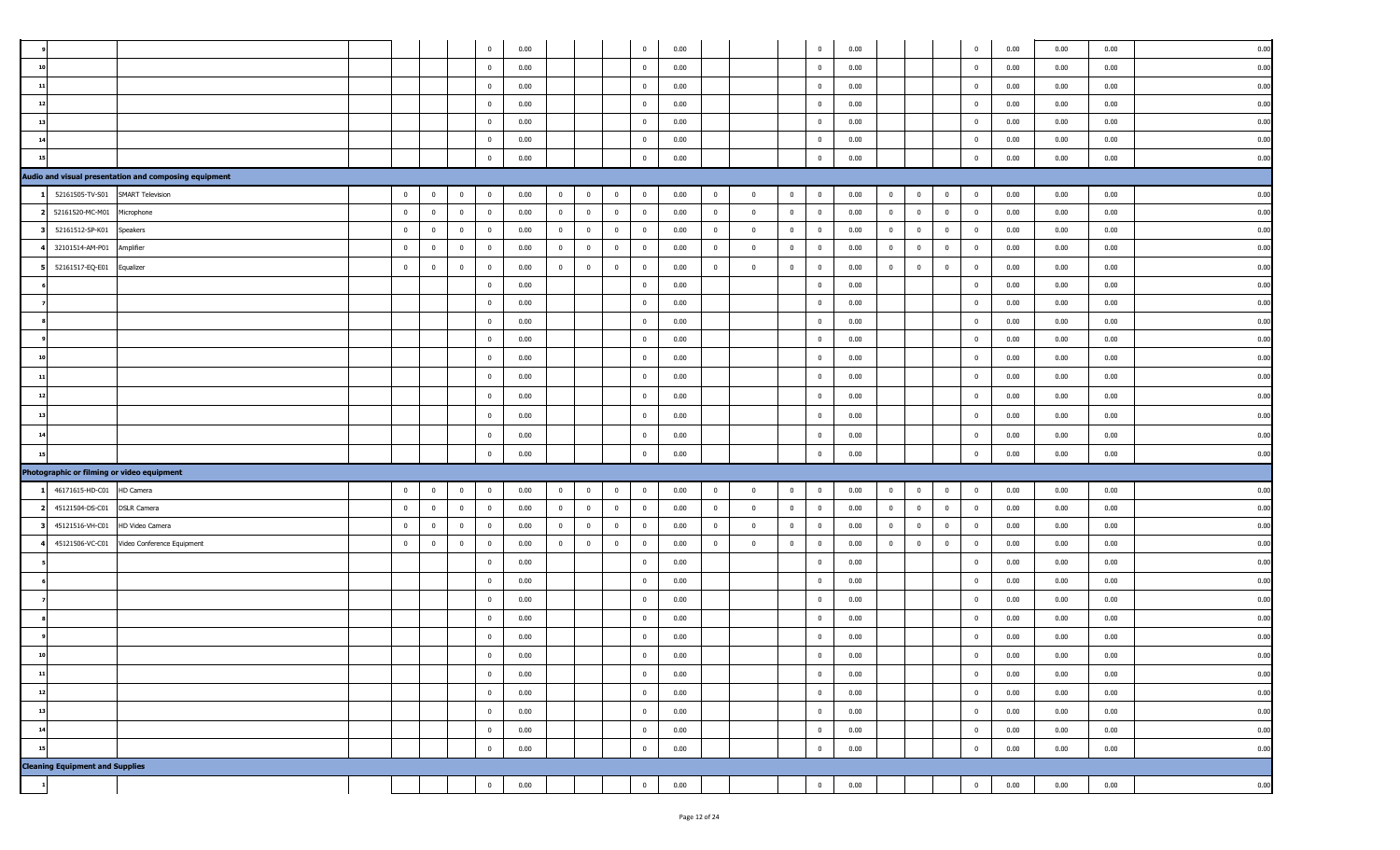|    |                                              |          |          |                |          | $\mathbf{0}$   | 0.00 |                                           |                | $\mathbf{0}$   | 0.00 |          |                |          | $\overline{0}$          | 0.00 |                |                         |          | $\overline{0}$ | 0.00 | 0.00 | 0.00 | 0.00 |
|----|----------------------------------------------|----------|----------|----------------|----------|----------------|------|-------------------------------------------|----------------|----------------|------|----------|----------------|----------|-------------------------|------|----------------|-------------------------|----------|----------------|------|------|------|------|
|    |                                              |          |          |                |          | $\overline{0}$ | 0.00 |                                           |                | $\bf{0}$       | 0.00 |          |                |          | $\overline{\mathbf{0}}$ | 0.00 |                |                         |          | $\overline{0}$ | 0.00 | 0.00 | 0.00 | 0.00 |
|    |                                              |          |          |                |          | $\mathbf{0}$   | 0.00 |                                           |                | $\bf{0}$       | 0.00 |          |                |          | $\overline{0}$          | 0.00 |                |                         |          | $\overline{0}$ | 0.00 | 0.00 | 0.00 | 0.00 |
|    |                                              |          |          |                |          | $\mathbf{0}$   | 0.00 |                                           |                | $\overline{0}$ | 0.00 |          |                |          | $\overline{\mathbf{0}}$ | 0.00 |                |                         |          | $\overline{0}$ | 0.00 | 0.00 | 0.00 | 0.00 |
|    |                                              |          |          |                |          | $\overline{0}$ | 0.00 |                                           |                | $\overline{0}$ | 0.00 |          |                |          | $\overline{\mathbf{0}}$ | 0.00 |                |                         |          | $\overline{0}$ | 0.00 | 0.00 | 0.00 | 0.00 |
|    |                                              |          |          |                |          | $\overline{0}$ | 0.00 |                                           |                | $\bf{0}$       | 0.00 |          |                |          | $\overline{\mathbf{0}}$ | 0.00 |                |                         |          | $\overline{0}$ | 0.00 | 0.00 | 0.00 | 0.00 |
|    |                                              |          |          |                |          | $\mathbf{0}$   | 0.00 |                                           |                | $\mathbf{0}$   | 0.00 |          |                |          | $\overline{\mathbf{0}}$ | 0.00 |                |                         |          | $\mathbf 0$    | 0.00 | 0.00 | 0.00 | 0.00 |
|    |                                              |          |          |                |          | $\overline{0}$ | 0.00 |                                           |                | $\bf{0}$       | 0.00 |          |                |          | $\overline{\mathbf{0}}$ | 0.00 |                |                         |          | $\overline{0}$ | 0.00 | 0.00 | 0.00 | 0.00 |
| 10 |                                              |          |          |                |          | $\mathbf{0}$   | 0.00 |                                           |                | $\bf{0}$       | 0.00 |          |                |          | $\overline{0}$          | 0.00 |                |                         |          | $\overline{0}$ | 0.00 | 0.00 | 0.00 | 0.00 |
| 11 |                                              |          |          |                |          | $\overline{0}$ | 0.00 |                                           |                | $\overline{0}$ | 0.00 |          |                |          | $\overline{\mathbf{0}}$ | 0.00 |                |                         |          | $\overline{0}$ | 0.00 | 0.00 | 0.00 | 0.00 |
| 12 |                                              |          |          |                |          | $\mathbf{0}$   | 0.00 |                                           |                | $\mathbf{0}$   | 0.00 |          |                |          | $\overline{0}$          | 0.00 |                |                         |          | $\mathbf{0}$   | 0.00 | 0.00 | 0.00 | 0.00 |
|    |                                              |          |          |                |          | $\overline{0}$ | 0.00 |                                           |                | $\bf{0}$       | 0.00 |          |                |          | $\overline{\mathbf{0}}$ | 0.00 |                |                         |          | $\overline{0}$ | 0.00 | 0.00 | 0.00 | 0.00 |
|    |                                              |          |          |                |          | $\mathbf{0}$   | 0.00 |                                           |                | $\mathbf{0}$   | 0.00 |          |                |          | $\overline{\mathbf{0}}$ | 0.00 |                |                         |          | $\mathbf 0$    | 0.00 | 0.00 | 0.00 | 0.00 |
| 15 |                                              |          |          |                |          | $\mathbf{0}$   | 0.00 |                                           |                | $\overline{0}$ | 0.00 |          |                |          | $\overline{\mathbf{0}}$ | 0.00 |                |                         |          | $\overline{0}$ | 0.00 | 0.00 | 0.00 | 0.00 |
|    | <b>Paper Materials and Products</b>          |          |          |                |          |                |      |                                           |                |                |      |          |                |          |                         |      |                |                         |          |                |      |      |      |      |
|    |                                              |          |          |                |          | $\overline{0}$ | 0.00 |                                           |                | $\bf{0}$       | 0.00 |          |                |          | $\overline{0}$          | 0.00 |                |                         |          | $\bf{0}$       | 0.00 | 0.00 | 0.00 | 0.00 |
|    |                                              |          |          |                |          | $\mathbf{0}$   | 0.00 |                                           |                | $\mathbf{0}$   | 0.00 |          |                |          | $\overline{0}$          | 0.00 |                |                         |          | $\overline{0}$ | 0.00 | 0.00 | 0.00 | 0.00 |
|    |                                              |          |          |                |          | $\overline{0}$ | 0.00 |                                           |                | $\bf{0}$       | 0.00 |          |                |          | $\overline{\mathbf{0}}$ | 0.00 |                |                         |          | $\overline{0}$ | 0.00 | 0.00 | 0.00 | 0.00 |
|    |                                              |          |          |                |          | $\mathbf{0}$   | 0.00 |                                           |                | $\bf{0}$       | 0.00 |          |                |          | $\overline{\mathbf{0}}$ | 0.00 |                |                         |          | $\mathbf{0}$   | 0.00 | 0.00 | 0.00 | 0.00 |
|    |                                              |          |          |                |          | $\mathbf{0}$   | 0.00 |                                           |                | $\bf{0}$       | 0.00 |          |                |          | $\overline{\mathbf{0}}$ | 0.00 |                |                         |          | $\overline{0}$ | 0.00 | 0.00 | 0.00 | 0.00 |
|    |                                              |          |          |                |          | $\mathbf{0}$   | 0.00 |                                           |                | $\mathbf{0}$   | 0.00 |          |                |          | $\overline{0}$          | 0.00 |                |                         |          | $\mathbf 0$    | 0.00 | 0.00 | 0.00 | 0.00 |
|    |                                              |          |          |                |          | $\mathbf{0}$   | 0.00 |                                           |                | $\overline{0}$ | 0.00 |          |                |          | $\overline{\mathbf{0}}$ | 0.00 |                |                         |          | $\overline{0}$ | 0.00 | 0.00 | 0.00 | 0.00 |
|    |                                              |          |          |                |          | $\mathbf{0}$   | 0.00 |                                           |                | $\mathbf{0}$   | 0.00 |          |                |          | $\overline{0}$          | 0.00 |                |                         |          | $\mathbf{0}$   | 0.00 | 0.00 | 0.00 | 0.00 |
|    |                                              |          |          |                |          | $\mathbf{0}$   | 0.00 |                                           |                | $\bf{0}$       | 0.00 |          |                |          | $\overline{\mathbf{0}}$ | 0.00 |                |                         |          | $\mathbf 0$    | 0.00 | 0.00 | 0.00 | 0.00 |
| 10 |                                              |          |          |                |          | $\mathbf{0}$   | 0.00 |                                           |                | $\bf{0}$       | 0.00 |          |                |          | $\overline{\mathbf{0}}$ | 0.00 |                |                         |          | $\overline{0}$ | 0.00 | 0.00 | 0.00 | 0.00 |
| 11 |                                              |          |          |                |          | $\overline{0}$ | 0.00 |                                           |                | $\bf{0}$       | 0.00 |          |                |          | $\overline{\mathbf{0}}$ | 0.00 |                |                         |          | $\overline{0}$ | 0.00 | 0.00 | 0.00 | 0.00 |
| 12 |                                              |          |          |                |          | $\mathbf{0}$   | 0.00 |                                           |                | $\overline{0}$ | 0.00 |          |                |          | $\overline{\mathbf{0}}$ | 0.00 |                |                         |          | $\overline{0}$ | 0.00 | 0.00 | 0.00 | 0.00 |
| 13 |                                              |          |          |                |          | $\overline{0}$ | 0.00 |                                           |                | $\overline{0}$ | 0.00 |          |                |          | $\overline{\mathbf{0}}$ | 0.00 |                |                         |          | $\overline{0}$ | 0.00 | 0.00 | 0.00 | 0.00 |
|    |                                              |          |          |                |          | $\mathbf{0}$   | 0.00 |                                           |                | $\overline{0}$ | 0.00 |          |                |          | $\overline{\mathbf{0}}$ | 0.00 |                |                         |          | $\mathbf{0}$   | 0.00 | 0.00 | 0.00 | 0.00 |
|    |                                              |          |          |                |          | $\mathbf{0}$   | 0.00 |                                           |                | $\bf{0}$       | 0.00 |          |                |          | $\overline{0}$          | 0.00 |                |                         |          | $\mathbf 0$    | 0.00 | 0.00 | 0.00 | 0.00 |
|    | <b>Lighting and fixtures and accessories</b> |          |          |                |          |                |      |                                           |                |                |      |          |                |          |                         |      |                |                         |          |                |      |      |      |      |
|    | 39112102-LB-B01                              | LED bulb | $\bf{0}$ | $\overline{0}$ | $\bf{0}$ | $\bf{0}$       | 0.00 | $\overline{0}$<br>$\overline{\mathbf{0}}$ | $\overline{0}$ | $\overline{0}$ | 0.00 | $\bf{0}$ | $\overline{0}$ | $\bf{0}$ | $\overline{0}$          | 0.00 | $\overline{0}$ | $\overline{\mathbf{0}}$ | $\bf{0}$ | $\overline{0}$ | 0.00 | 0.00 | 0.00 | 0.00 |
|    |                                              |          |          |                |          | $\mathbf{0}$   | 0.00 |                                           |                | $\overline{0}$ | 0.00 |          |                |          | $\overline{0}$          | 0.00 |                |                         |          | $\overline{0}$ | 0.00 | 0.00 | 0.00 | 0.00 |
|    |                                              |          |          |                |          | $\mathbf{0}$   | 0.00 |                                           |                | $\overline{0}$ | 0.00 |          |                |          | $\overline{\mathbf{0}}$ | 0.00 |                |                         |          | $\overline{0}$ | 0.00 | 0.00 | 0.00 | 0.00 |
|    |                                              |          |          |                |          | $\bf{0}$       | 0.00 |                                           |                | $\overline{0}$ | 0.00 |          |                |          | $\bf{0}$                | 0.00 |                |                         |          | $\overline{0}$ | 0.00 | 0.00 | 0.00 | 0.00 |
|    |                                              |          |          |                |          | $\bf{0}$       | 0.00 |                                           |                | $\bf{0}$       |      |          |                |          | $\bf{0}$                | 0.00 |                |                         |          |                |      |      |      |      |
|    |                                              |          |          |                |          |                |      |                                           |                |                | 0.00 |          |                |          |                         |      |                |                         |          | $\bf{0}$       | 0.00 | 0.00 | 0.00 | 0.00 |
|    |                                              |          |          |                |          | $\bf{0}$       | 0.00 |                                           |                | $\bf{0}$       | 0.00 |          |                |          | $\overline{0}$          | 0.00 |                |                         |          | $\overline{0}$ | 0.00 | 0.00 | 0.00 | 0.00 |
|    |                                              |          |          |                |          | $\overline{0}$ | 0.00 |                                           |                | $\bf{0}$       | 0.00 |          |                |          | $\overline{0}$          | 0.00 |                |                         |          | $\overline{0}$ | 0.00 | 0.00 | 0.00 | 0.00 |
|    |                                              |          |          |                |          | $\bf{0}$       | 0.00 |                                           |                | $\bf{0}$       | 0.00 |          |                |          | $\overline{\mathbf{0}}$ | 0.00 |                |                         |          | $\bf{0}$       | 0.00 | 0.00 | 0.00 | 0.00 |
|    |                                              |          |          |                |          | $\bf{0}$       | 0.00 |                                           |                | $\bf{0}$       | 0.00 |          |                |          | $\overline{0}$          | 0.00 |                |                         |          | $\overline{0}$ | 0.00 | 0.00 | 0.00 | 0.00 |
| 10 |                                              |          |          |                |          | $\overline{0}$ | 0.00 |                                           |                | $\bf{0}$       | 0.00 |          |                |          | $\overline{0}$          | 0.00 |                |                         |          | $\overline{0}$ | 0.00 | 0.00 | 0.00 | 0.00 |
| 11 |                                              |          |          |                |          | $\bf{0}$       | 0.00 |                                           |                | $\mathbf{0}$   | 0.00 |          |                |          | $\overline{0}$          | 0.00 |                |                         |          | $\overline{0}$ | 0.00 | 0.00 | 0.00 | 0.00 |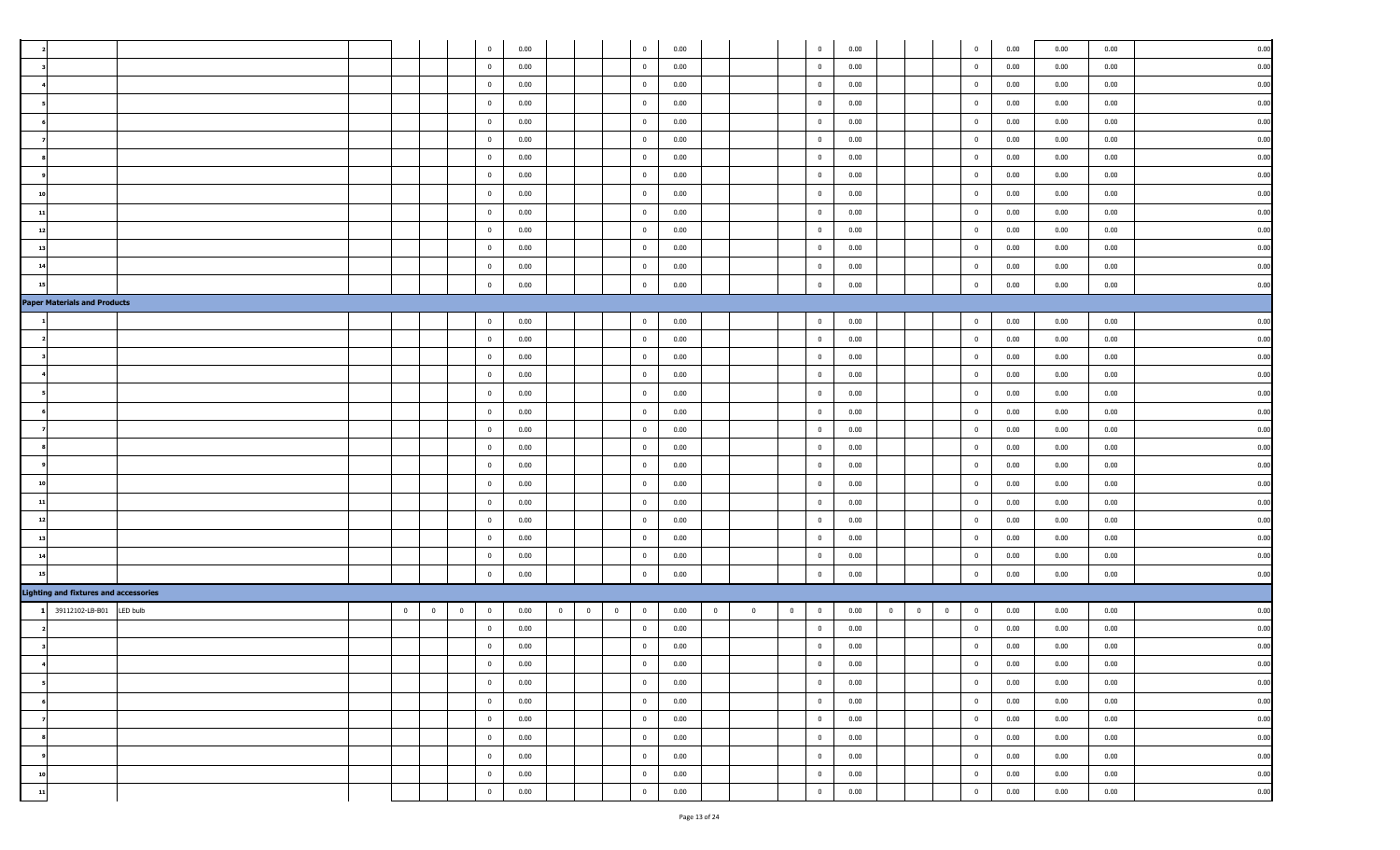|                |                             |                                                         |                |                |                         | $\mathbf 0$    | 0.00 |                |                |                | $\mathbf{0}$   | 0.00 |                |                |                | $\overline{0}$          | 0.00 |                |                |                | $^{\circ}$     | 0.00 | 0.00 | 0.00<br>0.00 |
|----------------|-----------------------------|---------------------------------------------------------|----------------|----------------|-------------------------|----------------|------|----------------|----------------|----------------|----------------|------|----------------|----------------|----------------|-------------------------|------|----------------|----------------|----------------|----------------|------|------|--------------|
| $\overline{1}$ |                             |                                                         |                |                |                         | $\bf{0}$       | 0.00 |                |                |                | $\overline{0}$ | 0.00 |                |                |                | $\overline{0}$          | 0.00 |                |                |                | $\overline{0}$ | 0.00 | 0.00 | 0.00<br>0.00 |
|                |                             | <b>Electrical equipment and components and supplies</b> |                |                |                         |                |      |                |                |                |                |      |                |                |                |                         |      |                |                |                |                |      |      |              |
|                |                             |                                                         |                |                |                         | $\bf{0}$       | 0.00 |                |                |                | $\overline{0}$ | 0.00 |                |                |                | $\bf{0}$                | 0.00 |                |                |                | $\overline{0}$ | 0.00 | 0.00 | 0.00<br>0.00 |
|                |                             |                                                         |                |                |                         | $\bf{0}$       | 0.00 |                |                |                | $\overline{0}$ | 0.00 |                |                |                | $\overline{0}$          | 0.00 |                |                |                | $\overline{0}$ | 0.00 | 0.00 | 0.00<br>0.00 |
|                |                             |                                                         |                |                |                         | $\bf{0}$       | 0.00 |                |                |                | $\bf{0}$       | 0.00 |                |                |                | $\overline{0}$          | 0.00 |                |                |                | $\mathbf{0}$   | 0.00 | 0.00 | 0.00<br>0.00 |
|                |                             |                                                         |                |                |                         | $\mathbf{0}$   | 0.00 |                |                |                | $\overline{0}$ | 0.00 |                |                |                | $\mathbf{0}$            | 0.00 |                |                |                | $^{\circ}$     | 0.00 | 0.00 | 0.00<br>0.00 |
|                |                             |                                                         |                |                |                         | $\mathbf{0}$   | 0.00 |                |                |                | $\overline{0}$ | 0.00 |                |                |                | $\mathbf{0}$            | 0.00 |                |                |                | $\mathbf{0}$   | 0.00 | 0.00 | 0.00<br>0.00 |
|                |                             |                                                         |                |                |                         | $\bf{0}$       | 0.00 |                |                |                | $\overline{0}$ | 0.00 |                |                |                | $\overline{0}$          | 0.00 |                |                |                | $\mathbf{0}$   | 0.00 | 0.00 | 0.00<br>0.00 |
|                |                             |                                                         |                |                |                         | $\overline{0}$ | 0.00 |                |                |                | $\overline{0}$ | 0.00 |                |                |                | $\overline{0}$          | 0.00 |                |                |                | $\overline{0}$ | 0.00 | 0.00 | 0.00<br>0.00 |
|                |                             |                                                         |                |                |                         | $\mathbf{0}$   | 0.00 |                |                |                | $\mathbf{0}$   | 0.00 |                |                |                | $\overline{0}$          | 0.00 |                |                |                | $\mathbf{0}$   | 0.00 | 0.00 | 0.00<br>0.00 |
|                |                             |                                                         |                |                |                         | $\bf{0}$       | 0.00 |                |                |                | $\bf{0}$       | 0.00 |                |                |                | $\mathbf{0}$            | 0.00 |                |                |                | $\mathbf{0}$   | 0.00 | 0.00 | 0.00<br>0.00 |
|                |                             |                                                         |                |                |                         | $\overline{0}$ | 0.00 |                |                |                | $\bf{0}$       | 0.00 |                |                |                | $\overline{0}$          | 0.00 |                |                |                | $\overline{0}$ | 0.00 | 0.00 | 0.00<br>0.00 |
|                |                             |                                                         |                |                |                         | $\bf{0}$       | 0.00 |                |                |                | $\bf{0}$       | 0.00 |                |                |                | $\overline{0}$          | 0.00 |                |                |                | $\mathbf{0}$   | 0.00 | 0.00 | 0.00<br>0.00 |
|                |                             |                                                         |                |                |                         | $\overline{0}$ | 0.00 |                |                |                | $\mathbf{0}$   | 0.00 |                |                |                | $\mathbf{0}$            | 0.00 |                |                |                | $^{\circ}$     | 0.00 | 0.00 | 0.00<br>0.00 |
| 13             |                             |                                                         |                |                |                         | $\overline{0}$ | 0.00 |                |                |                | $\overline{0}$ | 0.00 |                |                |                | $\overline{0}$          | 0.00 |                |                |                | $\overline{0}$ | 0.00 | 0.00 | 0.00<br>0.00 |
|                |                             |                                                         |                |                |                         | $\mathbf{0}$   | 0.00 |                |                |                | $\mathbf{0}$   | 0.00 |                |                |                | $\mathbf{0}$            | 0.00 |                |                |                | $\mathbf{0}$   | 0.00 | 0.00 | 0.00<br>0.00 |
|                |                             |                                                         |                |                |                         |                |      |                |                |                |                |      |                |                |                |                         |      |                |                |                |                |      |      |              |
|                |                             |                                                         |                |                |                         | $\mathbf{0}$   | 0.00 |                |                |                | $\mathbf{0}$   | 0.00 |                |                |                | $\mathbf 0$             | 0.00 |                |                |                | $^{\circ}$     | 0.00 | 0.00 | 0.00<br>0.00 |
|                | <b>Computer Supplies</b>    |                                                         |                |                |                         |                |      |                |                |                |                |      |                |                |                |                         |      |                |                |                |                |      |      |              |
|                |                             |                                                         |                |                |                         | $\bf{0}$       | 0.00 |                |                |                | $\bf{0}$       | 0.00 |                |                |                | $\overline{0}$          | 0.00 |                |                |                | $\overline{0}$ | 0.00 | 0.00 | 0.00<br>0.00 |
|                |                             |                                                         |                |                |                         | $\mathbf 0$    | 0.00 |                |                |                | $\mathbf{0}$   | 0.00 |                |                |                | $\overline{0}$          | 0.00 |                |                |                | $\mathbf 0$    | 0.00 | 0.00 | 0.00<br>0.00 |
|                |                             |                                                         |                |                |                         | $\mathbf 0$    | 0.00 |                |                |                | $\overline{0}$ | 0.00 |                |                |                | $\overline{0}$          | 0.00 |                |                |                | $\overline{0}$ | 0.00 | 0.00 | 0.00<br>0.00 |
|                |                             |                                                         |                |                |                         | $\mathbf 0$    | 0.00 |                |                |                | $\mathbf{0}$   | 0.00 |                |                |                | $\overline{0}$          | 0.00 |                |                |                | $\mathbf{0}$   | 0.00 | 0.00 | 0.00<br>0.00 |
|                |                             |                                                         |                |                |                         | $\mathbf 0$    | 0.00 |                |                |                | $\overline{0}$ | 0.00 |                |                |                | $\mathbf 0$             | 0.00 |                |                |                | $^{\circ}$     | 0.00 | 0.00 | 0.00<br>0.00 |
|                |                             |                                                         |                |                |                         | $\bf{0}$       | 0.00 |                |                |                | $\overline{0}$ | 0.00 |                |                |                | $\mathbf{0}$            | 0.00 |                |                |                | $\mathbf{0}$   | 0.00 | 0.00 | 0.00<br>0.00 |
|                |                             |                                                         |                |                |                         | $\overline{0}$ | 0.00 |                |                |                | $\overline{0}$ | 0.00 |                |                |                | $\overline{0}$          | 0.00 |                |                |                | $\overline{0}$ | 0.00 | 0.00 | 0.00<br>0.00 |
|                |                             |                                                         |                |                |                         | $\mathbf 0$    | 0.00 |                |                |                | $\overline{0}$ | 0.00 |                |                |                | $\overline{0}$          | 0.00 |                |                |                | $\mathbf{0}$   | 0.00 | 0.00 | 0.00<br>0.00 |
|                |                             |                                                         |                |                |                         | $\bf{0}$       | 0.00 |                |                |                | $\overline{0}$ | 0.00 |                |                |                | $\overline{0}$          | 0.00 |                |                |                | $\overline{0}$ | 0.00 | 0.00 | 0.00<br>0.00 |
|                |                             |                                                         |                |                |                         | $\mathbf{0}$   | 0.00 |                |                |                | $\bf{0}$       | 0.00 |                |                |                | $\mathbf{0}$            | 0.00 |                |                |                | $\Omega$       | 0.00 | 0.00 | 0.00<br>0.00 |
|                |                             |                                                         |                |                |                         | $\bf{0}$       | 0.00 |                |                |                | $\bf{0}$       | 0.00 |                |                |                | $\overline{0}$          | 0.00 |                |                |                | $\overline{0}$ | 0.00 | 0.00 | 0.00<br>0.00 |
|                |                             |                                                         |                |                |                         | $\bf{0}$       | 0.00 |                |                |                | $\overline{0}$ | 0.00 |                |                |                | $\mathbf{0}$            | 0.00 |                |                |                | $\mathbf{0}$   | 0.00 | 0.00 | 0.00<br>0.00 |
|                |                             |                                                         |                |                |                         | $\bf{0}$       | 0.00 |                |                |                | $\bf{0}$       | 0.00 |                |                |                | $\overline{0}$          | 0.00 |                |                |                | $\mathbf{0}$   | 0.00 | 0.00 | 0.00<br>0.00 |
|                |                             |                                                         |                |                |                         | $\mathbf{0}$   | 0.00 |                |                |                | $\overline{0}$ | 0.00 |                |                |                | $\overline{0}$          | 0.00 |                |                |                | $\mathbf{0}$   | 0.00 | 0.00 | 0.00<br>0.00 |
|                |                             |                                                         |                |                |                         | $\mathbf{0}$   | 0.00 |                |                |                | $\overline{0}$ | 0.00 |                |                |                | $\mathbf{0}$            | 0.00 |                |                |                | $\mathbf{0}$   | 0.00 | 0.00 | 0.00<br>0.00 |
|                | <b>Common ICT Equipment</b> |                                                         |                |                |                         |                |      |                |                |                |                |      |                |                |                |                         |      |                |                |                |                |      |      |              |
|                | 43212104-PI-M01             | PRINTER, Inkjet, Monochrome                             | $\mathbf{0}$   | $\overline{0}$ | $\overline{\mathbf{0}}$ | $\bf{0}$       | 0.00 | $\overline{0}$ | $\overline{0}$ | $\overline{0}$ | $\bf{0}$       | 0.00 | $\overline{0}$ | $\overline{0}$ | $\overline{0}$ | $\overline{\mathbf{0}}$ | 0.00 | $\overline{0}$ | $\mathbf 0$    | $\bf{0}$       | $\mathbf{0}$   | 0.00 | 0.00 | 0.00<br>0.00 |
|                | 43212104-PI-C01             | PRINTER, Inkjet, Color                                  | $\overline{0}$ | $\overline{0}$ | $\overline{\mathbf{0}}$ | $\overline{0}$ | 0.00 | $\bf{0}$       | $\overline{0}$ | $\overline{0}$ | $\bf{0}$       | 0.00 | $\mathbf{0}$   | $\mathbf{0}$   | $\overline{0}$ | $\bf{0}$                | 0.00 | $\overline{0}$ | $\overline{0}$ | $\overline{0}$ | $\mathbf{0}$   | 0.00 | 0.00 | 0.00<br>0.00 |
|                | 43212105-PP-001             | Portable Printer                                        | $\overline{0}$ | $\overline{0}$ | $\overline{\mathbf{0}}$ | $\overline{0}$ | 0.00 | $\bf{0}$       | $\overline{0}$ | $\mathbf{0}$   | $\bf{0}$       | 0.00 | $\mathbf{0}$   | $\overline{0}$ | $\overline{0}$ | $\overline{0}$          | 0.00 | $\overline{0}$ | $\mathbf 0$    | $\overline{0}$ | $\mathbf{0}$   | 0.00 | 0.00 | 0.00<br>0.00 |
|                | 43211509-AT-001             | Android Tablet                                          | $\mathbf{0}$   | $\bf{0}$       | $\overline{\mathbf{0}}$ | $\bf{0}$       | 0.00 | $\bf{0}$       | $\bf{0}$       | $\overline{0}$ | $\bf{0}$       | 0.00 | $\bf{0}$       | $\overline{0}$ | $\mathbf 0$    | $\bf{0}$                | 0.00 | $\bf{0}$       | $\mathbf 0$    | $\bf{0}$       | $\bf{0}$       | 0.00 | 0.00 | 0.00<br>0.00 |
|                | 43222610-HS-001             | Hub/Switches                                            | $\mathbf{0}$   | $\overline{0}$ | $\overline{0}$          | $\bf{0}$       | 0.00 | $\overline{0}$ | $\overline{0}$ | $\mathbf{0}$   | $\bf{0}$       | 0.00 | $\overline{0}$ | $\mathbf{0}$   | $\overline{0}$ | $\overline{0}$          | 0.00 | $\overline{0}$ | $\overline{0}$ | $\overline{0}$ | $\overline{0}$ | 0.00 | 0.00 | 0.00<br>0.00 |
|                | 43222609-NR-001             | Network Routers                                         | $\overline{0}$ | $\overline{0}$ | $\overline{\mathbf{0}}$ | $\bf{0}$       | 0.00 | $\overline{0}$ | $\overline{0}$ | $\bf{0}$       | $\bf{0}$       | 0.00 | $\overline{0}$ | $\mathbf{0}$   | $\bf{0}$       | $\bf{0}$                | 0.00 | $\bf{0}$       | $\overline{0}$ | $\overline{0}$ | $\overline{0}$ | 0.00 | 0.00 | 0.00<br>0.00 |
|                |                             | 43222640-WA-P01 Wireless Access Point                   | $\overline{0}$ | $\mathbf 0$    | $\mathbf 0$             | $\overline{0}$ | 0.00 | $\overline{0}$ | $\bf{0}$       | $\bf{0}$       | $\mathbf{0}$   | 0.00 | $\overline{0}$ | $\mathbf{0}$   | $\overline{0}$ | $\mathbf 0$             | 0.00 | $\overline{0}$ | $\mathbf 0$    | $\overline{0}$ | $\overline{0}$ | 0.00 | 0.00 | 0.00<br>0.00 |
|                |                             |                                                         |                |                |                         |                |      |                |                |                |                |      |                |                |                |                         |      |                |                |                |                |      |      |              |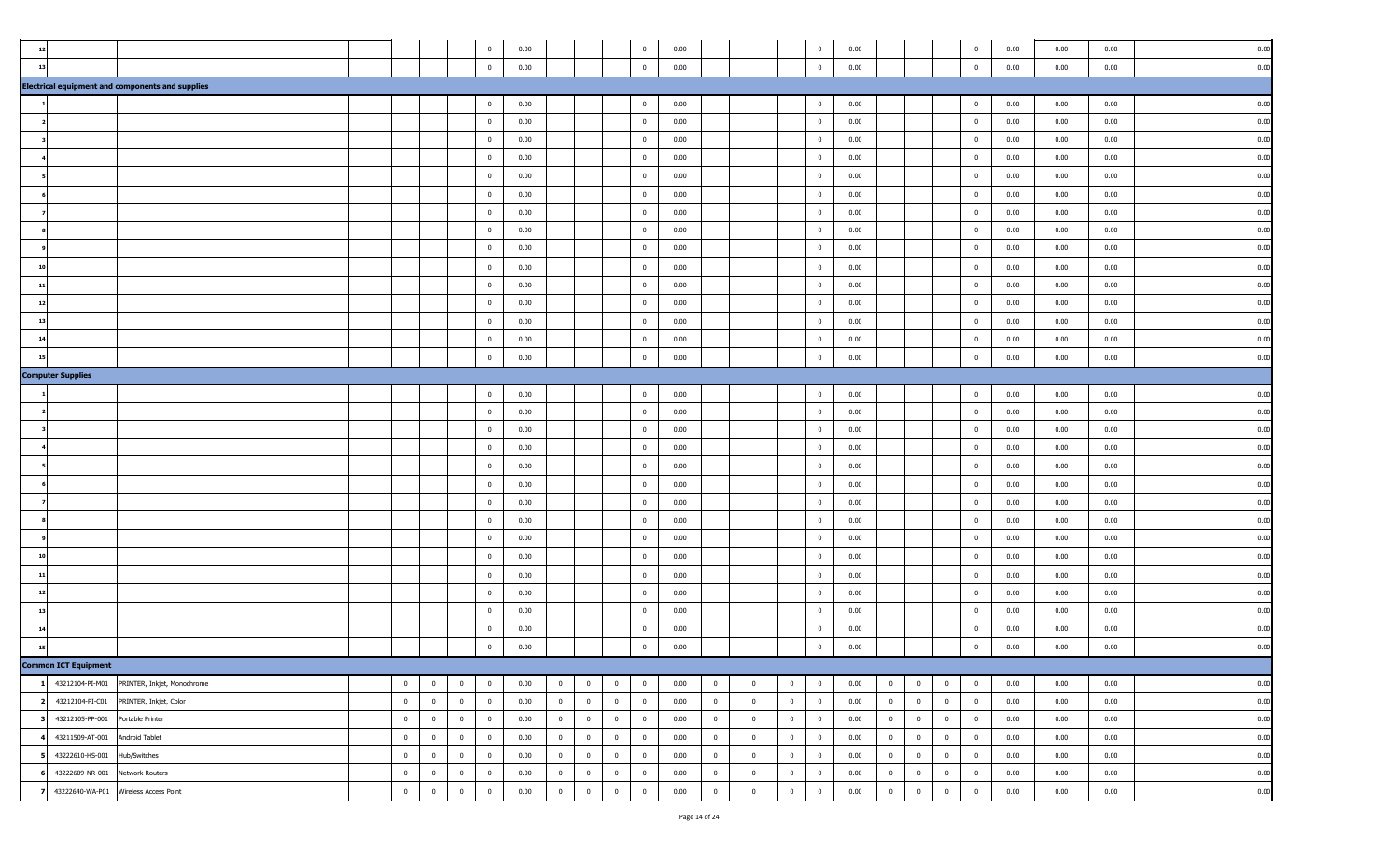| 43211711-SF-001 Scanner, Flatbed                               |  | $\mathbf{0}$   | $\overline{0}$ | 0.00 | $\mathbf{0}$   | $\overline{0}$ | $\mathbf{0}$ | $\overline{0}$ | 0.00 | $\overline{0}$ | $\overline{0}$ | $^{\circ}$ | $\overline{0}$          | 0.00 | $\mathbf{0}$ | $\Omega$ | $\mathbf{0}$   | $\overline{0}$ | 0.00 | 0.00 | 0.00 | 0.00 |
|----------------------------------------------------------------|--|----------------|----------------|------|----------------|----------------|--------------|----------------|------|----------------|----------------|------------|-------------------------|------|--------------|----------|----------------|----------------|------|------|------|------|
| 45111601-WP-P01 Wireless Pointing Device / Laser Pointer       |  | $\overline{0}$ | $\overline{0}$ | 0.00 | $\mathbf{0}$   | $\overline{0}$ | $\Omega$     | $\overline{0}$ | 0.00 | $\mathbf{0}$   | $\Omega$       | $\Omega$   | $\Omega$                | 0.00 | $\mathbf{0}$ | $\Omega$ | $\overline{0}$ | $\mathbf{0}$   | 0.00 | 0.00 | 0.00 | 0.00 |
| 10 81112306-MF-P01 Multi Function PRINTER                      |  | $\mathbf{0}$   | $\overline{0}$ | 0.00 | $\overline{0}$ | $^{\circ}$     |              | $\overline{0}$ | 0.00 | $\Omega$       | $\Omega$       |            | $\Omega$                | 0.00 |              |          | $\mathbf{0}$   | $\mathbf{0}$   | 0.00 | 0.00 | 0.00 | 0.00 |
| 11 39121011-UP-S01 UNINTERRUPTIBLE POWER SUPPLY (UPS)          |  | $\mathbf 0$    | $\overline{0}$ | 0.00 | $\mathbf{0}$   | $\Omega$       | $\Omega$     | $\overline{0}$ | 0.00 | $\mathbf{0}$   | $\Omega$       |            | $\Omega$                | 0.00 |              |          | $\Omega$       | $\mathbf{0}$   | 0.00 | 0.00 | 0.00 | 0.00 |
| 12 43191501-MP-001 Mobile Phone                                |  | $\mathbf{0}$   | $\overline{0}$ | 0.00 | $\mathbf{0}$   | $\mathbf{0}$   | $\Omega$     | $\overline{0}$ | 0.00 | $\mathbf{0}$   | $\Omega$       |            | $\Omega$                | 0.00 |              |          | $\mathbf{0}$   | $\mathbf{0}$   | 0.00 | 0.00 | 0.00 | 0.00 |
| 13 43211711-SC-D01 Scanner, Colored, Double sided, feeder type |  | $\mathbf{0}$   | $\overline{0}$ | 0.00 | $\mathbf{0}$   |                |              | $\mathbf{0}$   | 0.00 | $\Omega$       | $\Omega$       |            |                         | 0.00 |              |          | $\mathbf{0}$   | $\mathbf 0$    | 0.00 | 0.00 | 0.00 | 0.00 |
| 14                                                             |  |                |                | 0.00 |                |                |              | $\mathbf{0}$   | 0.00 |                |                |            | $\Omega$                | 0.00 |              |          |                | $^{\circ}$     | 0.00 | 0.00 | 0.00 | 0.00 |
| 15                                                             |  |                |                | 0.00 |                |                |              | $\mathbf{0}$   | 0.00 |                |                |            | $\Omega$                | 0.00 |              |          |                | $\mathbf 0$    | 0.00 | 0.00 | 0.00 | 0.00 |
| 16                                                             |  |                |                | 0.00 |                |                |              | $\mathbf{0}$   | 0.00 |                |                |            | $\Omega$                | 0.00 |              |          |                | $\mathbf{0}$   | 0.00 | 0.00 | 0.00 | 0.00 |
| 17                                                             |  |                |                | 0.00 |                |                |              | $\mathbf{0}$   | 0.00 |                |                |            |                         | 0.00 |              |          |                | $^{\circ}$     | 0.00 | 0.00 | 0.00 | 0.00 |
| 18                                                             |  |                |                | 0.00 |                |                |              | $\mathbf{0}$   | 0.00 |                |                |            | $\Omega$                | 0.00 |              |          |                | $^{\circ}$     | 0.00 | 0.00 | 0.00 | 0.00 |
| 19                                                             |  |                |                | 0.00 |                |                |              | $\mathbf{0}$   | 0.00 |                |                |            | $\Omega$                | 0.00 |              |          |                | $\overline{0}$ | 0.00 | 0.00 | 0.00 | 0.00 |
| 20                                                             |  |                |                | 0.00 |                |                |              | $\mathbf{0}$   | 0.00 |                |                |            | $\Omega$                | 0.00 |              |          |                | $^{\circ}$     | 0.00 | 0.00 | 0.00 | 0.00 |
| 21                                                             |  |                |                | 0.00 |                |                |              | $\mathbf{0}$   | 0.00 |                |                |            |                         | 0.00 |              |          |                | $\Omega$       | 0.00 | 0.00 | 0.00 | 0.00 |
| 22                                                             |  |                |                | 0.00 |                |                |              | $\mathbf{0}$   | 0.00 |                |                |            | $\overline{\mathbf{0}}$ | 0.00 |              |          |                | $\mathbf 0$    | 0.00 | 0.00 | 0.00 | 0.00 |
| 23                                                             |  |                |                | 0.00 |                |                |              | $\mathbf{0}$   | 0.00 |                |                |            | $\Omega$                | 0.00 |              |          |                | $\mathbf{0}$   | 0.00 | 0.00 | 0.00 | 0.00 |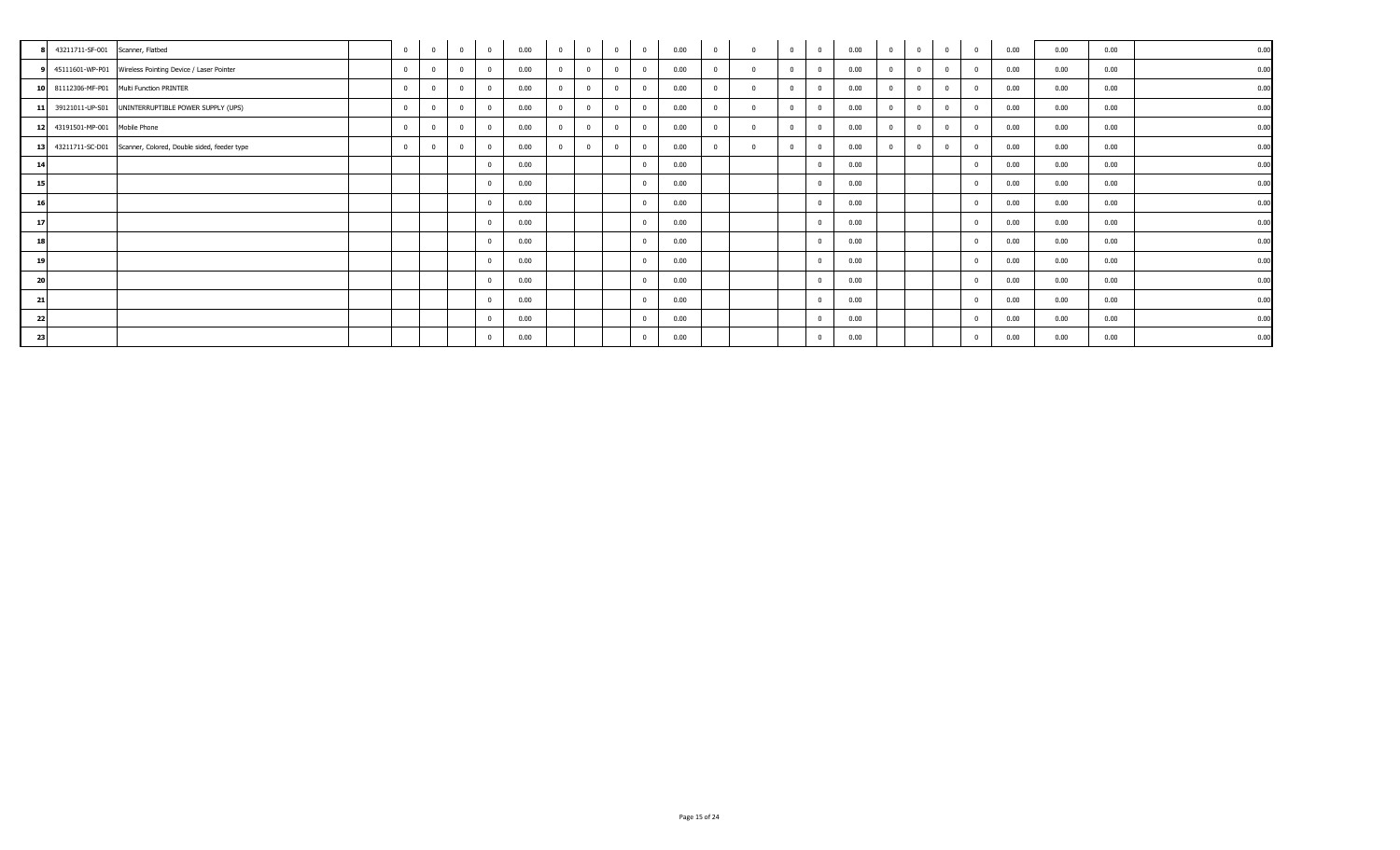| 24             |                         |                                                                                                                         |                |                |                | $\overline{0}$       | 0.00         |                         |                         |              | $\mathbf{0}$                     | 0.00         |                |                |                | $\overline{\mathbf{0}}$                            | 0.00         |                |                         |                | $\overline{0}$               | 0.00         | 0.00         | 0.00         | 0.00         |
|----------------|-------------------------|-------------------------------------------------------------------------------------------------------------------------|----------------|----------------|----------------|----------------------|--------------|-------------------------|-------------------------|--------------|----------------------------------|--------------|----------------|----------------|----------------|----------------------------------------------------|--------------|----------------|-------------------------|----------------|------------------------------|--------------|--------------|--------------|--------------|
| 25             |                         |                                                                                                                         |                |                |                | $\overline{0}$       | 0.00         |                         |                         |              | $\bf{0}$                         | 0.00         |                |                |                | $\overline{\mathbf{0}}$                            | 0.00         |                |                         |                | $\mathbf{0}$                 | 0.00         | 0.00         | 0.00         | 0.00         |
| 26             |                         |                                                                                                                         |                |                |                | $\bf{0}$             | 0.00         |                         |                         |              | $\overline{0}$                   | 0.00         |                |                |                | $\overline{\mathbf{0}}$                            | 0.00         |                |                         |                | $\overline{0}$               | 0.00         | 0.00         | 0.00         | 0.00         |
| 27             |                         |                                                                                                                         |                |                |                | $\overline{0}$       | 0.00         |                         |                         |              | $\mathbf{0}$                     | 0.00         |                |                |                | $\overline{\mathbf{0}}$                            | 0.00         |                |                         |                | $\overline{0}$               | 0.00         | 0.00         | 0.00         | 0.00         |
| 28             |                         |                                                                                                                         |                |                |                | $\overline{0}$       | 0.00         |                         |                         |              | $\overline{0}$                   | 0.00         |                |                |                | $\overline{\mathbf{0}}$                            | 0.00         |                |                         |                | $\mathbf{0}$                 | 0.00         | 0.00         | 0.00         | 0.00         |
| 29             |                         |                                                                                                                         |                |                |                | $\mathbf 0$          | 0.00         |                         |                         |              | $\mathbf{0}$                     | 0.00         |                |                |                | $\overline{0}$                                     | 0.00         |                |                         |                | $\overline{0}$               | 0.00         | 0.00         | 0.00         | 0.00         |
|                | <b>OTHER SOFTWARE</b>   |                                                                                                                         |                |                |                |                      |              |                         |                         |              |                                  |              |                |                |                |                                                    |              |                |                         |                |                              |              |              |              |              |
|                |                         |                                                                                                                         |                |                |                | $\overline{0}$       | 0.00         |                         |                         |              | $\overline{0}$                   | 0.00         |                |                |                | $\overline{\mathbf{0}}$                            | 0.00         |                |                         |                | $\overline{0}$               | 0.00         | 0.00         | 0.00         | 0.00         |
|                |                         |                                                                                                                         |                |                |                | $\overline{0}$       | 0.00         |                         |                         |              | $\overline{0}$                   | 0.00         |                |                |                | $\overline{\mathbf{0}}$                            | 0.00         |                |                         |                | $\overline{0}$               | 0.00         | 0.00         | 0.00         | 0.00         |
|                |                         |                                                                                                                         |                |                |                | $\bf{0}$             | 0.00         |                         |                         |              | $\overline{0}$                   | 0.00         |                |                |                | $\overline{\mathbf{0}}$                            | 0.00         |                |                         |                | $\overline{0}$               | 0.00         | 0.00         | 0.00         | 0.00         |
|                |                         |                                                                                                                         |                |                |                | $\overline{0}$       | 0.00         |                         |                         |              | $\overline{0}$                   | 0.00         |                |                |                | $\overline{0}$                                     | 0.00         |                |                         |                | $\overline{0}$               | 0.00         | 0.00         | 0.00         | 0.00         |
|                |                         |                                                                                                                         |                |                |                | $\overline{0}$       | 0.00         |                         |                         |              | $\overline{0}$                   | 0.00         |                |                |                | $\overline{\mathbf{0}}$                            | 0.00         |                |                         |                | $\overline{0}$               | 0.00         | 0.00         | 0.00         | 0.00         |
|                |                         |                                                                                                                         |                |                |                | $\bf{0}$             | 0.00         |                         |                         |              | $\overline{0}$                   | 0.00         |                |                |                | $\overline{\mathbf{0}}$                            | 0.00         |                |                         |                | $\overline{0}$               | 0.00         | 0.00         | 0.00         | 0.00         |
|                |                         |                                                                                                                         |                |                |                | $\bf{0}$             | 0.00         |                         |                         |              | $\overline{\mathbf{0}}$          | 0.00         |                |                |                | $\overline{\mathbf{0}}$                            | 0.00         |                |                         |                | $\overline{0}$               | 0.00         | 0.00         | 0.00         | 0.00         |
|                |                         |                                                                                                                         |                |                |                | $\bf{0}$             | 0.00         |                         |                         |              | $\overline{0}$                   | 0.00         |                |                |                | $\overline{\mathbf{0}}$                            | 0.00         |                |                         |                | $\overline{0}$               | 0.00         | 0.00         | 0.00         | 0.00         |
|                |                         |                                                                                                                         |                |                |                | $\overline{0}$       | 0.00         |                         |                         |              | $\overline{0}$                   | 0.00         |                |                |                | $\overline{\mathbf{0}}$                            | 0.00         |                |                         |                | $\overline{0}$               | 0.00         | 0.00         | 0.00         | 0.00         |
| 10             |                         |                                                                                                                         |                |                |                | $\bf{0}$             | 0.00         |                         |                         |              | $\overline{0}$                   | 0.00         |                |                |                | $\overline{\mathbf{0}}$                            | 0.00         |                |                         |                | $\overline{0}$               | 0.00         | 0.00         | 0.00         | 0.00         |
| 11             |                         |                                                                                                                         |                |                |                | $\overline{0}$       | 0.00         |                         |                         |              | $\overline{0}$                   | 0.00         |                |                |                | $\overline{\mathbf{0}}$                            | 0.00         |                |                         |                | $\overline{0}$               | 0.00         | 0.00         | 0.00         | 0.00         |
| $\overline{1}$ |                         |                                                                                                                         |                |                |                | $\overline{0}$       | 0.00         |                         |                         |              | $\overline{0}$                   | 0.00         |                |                |                | $\overline{\mathbf{0}}$                            | 0.00         |                |                         |                | $\overline{0}$               | 0.00         | 0.00         | 0.00         | 0.00         |
|                | <b>Consumables</b>      |                                                                                                                         |                |                |                |                      |              |                         |                         |              |                                  |              |                |                |                |                                                    |              |                |                         |                |                              |              |              |              |              |
|                |                         |                                                                                                                         |                |                |                | $\mathbf{0}$         | 0.00         |                         |                         |              | $\overline{0}$                   | 0.00         |                |                |                | $\overline{\mathbf{0}}$                            | 0.00         |                |                         |                | $\overline{0}$               | 0.00         | 0.00         | 0.00         | 0.00         |
|                |                         |                                                                                                                         |                |                |                | $\mathbf{0}$         | 0.00         |                         |                         |              | $\overline{0}$                   | 0.00         |                |                |                | $\overline{0}$                                     | 0.00         |                |                         |                | $\overline{0}$               | 0.00         | 0.00         | 0.00         | 0.00         |
|                |                         |                                                                                                                         |                |                |                | $\mathbf{0}$         | 0.00         |                         |                         |              | $\overline{0}$                   | 0.00         |                |                |                | $\overline{\mathbf{0}}$                            | 0.00         |                |                         |                | $\overline{0}$               | 0.00         | 0.00         | 0.00         | 0.00         |
|                |                         |                                                                                                                         |                |                |                | $\bf{0}$             | 0.00         |                         |                         |              | $\overline{0}$                   | 0.00         |                |                |                | $\overline{\mathbf{0}}$                            | 0.00         |                |                         |                | $\overline{0}$               | 0.00         | 0.00         | 0.00         | 0.00         |
|                |                         |                                                                                                                         |                |                |                | $\bf{0}$             | 0.00         |                         |                         |              | $\overline{0}$                   | 0.00         |                |                |                | $\overline{\mathbf{0}}$                            | 0.00         |                |                         |                | $\overline{0}$               | 0.00         | 0.00         | 0.00         | 0.00         |
|                |                         |                                                                                                                         |                |                |                | $\bf{0}$             | 0.00         |                         |                         |              | $\overline{0}$<br>$\overline{0}$ | 0.00         |                |                |                | $\overline{\mathbf{0}}$                            | 0.00         |                |                         |                | $\overline{0}$               | 0.00         | 0.00         | 0.00         | 0.00<br>0.00 |
|                |                         |                                                                                                                         |                |                |                | $\bf{0}$<br>$\bf{0}$ | 0.00<br>0.00 |                         |                         |              | $\overline{0}$                   | 0.00<br>0.00 |                |                |                | $\overline{\mathbf{0}}$<br>$\overline{\mathbf{0}}$ | 0.00<br>0.00 |                |                         |                | $\mathbf{0}$<br>$\mathbf{0}$ | 0.00<br>0.00 | 0.00<br>0.00 | 0.00<br>0.00 | 0.00         |
|                |                         |                                                                                                                         |                |                |                | $\overline{0}$       | 0.00         |                         |                         |              | $\overline{0}$                   | 0.00         |                |                |                | $\overline{\mathbf{0}}$                            | 0.00         |                |                         |                | $\overline{0}$               | 0.00         | 0.00         | 0.00         | 0.00         |
| 10             |                         |                                                                                                                         |                |                |                | $\bf{0}$             | 0.00         |                         |                         |              | $\overline{0}$                   | 0.00         |                |                |                | $\overline{\mathbf{0}}$                            | 0.00         |                |                         |                | $\overline{0}$               | 0.00         | 0.00         | 0.00         | 0.00         |
| 11             |                         |                                                                                                                         |                |                |                | $\bf{0}$             | 0.00         |                         |                         |              | $\overline{0}$                   | 0.00         |                |                |                | $\overline{\mathbf{0}}$                            | 0.00         |                |                         |                | $\overline{0}$               | 0.00         | 0.00         | 0.00         | 0.00         |
|                |                         |                                                                                                                         |                |                |                | $\bf{0}$             | 0.00         |                         |                         |              | $\overline{0}$                   | 0.00         |                |                |                | $\overline{\mathbf{0}}$                            | 0.00         |                |                         |                | $\overline{0}$               | 0.00         | 0.00         | 0.00         | 0.00         |
| 13             |                         |                                                                                                                         |                |                |                | $\bf{0}$             | 0.00         |                         |                         |              | $\overline{0}$                   | 0.00         |                |                |                | $\overline{\mathbf{0}}$                            | 0.00         |                |                         |                | $\overline{0}$               | 0.00         | 0.00         | 0.00         | 0.00         |
|                |                         |                                                                                                                         |                |                |                | $\overline{0}$       | 0.00         |                         |                         |              | $\overline{0}$                   | 0.00         |                |                |                | $\overline{0}$                                     | 0.00         |                |                         |                | $\mathbf{0}$                 | 0.00         | 0.00         | 0.00         | 0.00         |
| 15             |                         |                                                                                                                         |                |                |                | $\bf{0}$             | 0.00         |                         |                         |              | $\overline{0}$                   | 0.00         |                |                |                | $\,$ 0                                             | 0.00         |                |                         |                | $\overline{0}$               | 0.00         | 0.00         | 0.00         | 0.00         |
|                | <b>Other Categories</b> |                                                                                                                         |                |                |                |                      |              |                         |                         |              |                                  |              |                |                |                |                                                    |              |                |                         |                |                              |              |              |              |              |
|                | 53121601-GB-001         | GO BAG, for disaster relief, rescue operations                                                                          | $\overline{0}$ | $\overline{0}$ | $\overline{0}$ | $\bf{0}$             | 0.00         | $\overline{0}$          | $\overline{\mathbf{0}}$ | $\mathbf{0}$ | $\bf{0}$                         | 0.00         | $\overline{0}$ | $\overline{0}$ | $\overline{0}$ | $\overline{\mathbf{0}}$                            | 0.00         | $\overline{0}$ | $\overline{0}$          | $\overline{0}$ | $\overline{0}$               | 0.00         | 0.00         | 0.00         | 0.00         |
|                | 60104701-SP-001         | Solar Panel                                                                                                             | $\bf{0}$       | $\bf{0}$       | $\overline{0}$ | $\overline{0}$       | 0.00         | $\overline{\mathbf{0}}$ | $\bf{0}$                | $\bf{0}$     | $\mathbf{0}$                     | 0.00         | $\overline{0}$ | $\overline{0}$ | $\overline{0}$ | $\overline{\mathbf{0}}$                            | 0.00         | $\bf{0}$       | $\overline{\mathbf{0}}$ | $\overline{0}$ | $\overline{0}$               | 0.00         | 0.00         | 0.00         | 0.00         |
|                | 46161604-LV-L01         | Life Vest / Life Jacket<br>(for emergency purposes / emergency preparedness / for disaster relief /<br>scue operations) | $\bf{0}$       | $\bf{0}$       | $\overline{0}$ | $\overline{0}$       | 0.00         | $\bf{0}$                | $\overline{\mathbf{0}}$ | $\mathbf{0}$ | $\mathbf{0}$                     | 0.00         | $\overline{0}$ | $\bf{0}$       | $\mathbf{0}$   | $\overline{\mathbf{0}}$                            | 0.00         | $\bf{0}$       | $\overline{0}$          | $\overline{0}$ | $\overline{0}$               | 0.00         | 0.00         | 0.00         | 0.00         |
|                | 26111607-CC-S01         | Charge Controller and DC Inverter for Solar Panel                                                                       | $\mathbf 0$    | $\bf{0}$       | $\overline{0}$ | $\mathbf 0$          | 0.00         | $\bf{0}$                | $\mathbf 0$             | $\mathbf{0}$ | $\overline{0}$                   | 0.00         | $\mathbf 0$    | $\overline{0}$ | $\overline{0}$ | $\overline{\mathbf{0}}$                            | 0.00         | $\mathbf 0$    | $\mathbf 0$             | $\overline{0}$ | $\overline{0}$               | 0.00         | 0.00         | 0.00         | 0.00         |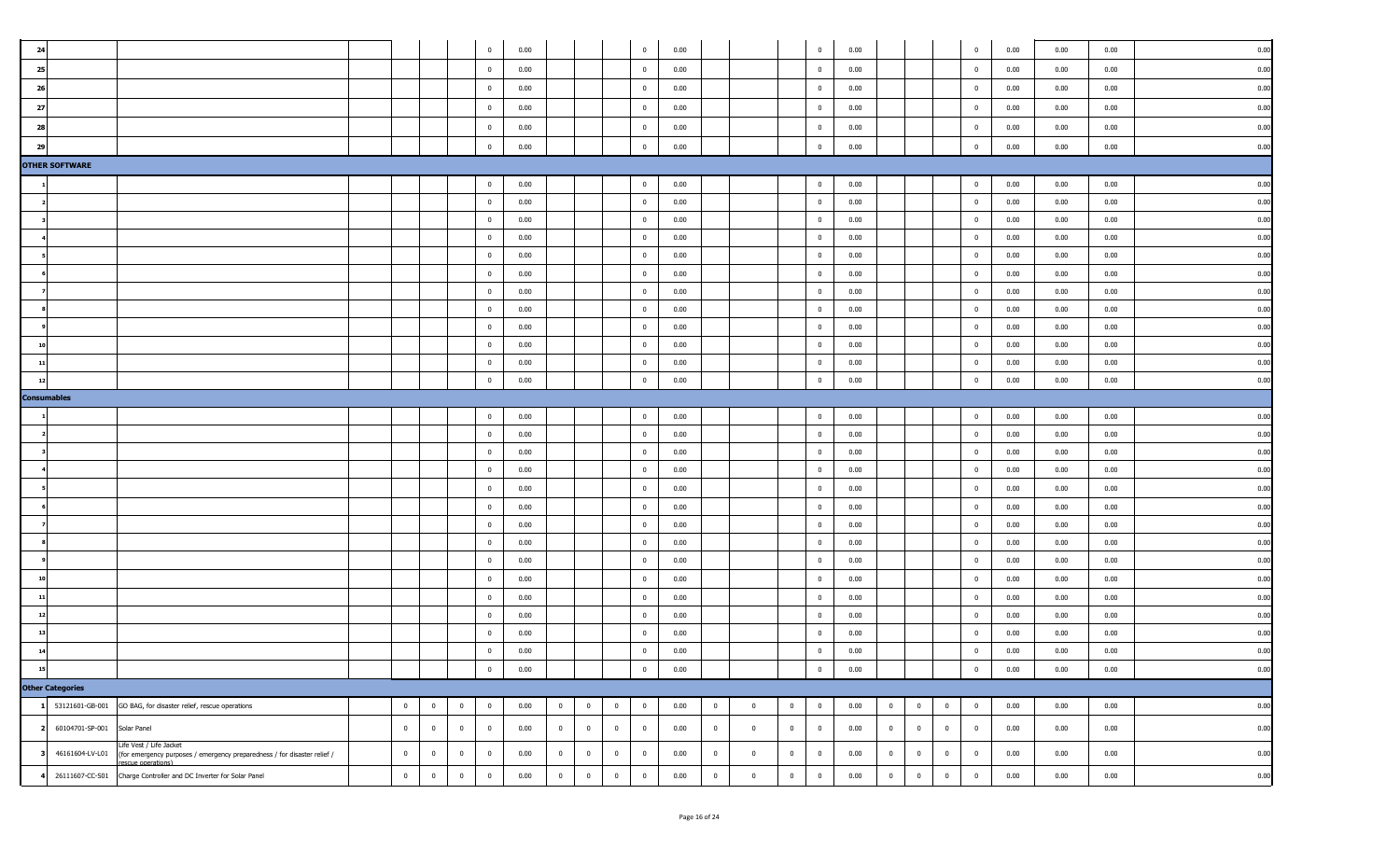|           | 46181502-BF-V01 Bullet proof vest |                                                    | $\mathbf{0}$   | $\overline{0}$ | $\bf{0}$       | $\mathbf{0}$   | 0.00 | $\overline{0}$ | $\overline{\mathbf{0}}$ | $\overline{\phantom{0}}$ 0 | $\overline{0}$ | 0.00 | $\overline{0}$ | $\mathbf{0}$ | $\mathbf{0}$   | $\overline{0}$          | 0.00 | $\overline{0}$ | $\bf{0}$       | $\overline{\mathbf{0}}$ | $\overline{0}$ | 0.00 | 0.00 | 0.00 | 0.00 |
|-----------|-----------------------------------|----------------------------------------------------|----------------|----------------|----------------|----------------|------|----------------|-------------------------|----------------------------|----------------|------|----------------|--------------|----------------|-------------------------|------|----------------|----------------|-------------------------|----------------|------|------|------|------|
|           |                                   | 6 25172502-WW-001 Wheels, ______ (type of vehicle) | $\overline{0}$ | $\mathbf{0}$   | $\overline{0}$ | $\mathbf{0}$   | 0.00 | $\overline{0}$ | $\overline{0}$          | $\overline{0}$             | $\mathbf{0}$   | 0.00 | $\mathbf{0}$   | $\Omega$     | $\overline{0}$ | $\overline{0}$          | 0.00 | $\overline{0}$ | $\mathbf{0}$   | $\overline{0}$          | $\overline{0}$ | 0.00 | 0.00 | 0.00 | 0.00 |
|           | 40161513-FF-001 Fuel Filters      |                                                    | $\mathbf{0}$   | $\overline{0}$ | $\mathbf 0$    | $\mathbf{0}$   | 0.00 | $\overline{0}$ | $\overline{0}$          | $\overline{0}$             | $\mathbf{0}$   | 0.00 | $\mathbf{0}$   |              | $\overline{0}$ | $\overline{\mathbf{0}}$ | 0.00 | $\overline{0}$ | $\mathbf{0}$   | $\overline{0}$          | $\overline{0}$ | 0.00 | 0.00 | 0.00 | 0.00 |
|           |                                   | 48101710-DW-F01 Drinking Water/ Fountain           | $\overline{0}$ | $\overline{0}$ | $\mathbf{0}$   | $\overline{0}$ | 0.00 | $\mathbf{0}$   | $\overline{0}$          | $\overline{0}$             | $\overline{0}$ | 0.00 | $\mathbf{0}$   | $^{\circ}$   | $\overline{0}$ | $\overline{\mathbf{0}}$ | 0.00 | $\overline{0}$ | $\overline{0}$ | $\overline{0}$          | $\mathbf{0}$   | 0.00 | 0.00 | 0.00 | 0.00 |
|           | 26111729-AB-001 Auto Battery      |                                                    | $\overline{0}$ | $\overline{0}$ | $\Omega$       | $\overline{0}$ | 0.00 | $\overline{0}$ | $\overline{0}$          | $\overline{0}$             | $\overline{0}$ | 0.00 | $\mathbf{0}$   |              | $\overline{0}$ | $\overline{\mathbf{0}}$ | 0.00 | $\mathbf{0}$   | $\overline{0}$ | $\mathbf{0}$            | $\overline{0}$ | 0.00 | 0.00 | 0.00 | 0.00 |
|           |                                   |                                                    |                |                |                | $\mathbf{0}$   | 0.00 |                |                         |                            | $\overline{0}$ | 0.00 |                |              |                | $\overline{0}$          | 0.00 |                |                |                         | $\mathbf{0}$   | 0.00 | 0.00 | 0.00 | 0.00 |
| 11        |                                   |                                                    |                |                |                | $\bf{0}$       | 0.00 |                |                         |                            | $\overline{0}$ | 0.00 |                |              |                | $\overline{0}$          | 0.00 |                |                |                         | $\mathbf{0}$   | 0.00 | 0.00 | 0.00 | 0.00 |
| 12        |                                   |                                                    |                |                |                | $\bf{0}$       | 0.00 |                |                         |                            | $\mathbf{0}$   | 0.00 |                |              |                | $\overline{\mathbf{0}}$ | 0.00 |                |                |                         | $\mathbf{0}$   | 0.00 | 0.00 | 0.00 | 0.00 |
| -13       |                                   |                                                    |                |                |                | $\overline{0}$ | 0.00 |                |                         |                            | $\overline{0}$ | 0.00 |                |              |                | $\overline{0}$          | 0.00 |                |                |                         | $\mathbf{0}$   | 0.00 | 0.00 | 0.00 | 0.00 |
| 14        |                                   |                                                    |                |                |                | $\mathbf{0}$   | 0.00 |                |                         |                            | $\bf{0}$       | 0.00 |                |              |                | $\overline{\mathbf{0}}$ | 0.00 |                |                |                         | $\mathbf{0}$   | 0.00 | 0.00 | 0.00 | 0.00 |
| <b>15</b> |                                   |                                                    |                |                |                | $\overline{0}$ | 0.00 |                |                         |                            | $\mathbf{0}$   | 0.00 |                |              |                | $\overline{0}$          | 0.00 |                |                |                         | $\mathbf{0}$   | 0.00 | 0.00 | 0.00 | 0.00 |
| 16        |                                   |                                                    |                |                |                | $\overline{0}$ | 0.00 |                |                         |                            | $\bf{0}$       | 0.00 |                |              |                | $\overline{\mathbf{0}}$ | 0.00 |                |                |                         | $\mathbf{0}$   | 0.00 | 0.00 | 0.00 | 0.00 |
| 17        |                                   |                                                    |                |                |                | $\bf{0}$       | 0.00 |                |                         |                            | $\mathbf{0}$   | 0.00 |                |              |                | $\overline{\mathbf{0}}$ | 0.00 |                |                |                         | $\mathbf{0}$   | 0.00 | 0.00 | 0.00 | 0.00 |
| 18        |                                   |                                                    |                |                |                | $\mathbf{0}$   | 0.00 |                |                         |                            | $\mathbf{0}$   | 0.00 |                |              |                | $\overline{0}$          | 0.00 |                |                |                         | $\mathbf{0}$   | 0.00 | 0.00 | 0.00 | 0.00 |
| 19        |                                   |                                                    |                |                |                | $\overline{0}$ | 0.00 |                |                         |                            | $\bf{0}$       | 0.00 |                |              |                | $\overline{\mathbf{0}}$ | 0.00 |                |                |                         | $\mathbf{0}$   | 0.00 | 0.00 | 0.00 | 0.00 |
| 20        |                                   |                                                    |                |                |                | $\overline{0}$ | 0.00 |                |                         |                            | $\Omega$       | 0.00 |                |              |                | $\overline{\mathbf{0}}$ | 0.00 |                |                |                         | $\mathbf{0}$   | 0.00 | 0.00 | 0.00 | 0.00 |
| 21        |                                   |                                                    |                |                |                | $\mathbf{0}$   | 0.00 |                |                         |                            | $\mathbf{0}$   | 0.00 |                |              |                | $\overline{0}$          | 0.00 |                |                |                         | $\overline{0}$ | 0.00 | 0.00 | 0.00 | 0.00 |
| 22        |                                   |                                                    |                |                |                | $\overline{0}$ | 0.00 |                |                         |                            | $\overline{0}$ | 0.00 |                |              |                | $\overline{\mathbf{0}}$ | 0.00 |                |                |                         | $\mathbf{0}$   | 0.00 | 0.00 | 0.00 | 0.00 |
| -23       |                                   |                                                    |                |                |                | $\mathbf{0}$   | 0.00 |                |                         |                            | $\bf{0}$       | 0.00 |                |              |                | $\overline{0}$          | 0.00 |                |                |                         | $\overline{0}$ | 0.00 | 0.00 | 0.00 | 0.00 |
|           |                                   |                                                    |                |                |                |                |      |                |                         |                            |                |      |                |              |                |                         |      |                |                |                         |                |      |      |      |      |